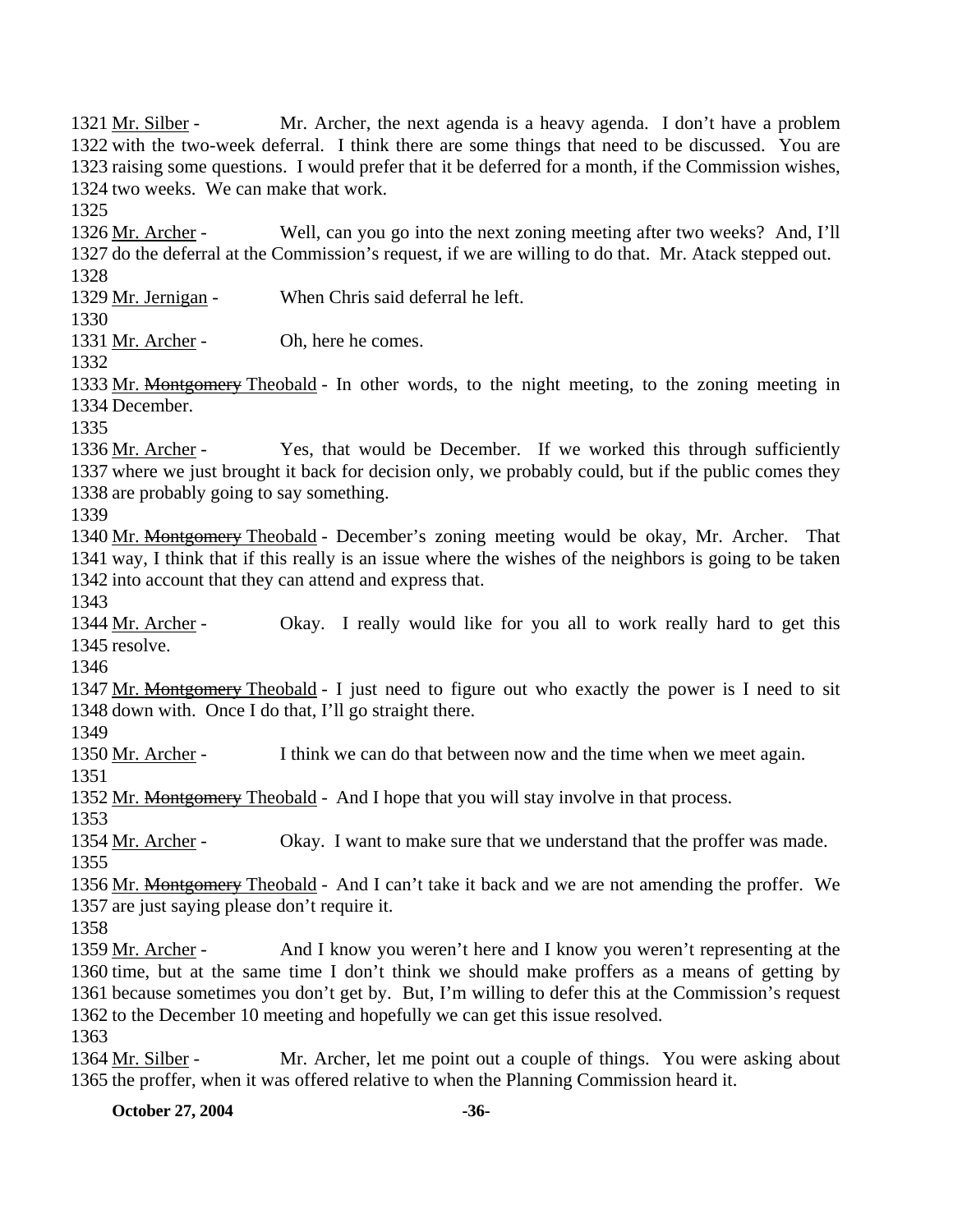1366 1367 Mr. Archer - Was it at our meeting? 1368

It went through several versions but the proffer that I believe was before 1370 the Planning Commission, which was offered on March 2, did have that proffer. It said, "Watts 1371 Lane shall not be extended to Harvie Road unless otherwise required by the County at the time 1372 of plan of development review. The Planning Commission heard that case and acted on it at 1373 their meeting on March 23. So, your point is well taken. I think Mr. Marshall recalls that there 1374 were residents here at that time and had a concern about Watts Lane going through. There was 1375 much discussion and consideration after it left the Planning Commission when it got to the Board 1376 level. So, I think that the Commission is somewhat of a disadvantage because you weren't privy 1377 to discussions and concerns expressed by the County administration relative to this public road 1378 going through. I'm not telling you which way to act on this, I'm just telling you that there was 1379 additional consideration given to this at a later time. 1369 Mr. Silber -

1380

I still want to defer it, simply because as you said, I've not been privy to 1382 all of the conservation that occurred after that and I don't really know what happen, to be honest 1383 with you. But, you are saying that both the Commission and the Board had the benefit of that 1384 proffer? 1381 Mr. Archer -

1385

1386 Mr. Silber - Yes, sir. 1387 1388 Mr. Archer - Okay. 1389 Mr. Archer, are you deferring this or recommending that it be deferred to 1391 November or December? 1390 Mr. Silber -1392 1393 Mr. Archer - I think December. 1394 1395 Mr. Silber - Okay, that would be December 9. 1396 1397 Mr. Archer - December 9 and not 10, huh? 1398 1399 Mr. Silber - Yes. 1400 1401 Mr. Archer - Anybody else have any questions? 1402 1403 Mr. Vanarsdall - I will, I'll second it. 1404 1405 Mr. Archer - I haven't made the motion yet. 1406 1407 Mrs. Ware - Thank you, Mr. Theobald. 1408 All right. I move deferral to the December 9 zoning meeting, at the 1410 request of the Commission. 1409 Mr. Archer -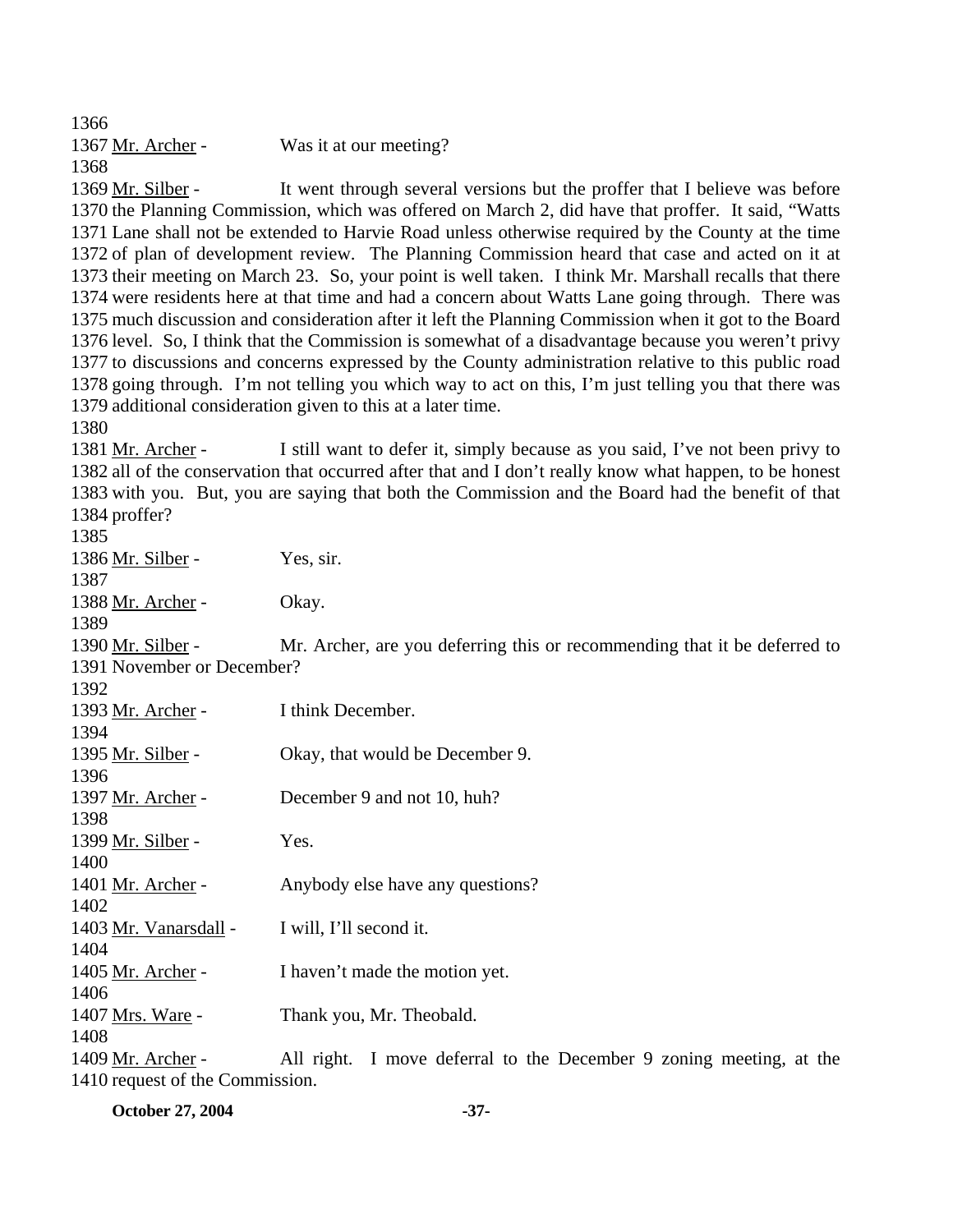1411

1412 Mr. Vanarsdall - Second.

1413

The motion was made by Mr. Archer and seconded by Mr. Vanarsdall. 1415 All in favor say aye...all opposed say nay. The motion passes. 1414 Mrs. Ware -

1416

1417 The Planning Commission deferred POD-73-04, Villas @ Laburnum – 1401 N. Laburnum 1418 Avenue, to its December 9, 2004, Rezoning Meeting.

1419

# 1420 **PLAN OF DEVELOPMENT & TRANSITIONAL BUFFER DEVIATION**

1421

POD-75-04 Uppy's @ Lauderdale Square Shopping Center **BGBT Design Group, P.C. for The Wilton Companies, LLC:**  Request for approval of a plan of development and transitional buffer deviation as required by Chapter 24, Sections 24-106 and 24-106(e)(3) of the Henrico County Code, to construct a onestory, 3038 square foot convenience store, **car wash** and service station **addition to the existing Lauderdale Square Shopping Center**. The 1.067-acre site is located at 3101 Lauderdale Drive on an outparcel of existing Lauderdale Square Shopping Center on parcel 734-757-2935. The zoning is B-2C, Business District (Conditional). County water and sewer. **(Three Chopt)** 

1422

There is an addendum item that speaks to this plan of development with 1424 several additional conditions recommended. 1423 Mr. Silber -

1425

Is there anyone in the audience in opposition to POD-75-04, Uppy's at 1427 Lauderdale Square Shopping Center in the Three Chopt District? Thank you, sir, your 1428 opposition has been noted. We will call you after the presentation. Hello, Mr. Kennedy. 1426 Mrs. Ware -

1429

1430 Mr. Kennedy - Hello, again. Uppy's at the Lauderdale Square Shopping Center is an outparcel in 1431 the Lauderdale Square Shopping Center. A previous POD for an Exxon convenience store, 1432 service station and car wash on this same sited (POD-93-97), was approved by the Commission 1433 in September of 1997. However, that POD was never implemented and it expired in September 1434 of 2000.

1435

1436 It's basically, substantially, the same plan that was previously approved. This plan basically 1437 reflects that same layout.

1438

 Staff recommends approval of the transitional buffer deviation reducing the 25-foot buffer to 11.08 feet, that's consistent with the transitional buffer deviation on the adjoining parcels on both sides, provided that planting within the buffer shall conform to the planting standard of the 25-foot transitional buffer. So we are getting the same planting but within a reduced area, and that as a condition of the deviation, the buildings and canopy shall have a coordinated design consistent with the quality and design of the existing developed portions of the shopping center and that a sidewalk shall be constructed along Lauderdale Drive. Conditions to that effect have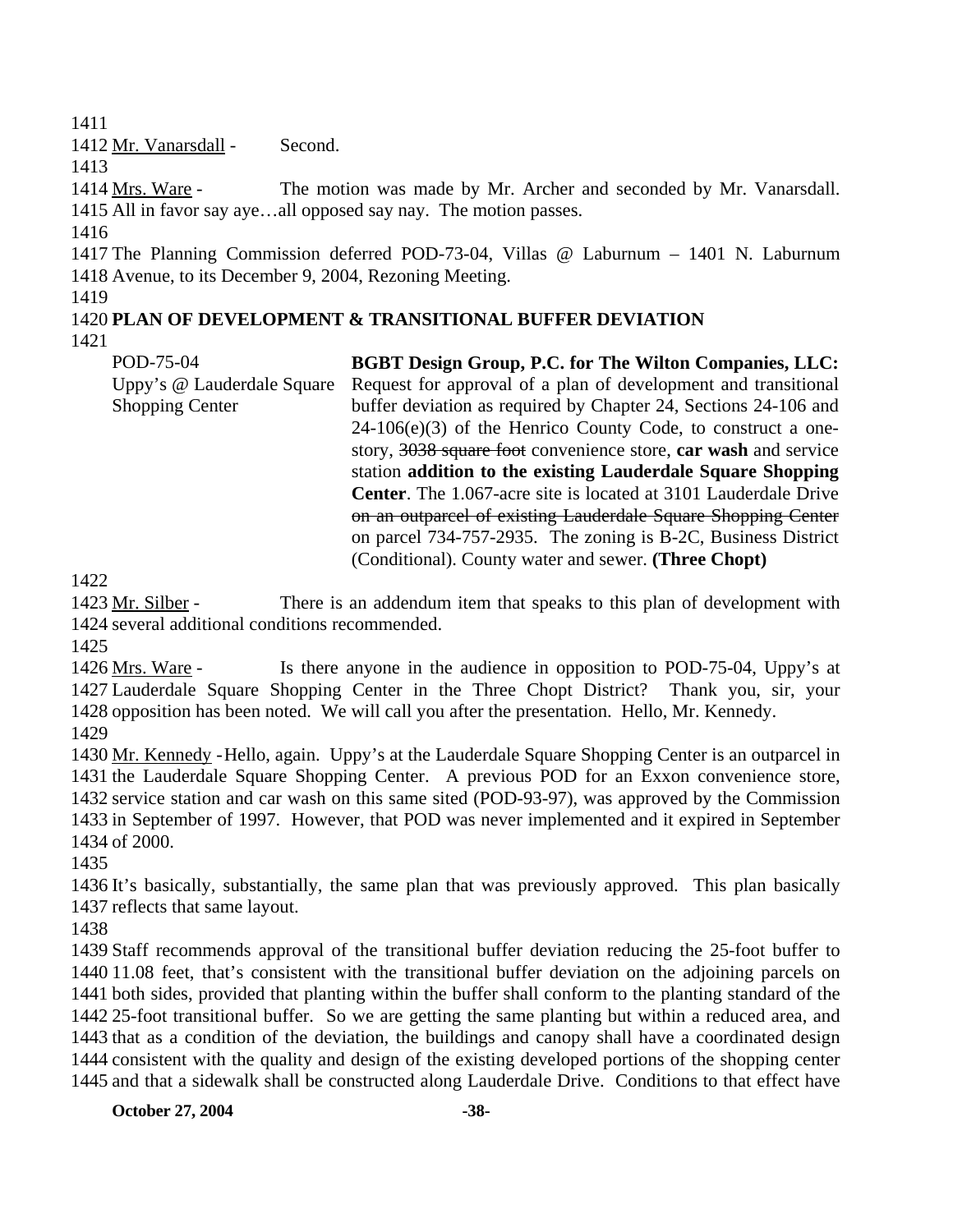been provided in the recommendation.

 The plan as annotated satisfies all proffers and zoning requirements. Therefore, staff recommends approval of the plan subject to the annotations on the plans. There are two added conditions one of which states that "no additional freestanding sign shall be permitted in the shopping center." The shopping center doesn't have permit for additional signs it just restates the zoning code. And the second condition is that the design of the buildings and canopy shall be consistent with the existing shopping center and the final design and materials shall be submitted for review and approval by the Director of Planning.

 That's to address the design of the canopy itself which they did not submit. Mr. Marshall also had some concerns about the amount of brick along the face of the building and he requested additional windows, and the applicant has agreed to provide additional windows there.

 The applicant does note that the building is limited to 1,000 square feet of food sales and that's consistent with their plan. They've got some agreements with Food Lion to allow food sales on this, it's not a major food sales store and the hours of this use is limited to the B-2 hours, so it is not a 24-hour operation. In order to operate 24 hours, they would need a provisional use permit, which would come back to the Board of Supervisors for approval.

1466 Mrs. Ware - Are there any questions for Mr. Kennedy from the Commission? 

1468 Mr. Silber - Mr. Kennedy, did you say that you did not have elevations for the canopy? 

1470 Mr. Kennedy - They do not but those elevations would have to come back for the Director of 1471 Planning approval.

1473 Mr. Marshall - You get to approve those, Mr. Silber.

1475 Mr. Kennedy - They haven't designed them yet.

1477 Mr. Silber - Okay.

1479 Mr. Kennedy - So, the final design elevations would come back for Board approval.

1481 Mr. Marshall - And when you look at those plans, I did request two windows, a window on either 1482 end of the building.

Are there any more questions for Mr. Kennedy from the Commission? 1485 Thank you, Mr. Kennedy. Mr. Marshall, there is opposition. Do you want to hear from the 1486 applicant or opposition first? 1484 Mrs. Ware -

1487 Mr. Marshall - Let's hear from the applicant.

Please come down to the podium, sir, and state your name and address, for 1490 the record. 1489 Mrs. Ware -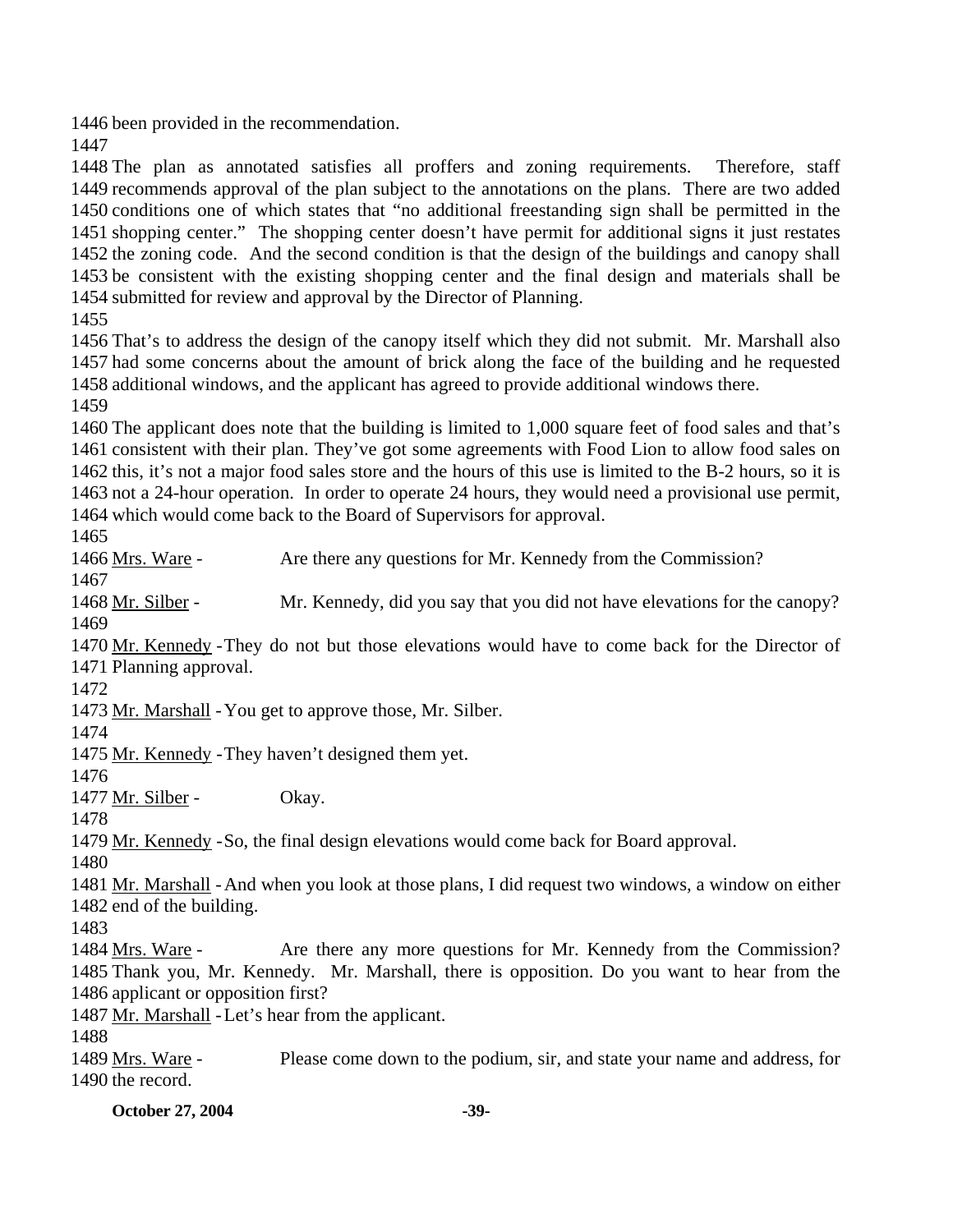1491

Yes. My name is Jack White at 12006 Warrenton Court. That's a 1493 subdivision called Worthington Hills Townhouse Association and I am opposed to the station 1494 going in. I'm not familiar with the specs and so forth that this gentleman presented to you. But, 1495 I don't see the need for a filling station at this point in time or a convenience mart. Within a mile 1496 and a half, as you go from Church to Pump Road, you have three filling stations and each have a 1497 convenience mart. If you go back the other way from Lauderdale to Broad Street, take a right on 1498 Broad, and there is a Crown Station with a convenience mart. You go another two tenths of a 1499 mile, approximately, and you have two other filling stations with convenient marts. This is all 1500 within an area of one seven tenth of a mile. I'm worried, as you well know with the price of gas 1501 and so forth nowadays, implementing more or building more filling stations. What happens if it 1502 goes belly up, if you would? Do we take and put plywood on the windows and close it, and the 1503 building remains as an eyesore. Whose responsibility is it to take care of the property if this 1504 occurs? 1492 Mr. White -

1505

 The signage with Uppy's, well you have to excuse me, but I have never heard of Uppy's before and it looks like something that I would name it as Uppy's filling station, as opposed to Crown and Exxon and so forth. But, I'm also concerned about the hours, and I think this gentleman spoke of the hours that it would open, I didn't quite grasp the opening and closing times of that. 1510

1511 Mr. Kennedy - It will close at mid-night.

1512

At mid-night. And the lighting, I think on the last filling station that was 1514 going in there, which was never constructed, there was a restriction on the height of the lighting 1515 to prevent it from interfering with the homes that are directly behind this particular location and 1516 the landscaping of it and primarily, who is going to be responsible for it, once again, if it goes 1517 belly up. But, I'm opposed to it and I speak for myself and several of the neighbors there who 1518 could not attend this meeting. So, that's it and I thank you for your time. 1513 Mr. White -

1519

1520 Mr. Marshall - Thank you, Mr. White.

1521

Mr. White, let me just address a couple of your points. I think most 1523 importantly, you need to understand that this property is already zoned for business, it's zoned 1524 B-2, and when that legislative action was decided by the Board of Supervisors, they deemed in 1525 their wisdom the appropriateness of business zoning at this location. What the owner of this 1526 property is required to do is when they come in with their plans to develop this property they 1527 basically have to meet the technical requirements of the ordinance. The use has already been 1528 determined so on this particular case, this use, that you have concerns with, is a permitted use in 1529 this zoning classification. 1522 Mr. Silber -

1530

1531 Mr. White - I understand.

1532

So, this Planning Commission has little authority to say this use is not 1534 appropriate at this time, since it is already zoned. They can review the plans against the County 1535 Ordinances and they can take into consideration matters you may have relative to lighting and 1533 Mr. Silber -

**October 27, 2004** -40-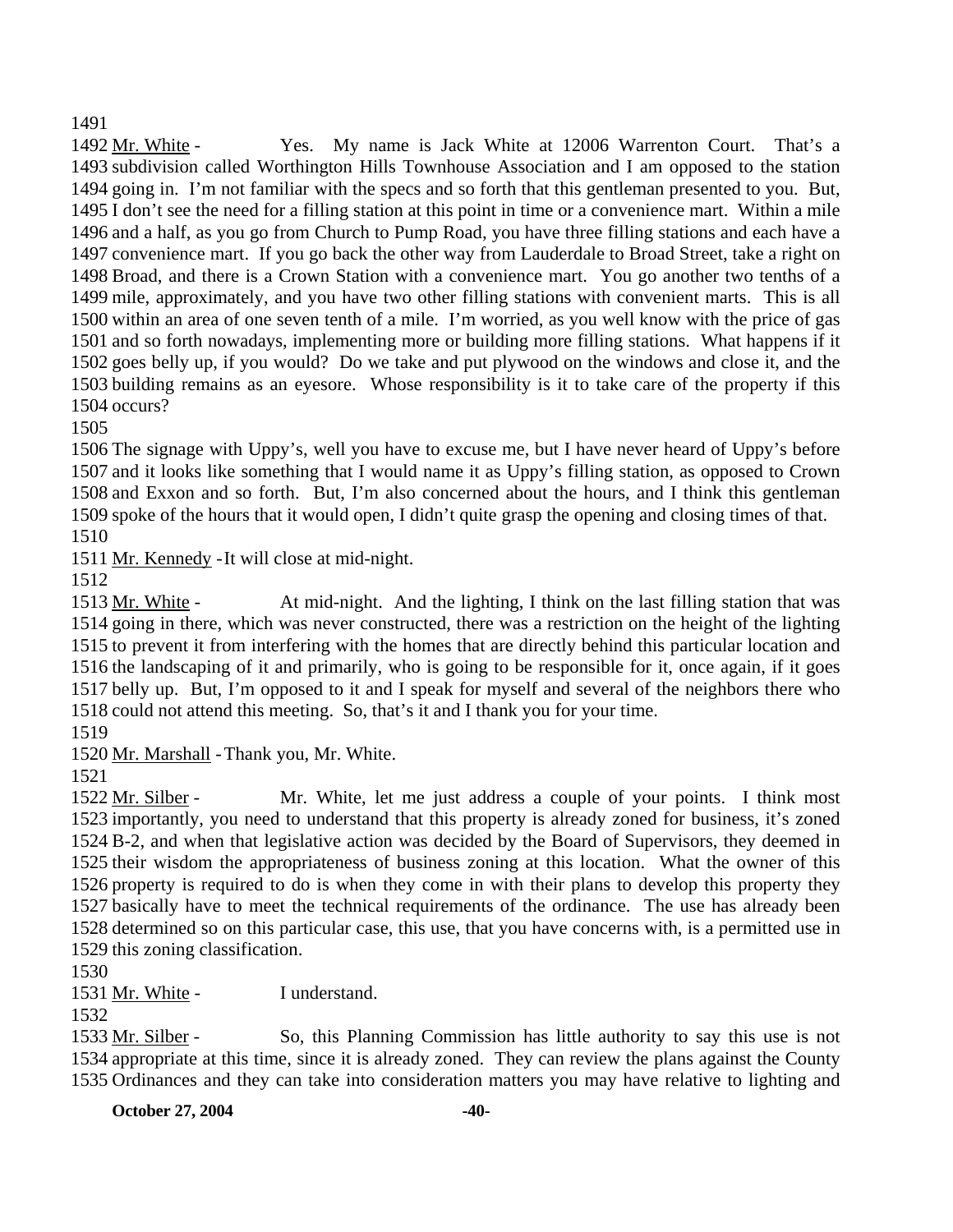1536 design issues but the use is permitted on this property.

1537

Well, I understand, I really do. Another concern that I have is that that 1539 particular part of Lauderdale from Broad headed toward Church in that area, is soon to look like 1540 Jeff Davis on the south side or Midlothian Turnpike. You know, Chesterfield just built and 1541 threw up everything. And regardless of appearance and regardless of the longevity of the 1542 buildings and so forth, and it appears that Henrico is headed in the same direction. 1538 Mr. White -

1543

I appreciate your opinion. I would argue that Henrico is not headed in that 1545 direction. We have some land use controls that I think far exceed our neighboring county but 1546 this is a neighborhood center. It's not fully developed and they are developing the remaining 1547 parcels here. But, we are very sensitive to the commercialization of this property along 1548 Lauderdale. We don't want that to happen, I can tell you it won't happen because most of 1549 Lauderdale Drive is zoned for residential uses and will remain that way. We appreciate your 1550 comments and concerns. 1544 Mr. Silber -

1551

1552 Mr. White - Thank you.

1553

1554 Mr. Marshall - Madam Chairman, I am going to move approval of POD-75-04, the Uppy's at 1555 Lauderdale Square Shopping Center, subject to the annotations on the plans, the standard 1556 conditions for developments of this type and additional conditions Nos. 23 through 35 and the 1557 additional item about the windows that Mr. Silber is going to look at.

1558

| 1558                                                                                                    |                                                                                          |  |
|---------------------------------------------------------------------------------------------------------|------------------------------------------------------------------------------------------|--|
| 1559 Mr. Vanarsdall -                                                                                   | Second.                                                                                  |  |
| 1560                                                                                                    |                                                                                          |  |
| 1561 Mrs. Ware -                                                                                        | The motion was made by Mr. Marshall and seconded by Mr. Vanarsdall.                      |  |
| 1562                                                                                                    |                                                                                          |  |
| 1563 Mr. Jernigan -                                                                                     | Madam Chairman, excuse me.                                                               |  |
| 1564                                                                                                    |                                                                                          |  |
| 1565 Mrs. Ware -                                                                                        | Yes.                                                                                     |  |
| 1566                                                                                                    |                                                                                          |  |
| 1567 Mr. Jernigan -                                                                                     | You have Nos. 36 and 37 on the addendum.                                                 |  |
| 1568                                                                                                    |                                                                                          |  |
| 1569 Mr. Marshall - All right. You are exactly right, Mr. Jernigan.                                     |                                                                                          |  |
| 1570                                                                                                    |                                                                                          |  |
| 1571 Mrs. Ware -                                                                                        | Thank you.                                                                               |  |
| 1572                                                                                                    |                                                                                          |  |
|                                                                                                         | 1573 Mr. Marshall - And additional conditions on page 2 of the addendum, Nos. 36 and 37. |  |
| 1574                                                                                                    |                                                                                          |  |
| 1575 Mr. Vanarsdall -                                                                                   | Second.                                                                                  |  |
| 1576 Mrs. Ware -                                                                                        | The motion was made by Mr. Marshall and seconded by Mr. Vanarsdall.                      |  |
|                                                                                                         | 1577 All in favor say ayeall opposed say nay. The motion passes.                         |  |
| 1578                                                                                                    |                                                                                          |  |
|                                                                                                         | 1579 The Planning Commission approved POD-75-04, Uppy's @ Lauderdale Square Shopping     |  |
| 1580 Center, subject to the annotations on the plans, the standard conditions attached to these minutes |                                                                                          |  |

**October 27, 2004** -41-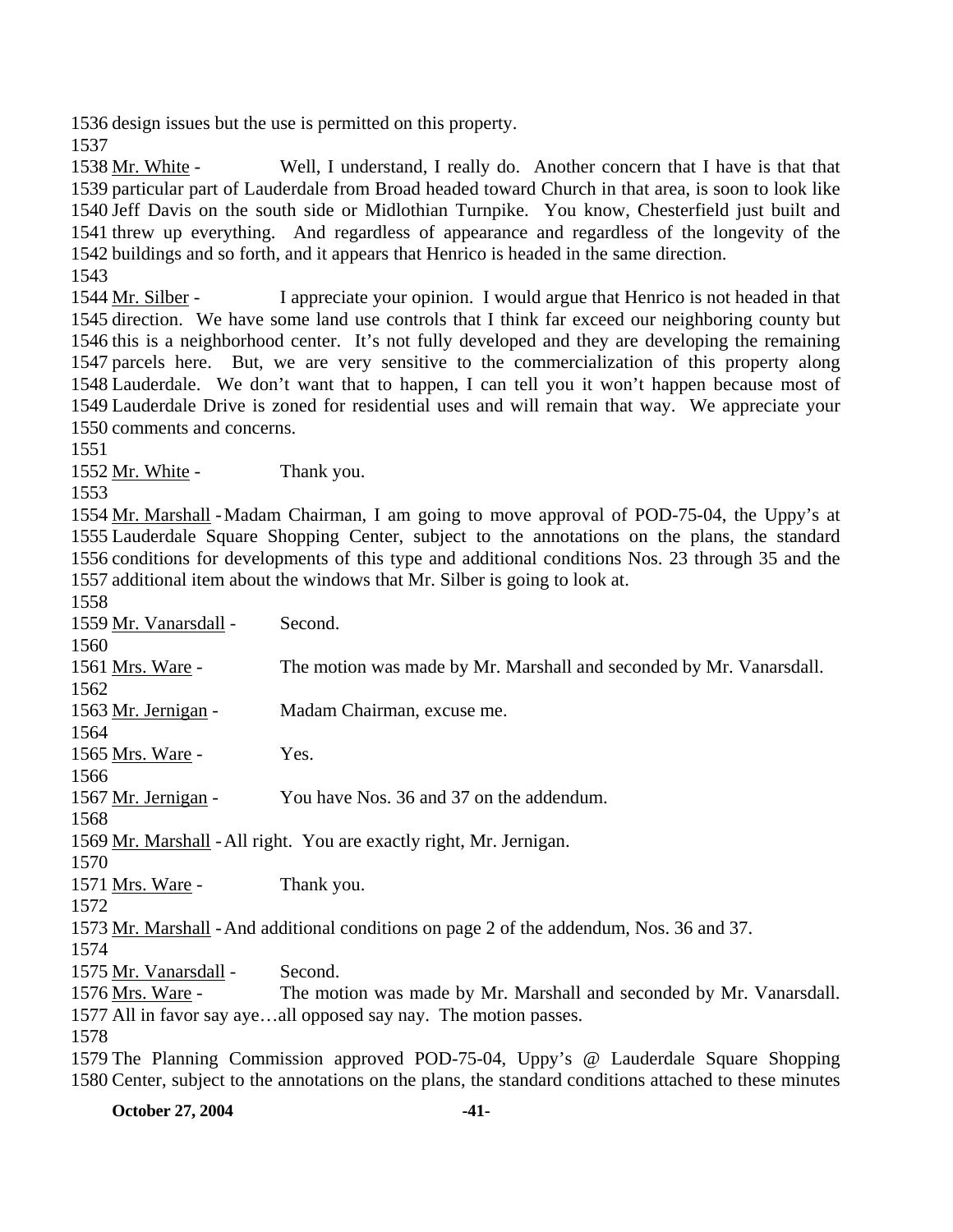- 1581 for developments of this type and the following additional conditions:
- 1582
- 1583 23. 23. Only retail business establishments permitted in a B-2 zone may be located in this center.
- 1584 24. 1585 The ground area covered by all the buildings shall not exceed in the aggregate 25 percent of the total site area.
- 1586 25. No merchandise shall be displayed or stored outside of the building(s) or on sidewalk(s).
- 1587 26. 1588 1589 The easements for drainage and utilities as shown on approved plans shall be granted to the County in a form acceptable to the County Attorney prior to any occupancy permits being issued. The easement plats and any other required information shall be submitted
- 1590 1591 to the County Real Property Agent at least sixty (60) days prior to requesting occupancy permits.
- 1592 27. 1593 The developer shall provide fire hydrants as required by the Department of Public Utilities and Division of Fire.
- 1594 28. A standard concrete sidewalk shall be provided along the east side of Lauderdale Drive.
- 1595 29. Outside storage shall not be permitted.
- 1596 30. 1597 The proffers approved as a part of zoning cases C-55C-85 shall be incorporated in this approval.
- 1598 31. 1599 1600 Deviations from County standards for pavement, curb or curb and gutter design shall be approved by the County Engineer prior to final approval of the construction plans by the Department of Public Works.
- 1601 32. 1602 1603 Insurance Services Office (ISO) calculations must be included with the plans and contracts and must be approved by the Department of Public Utilities prior to the issuance of a building permit.
- 1604 33. 1605 1606 Approval of the construction plans by the Department of Public Works does not establish the curb and gutter elevations along the Henrico County maintained right-of-way. The elevations will be set by Henrico County.
- 1607 34. 1608 1609 Evidence of a joint ingress/egress and maintenance agreement must be submitted to the Department of Planning and approved prior to issuance of a certificate of occupancy for this development.
- 1610 35. 1611 1612 1613 35. The location of all existing and proposed utility and mechanical equipment (including HVAC units, electric meters, junction and accessory boxes, transformers, and generators) shall be identified on the landscape plans. All equipment shall be screened by such measures as determined appropriate by the Director of Planning or the Planning
- 1614 Commission at the time of plan approval**.**
- 1615 36. 36. No additional freestanding sign shall be permitted in the shopping center.
- 1616 37. 1617 37. Design of the buildings and the canopy shall be consistent with the existing shopping center. The final design and materials shall be submitted for review and approval by the
- 1618 Director of Planning.

## 1619 **PLAN OF DEVELOPMENT**

1620

POD-76-04 Advance Orthopaedic Center @ 7858 Shrader Road (POD-52-01 Revised) **Balzer & Associates, Inc. for CAE Real Estate, LCC:** Request for approval of a revised plan of development, as required by Chapter 24, Section 24-106 of the Henrico County Code, to construct a two-story, 46,050 square foot, medical office building addition to an existing medical building. The 5.0-acre

**October 27, 2004** -42-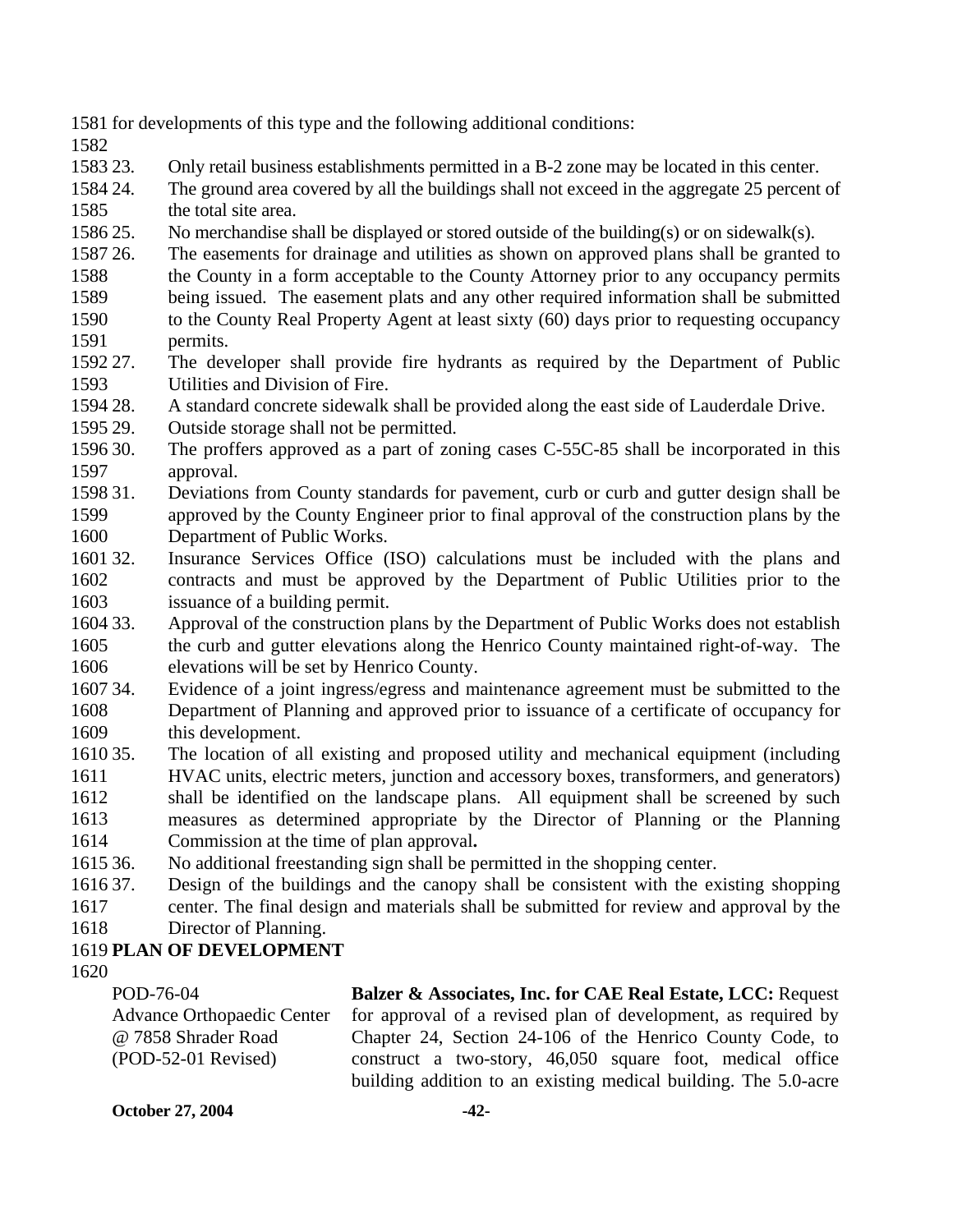site is located on the north line of Shrader Road, approximately 500 feet east west of its intersection with Hungary Spring Road on parcels 765-752-0784, 764-753-8211 and part of 765-752- 6035. The zoning is O-2C, Office District (Conditional). County water and sewer. **(Brookland)** 

1621

There is an addendum item that speaks to this plan of development and 1623 two additional conditions are recommended. 1622 Mr. Silber -

1624

Is there any opposition to POD-76-04, Advance Orthopaedic Center in the 1626 Brookland District? There's no opposition. Good morning, Mr. McGarry. 1625 Mrs. Ware -

1627

1628 Mr. McGarry - Good morning, Madam Chair and members of the Commission. The revised site 1629 plan has been handed out to you. Staff feels this plan addresses our concerns regarding the 1630 partial underground parking, the office use, the HVAC screening and provision of the adequate 1631 parking for the use. Staff is in the position to recommend approval subject to your standard 1632 conditions for developments of this type, conditions Nos. 23 through 29, plus two on the 1633 addendum and a third one which addresses the parking. I will read the addendum item for you. Addendum item No. 30, No medical services for inmates and no prisoner waiting area shall be 1634 1635 provided at this location. No. 31. Prior to the issuance of the building permit for this project, any 1636 HVAC equipment shall be sound proofed to the satisfaction of the Director of Planning. And 1637 finally, since this is an unresolved issue regarding the amount of handicapped parking to be 1638 provided staff is going to propose an additional condition No. 32. That will read: Handicap 1639 parking shall be provided in accordance with the building official. As it turns out the building 1640 code for medical office use like this wants 20 percent of the parking for handicapped parking 1641 which has a significant impact on the development of the site to meet the parking requirements. 1642 I'd be happy to answer questions.

1643

Are there any questions for Mr. McGarry from the Commission? Thank 1645 you. No questions. 1644 Mrs. Ware -

1646

We had a few issues on this case. So many people were involved in it and 1648 I didn't know who to call for information but we got it all together, thanks to everybody. The 1649 big issue was that they bring prisoners over there and we need a sally port, they did that, they 1650 still have a contract with the County, which they don't now, so that's why we had the additional 1651 conditions on the addendum. I move that POD-76-04, Advance Orthopaedic Center, be 1652 approved with the annotations on the plans and the standard conditions for developments of this 1653 type and conditions Nos. 23 through 29 and then on the addendum we have added No. 30 and 31 1654 and I would like to read these to make sure that they get in the record. No. 30. No medical 1655 services for inmates and no prisoner waiting area shall be provided at this location. So, that took 1656 care of the sally port. The architect is here this morning and he has already seen this and he is 1657 okay with it. 1647 Mr. Vanarsdall -

1658

1659 Mr. Marshall - It hurt some of my clients, though. 1660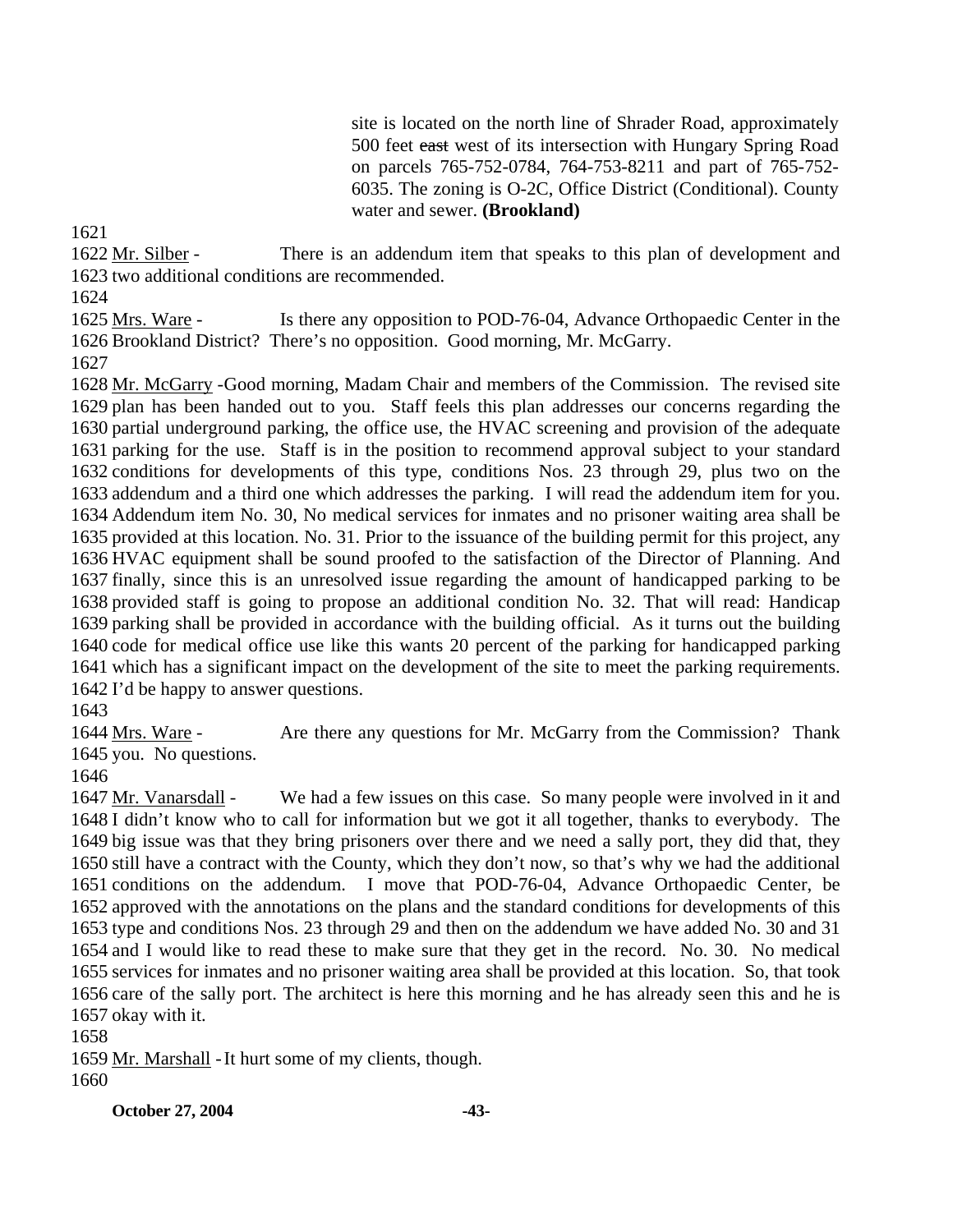No. 31. Prior to the issuance of the building permit for this project, any 1662 HVAC equipment shall be sound proofed to the satisfaction of the Director of Planning. I was 1663 talking to Ron earlier and, Mr. O'Kelly, if you don't mind Ron may need some help on how to 1664 sound proof that. You are familiar with it, aren't you? We had that on top of St. Mary's. 1665 Recently, we did it to BMW. I don't know what kind of materials they used but Ron said he 1666 would call you. It goes farther than just screening, so it won't go into the neighborhood behind 1667 it. So, that's my motion. 1661 Mr. Vanarsdall -1668 1669 Mr. Marshall - Second. 1670 1671 Mr. Jernigan - And, No. 32 also. Mr. McGarry included No. 32. 1672 1673 Mr. Vanarsdall - I don't see No. 32. 1674 1675 Mr. McGarry - It's been added at the last minute, Mr. Vanarsdall. We've been working right up 1676 to the last moment here. Condition No. 32 would read: Handicap parking shall be provided in 1677 accordance with the building official. 1678 1679 Mr. Vanarsdall - Okay. You worked that out with Greg Revels? 1680 1681 Mr. McGarry - We think so. 1682 1683 Mr. Vanarsdall - Because I know they were working on it yesterday. No. 32 then. 1684 1685 Mr. Jernigan - Second. 1686 The motion was made by Mr. Vanarsdall and seconded by Mr. Jernigan. 1688 All in favor say aye...all opposed say nay. The motion passes. 1687 Mrs. Ware -1689 1690 The Planning Commission approved POD-76-04, Advance Orthopaedic Center @ 7858 Shrader 1691 Road (POD-52-01 Revised), subject to the standard conditions attached to these minutes for 1692 developments of this type, the annotations on the plans and the following additional conditions: 1693 1694 23. 1695 1696 24 1697 1698 25. 1699 1700 26. 1701 1702 1703 27. 1704 1705 23. The developer shall provide fire hydrants as required by the Department of Public Utilities and Division of Fire. The proffers approved as a part of zoning case C-23C-01 shall be incorporated in this approval. Any necessary off-site drainage and/or water and sewer easements must be obtained in a form acceptable to the County Attorney prior to final approval of the construction plans. 26. Deviations from County standards for pavement, curb or curb and gutter design shall be approved by the County Engineer prior to final approval of the construction plans by the Department of Public Works. Insurance Services Office (ISO) calculations must be included with the plans and contracts and must be approved by the Department of Public Utilities prior to the issuance of a building permit.

#### **October 27, 2004** -44-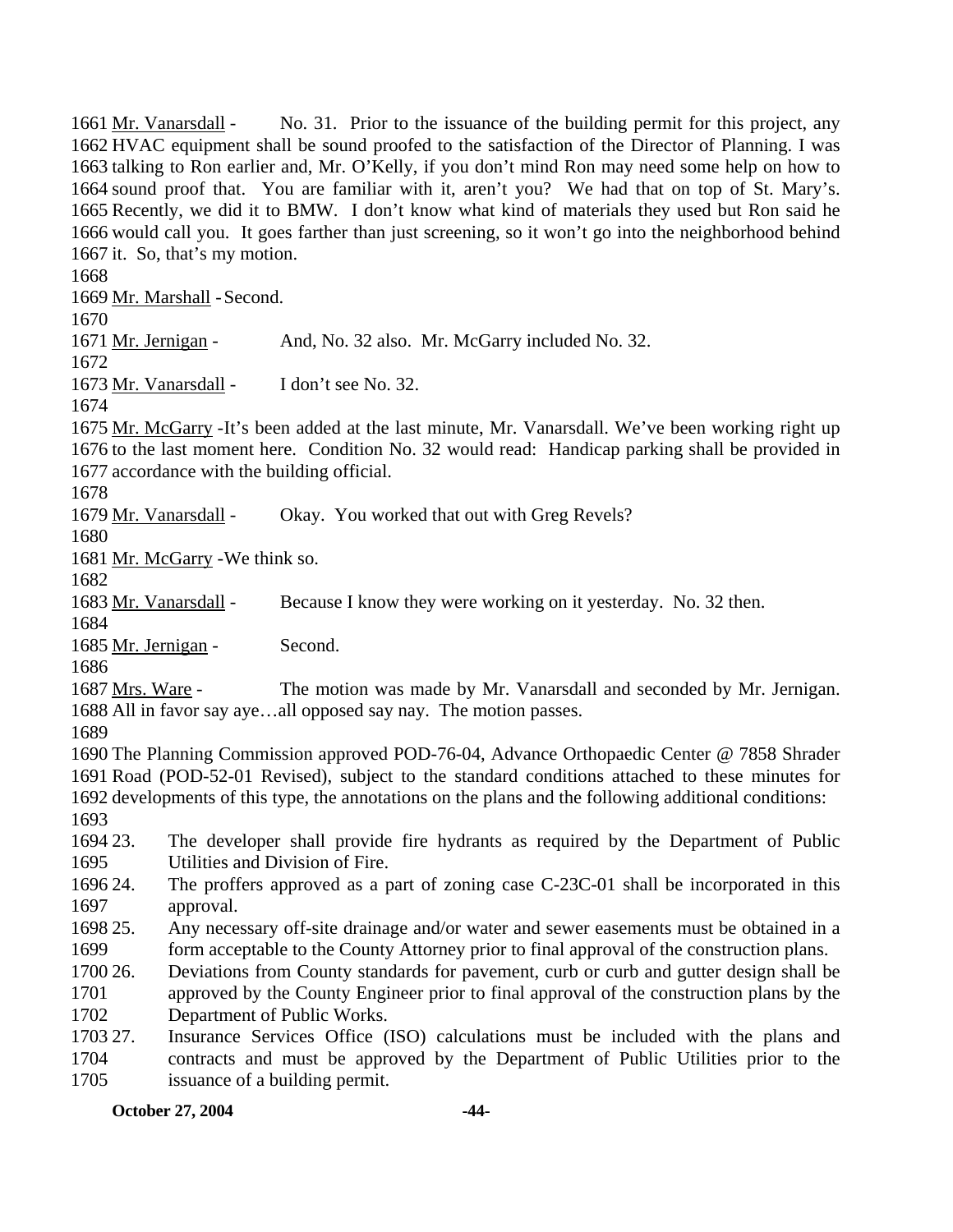1706 28. 1707 1708 Approval of the construction plans by the Department of Public Works does not establish the curb and gutter elevations along the Henrico County maintained right-of-way. The elevations will be set by Henrico County.

1709 29. 1710 1711 1712 1713 The location of all existing and proposed utility and mechanical equipment (including HVAC units, electric meters, junction and accessory boxes, transformers, and generators) shall be identified on the landscape plans. All equipment shall be screened by such measures as determined appropriate by the Director of Planning or the Planning Commission at the time of plan approval**.**

1714 30. 1715 30. No medical services for inmates and no prisoner waiting area shall be provided at this location.

- 1716 31. 1717 Prior to the issuance of the building permit for this project, any HVAC equipment shall be sound proofed to the satisfaction of the Director of Planning.
- 1718 32. 1719 32. Handicap parking shall be provided in accordance with the requirements of the Building Official.
- 1720

# 1721 **PLAN OF DEVELOPMENT & ALTERNATIVE FENCE HEIGHT**

1722

POD-77-04 Delmont Village Apartments Delmont Street and Ladies Mile Road

**Engineering Design Associates for Viking Investment Properties, LLC and Delmont Apartments, LP:** Request for approval of a plan of development and an alternative fence height, as required by Chapter 24, Sections 24-106 and 24- 95(L)(6)c of the Henrico County Code, to construct one, onestory apartment building and six (6), two-story apartment buildings totaling 52 units and a common building. A six-foothigh metal picket security fence would be constructed within the required front yard along Delmont Street. In addition three (3), two-story apartment buildings totaling 24 additional units would be located on an adjoining 1.28-acre portion of the property located within the City of Richmond. The 3.67-acre site is located on the northwest corner of Delmont Street and Ladies Mile Road (3710-3740 Delmont Street) on parcel 793-737-2945. The zoning is R-5, General Residence District. City water and sewer. **(Fairfield)** 

1723

I will draw your attention also to the addendum with three additional 1725 conditions. 1724 Mr. Silber -

Is there any opposition to POD-77-04, Delmont Village Apartments in the 1727 Fairfield District? No opposition. Mr. Kennedy. 1726 Mrs. Ware -

1728

1729 Mr. Kennedy - I'm a busy man today. Delmont Village Apartments is revitalization project that 1730 would replace the existing apartment complex at this location with a new apartment complex. 1731 The existing apartments were constructed in 1952 and are in poor condition. The previous 1732 complex had one-story buildings with 34 units in the County and 14 units in the City. The new 1733 complex would have two-story buildings instead of one-story buildings and there will be 52 units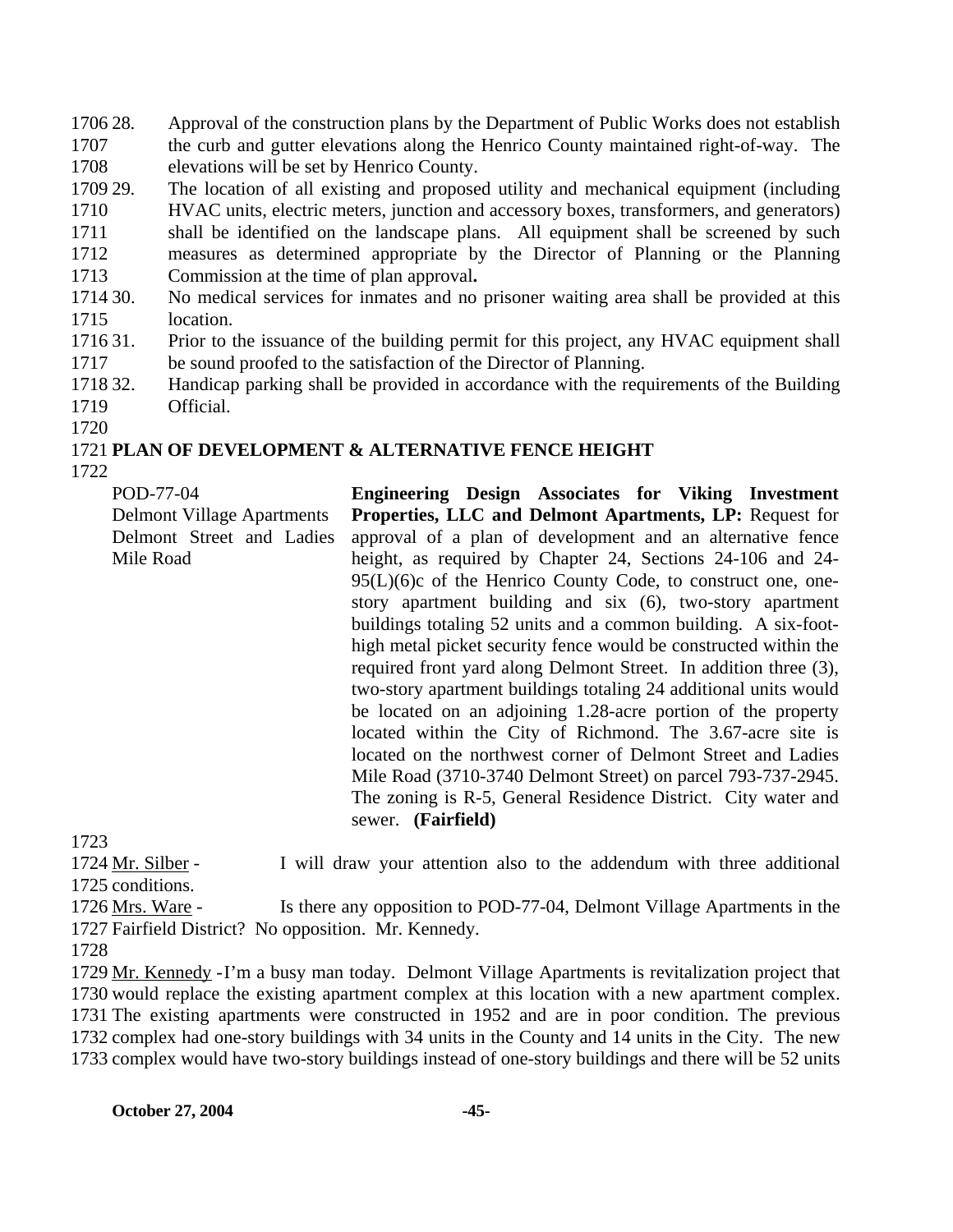in the County and 24 units in the City. The new complex would also have a community building with an on-site management office, laundry facility and community meeting room.

 The proposed development would satisfy current design standards. The project would be enclosed with a six-foot high metal picket fence, have a video surveillance system and have controlled access in accordance with County standards. They would also be constructed with fire sprinklers. So, we are basically really upgrading this current facility and really bringing it up to current standards and trying to make it as secure as possible, given its location.

 Staff recommends approval of the alternate fence height to permit construction of the proposed six-foot-high fence. Ordinarily, in the front yard along Delmont Street we would only allow 42- inch fence. This would be a six-foot-high security fence and it would be a part of the secure access of the community. It's a metal picket fence and we have giving you a cut sheet showing what it would look like. It is a very attractive fence. Given security concerns expressed by the Police Department in this area, and the fact that the fence has an attractive design, we recommend approval of the alternative fence height.

 The plan as annotated satisfies all zoning requirements and multi-family design standards as well. Therefore, staff recommends approval of the plan subject to the annotations on the plan, standard conditions for multi-family development, and the additional conditions listed on the agenda. The engineer and the developer are present and available to answer any questions. 

Are there any questions for Mr. Kennedy by the Commission? Thank you, 1757 Mr. Kennedy. Mr. Archer. 1756 Mrs. Ware - 1759 Mr. Archer - I don't think I need to hear from anyone, Madam Chairman. 1761 Mrs. Ware - All right. I think two motions are required here, one for the alternative fence height 1764 and the other for the plan. 1763 Mr. Archer - 1766 Mr. Silber - Yes, sir.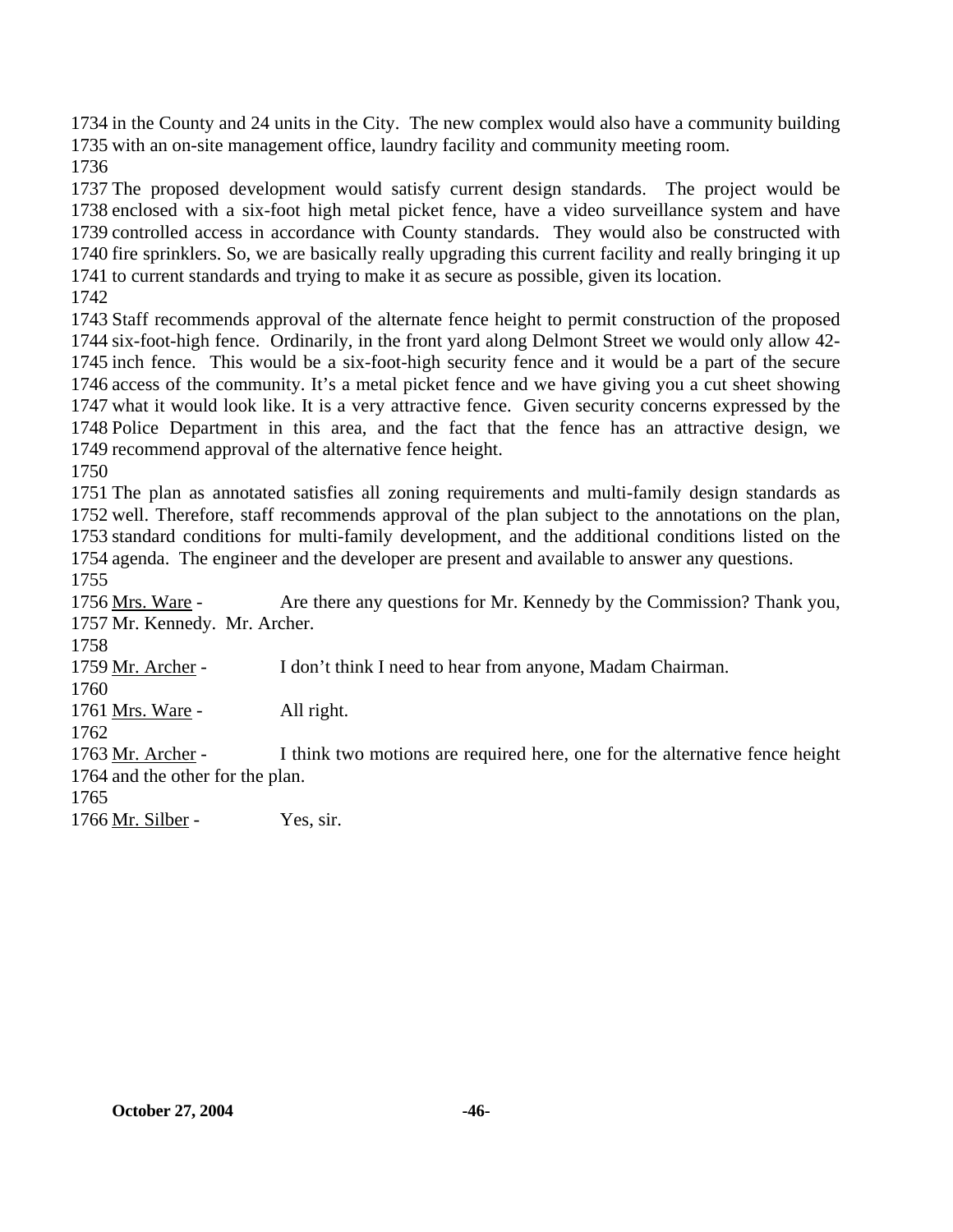I think this project will do quite a bit to upgrade the surrounding area, well 1768 this area anyway, I hope the surrounding area catches on. And with that, I will first move to 1769 approve the alternate fence height as required by the Code. 1767 Mr. Archer -

1770

1771 Mr. Vanarsdall - Second.

1772

The motion was made by Mr. Archer and seconded by Mr. Vanarsdall. 1774 All in favor say aye...all opposed say nay. The motion passes. 1773 Mrs. Ware -

1775

1776 The Planning Commission approved the alternative fence height plan for POD-77-04, Delmont 1777 Village Apartments Delmont Street and Ladies Mile Road, subject to the annotations on the 1778 plans and the standard conditions for landscape plans.

1779

And next I will move to approve POD-77-04, Delmont Village 1781 Apartments, subject to the standard conditions for developments of this type, and additional 1782 conditions Nos. 23 through 30 on the standard agenda and adding Nos. 31 through 33 on the 1783 addendum. 1780 Mr. Archer -

1784

1785 Mr. Vanarsdall - Second.

1786

The motion was made by Mr. Archer and seconded by Mr. Vanarsdall. 1788 All in favor say aye...all opposed say nay. The motion passes. 1787 Mrs. Ware -

1789

1790 Mr. Marshall - I abstain, Madam Chairman.

1791

1792 Mrs. Ware - So noted.

1793

 The Planning Commission approved POD-77-04, Delmont Village Apartments – Delmont Street and Ladies Mile Road, subject to the standard conditions attached to these minutes for developments of this type, the annotations on the plans and the following additional conditions: 1797

1798 23. The unit house numbers shall be visible from the parking areas and drives.

1799 24. 1800 1801 1802 The names of streets, drives, courts and parking areas shall be approved by the Richmond Regional Planning District Commission and such names shall be included on the construction plans prior to their approval. The standard street name signs shall be ordered from the County and installed prior to any occupancy permit approval.

1803 25. 1804 The easements for drainage and utilities as shown on approved plans shall be granted to the County in a form acceptable to the County Attorney prior to any occupancy permits

1805 being issued. The easement plats and any other required information shall be submitted

1806 1807 to the County Real Property Agent at least sixty (60) days prior to requesting occupancy permits.

1808 26 1809 The developer shall provide fire hydrants as required by the Department of Public Utilities and Division of Fire.

1810 27. 1811 Deviations from County standards for pavement, curb or curb and gutter design shall be approved by the County Engineer prior to final approval of the construction plans by the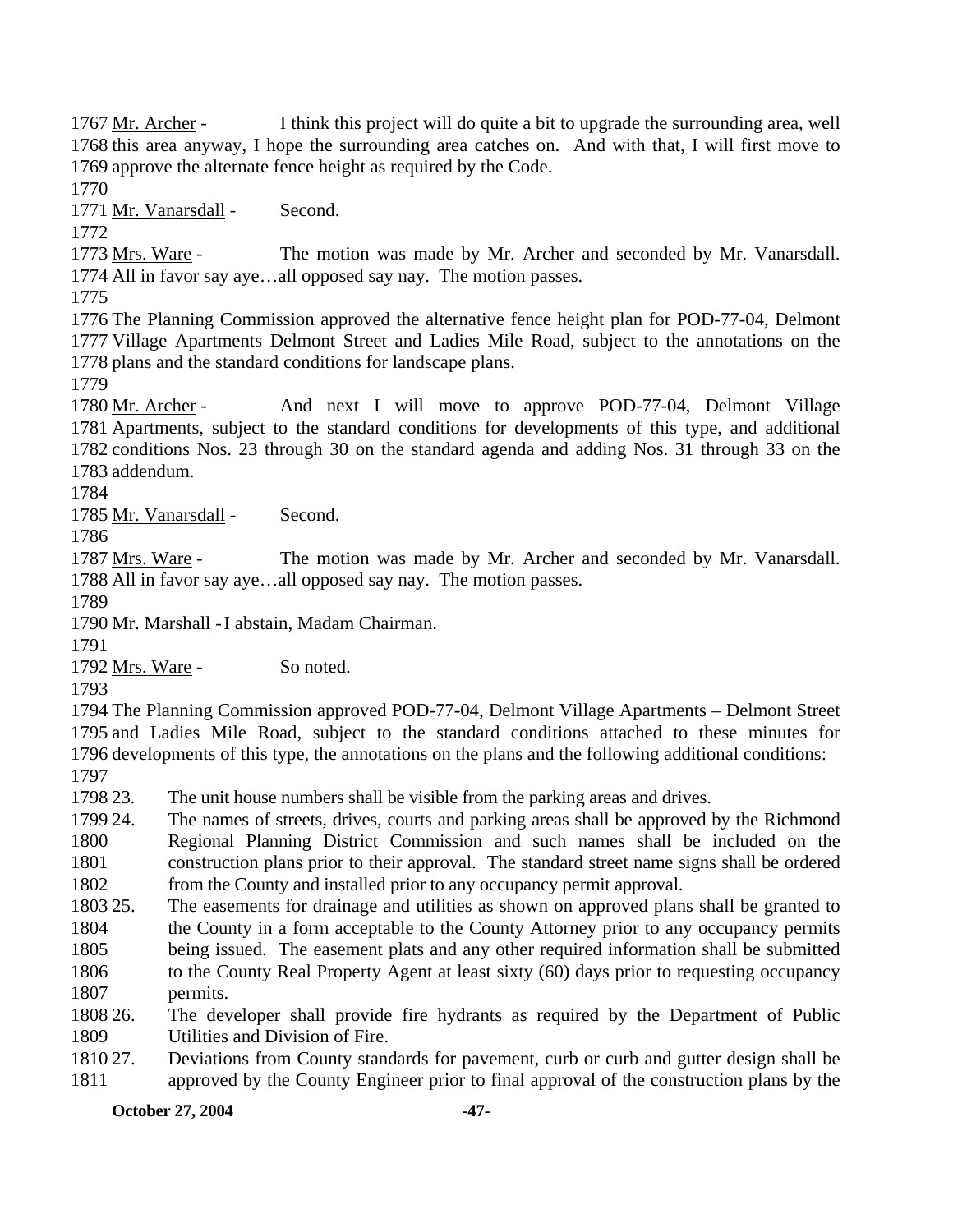1812 Department of Public Works.

- 1813 28. 1814 1815 Insurance Services Office (ISO) calculations must be included with the plans and contracts and must be approved by the Department of Public Utilities prior to the issuance of a building permit.
- 1816 29. 1817 1818 29. Approval of the construction plans by the Department of Public Works does not establish the curb and gutter elevations along the Henrico County maintained right-of-way. The elevations will be set by Henrico County.
- 1819 30. 1820 1821 1822 1823 The location of all existing and proposed utility and mechanical equipment (including HVAC units, electric meters, junction and accessory boxes, transformers, and generators) shall be identified on the landscape plans. All equipment shall be screened by such measures as determined appropriate by the Director of Planning or the Planning Commission at the time of plan approval**.**
- 1824 31. A 12-inch water main shall be extended from Laburnum Avenue to serve this project.
- 1825 32. 1826 Each building shall be improved with a fire sprinkler system in accordance with the requirements of the Fire Marshall's Office.

1827 33. 1828 1829 Security systems including a six-foot-high perimeter metal picket fence with controlled access in accordance with County standards, and a video surveillance system shall be provided.

1830

#### 1831 **SUBDIVISION (Deferred from the September 22, 2004, Meeting)**

1832

Hillcrest Farms (September 2004 Plan) **Bay Design Group for Barbara A. Moss and Prospect Homes:** The 63.82-acre site proposed for a subdivision of 114 single-family homes is located on the north line of Creighton Road approximately 300 feet east of the intersection of Cedar Fork Road on part of parcels 813-733-7603, 817-732-6992, 815- 733-7603 and 815-733-2040. The zoning is R-2A, One-Family Residence District (Conditional) and R-2, One-Family Residence District. County water and sewer. **(Fairfield) 114 Lots** 

1833

Is there any opposition to Hillcrest Farms subdivision (September 2004) 1835 Plan) in the Fairfield District? There is opposition. You are noted, thank you. Good morning, 1836 Mr. Strauss. 1834 Mrs. Ware -

1837

Good morning, thank you, Madam Chairman and members of the 1839 Commission. This conditional subdivision was the subject of a lengthy rezoning. There are 1840 numerous proffers on everything from the architecture of the homes, the landscaping and the 1841 lots. It was deferred at our last meeting to give the applicant time to meet with several neighbors 1842 and clarify some issues that the neighbors raised prior to our last meeting. Since that time, the 1843 staff and the applicant have met with the neighbors and the applicant has submitted a revised 1844 plan that addresses the access issue related to the McAllister and Chisenhall residents. This 1845 revised plan is a plan that we just handed out this morning. Access was originally proposed 1846 between Lots 7 and 8 from Mrs. McAllister access will now be provided parallel to the rear of 1847 Lots 4, 5, 6 and 7 as shown on the revised plan, which is on the left-hand side western property 1838 Mr. Strauss -

**October 27, 2004** -48-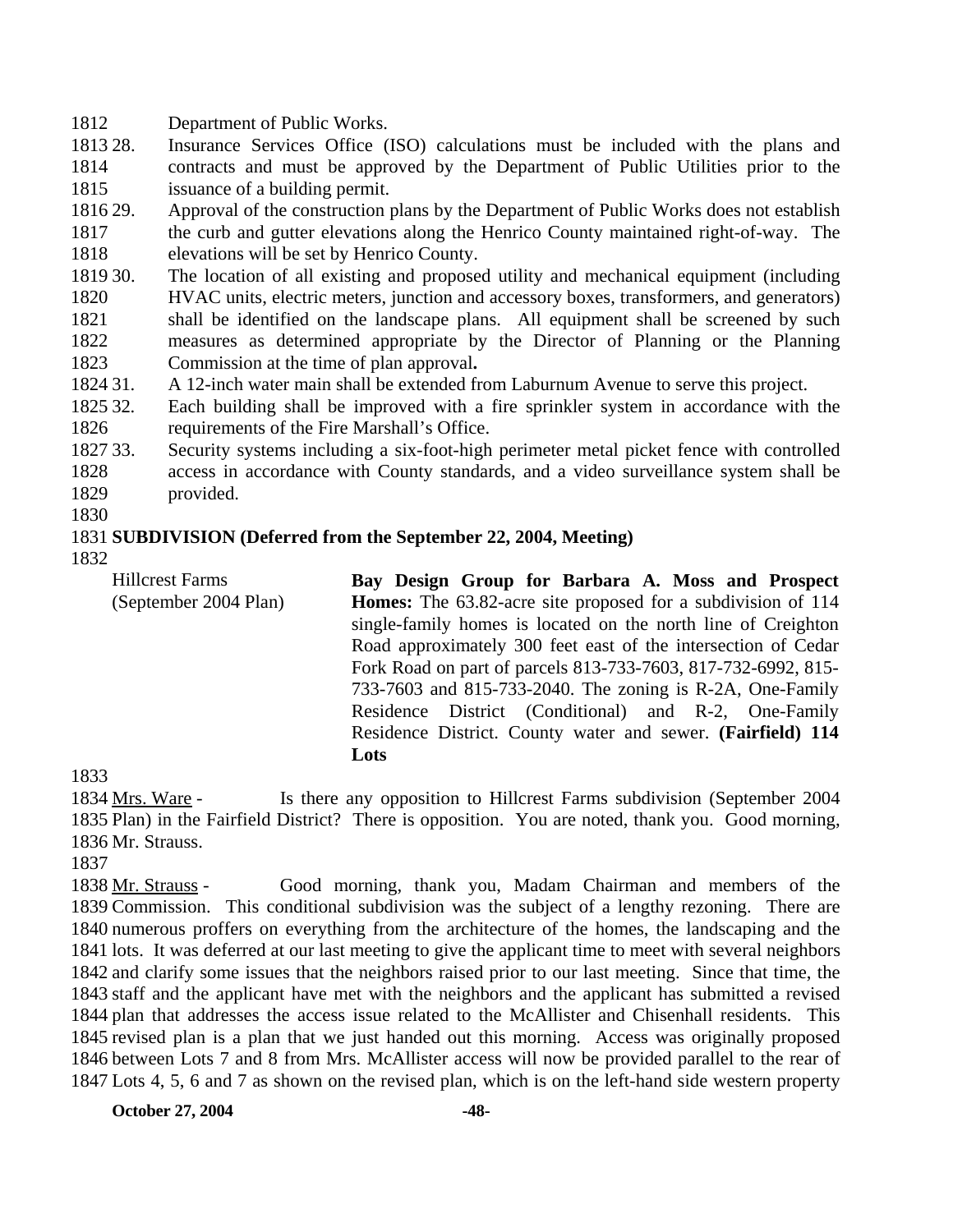1848 line. There is still disagreement between the owners of the residential lot at the southwest corner 1849 of the proposed subdivision, which has its own access via existing frontage onto Creighton Road. 1850

 The lot owners, the Tuckers, have inquired about purchasing some adjacent area near their home, specifically their garage, an area, which they have maintained since living there. This area that they are maintaining is useful to them in order to gain access from their existing garage to the rear of their fenced in lot. The developer of this subdivision, Prospect Homes, has been in negotiation with the Tuckers but to date there has not been an agreement on how to handle this. Other than this issue, with the submission of this revised plan, the staff is in the position to recommend approval of this conditional subdivision. With that, I can answer any questions you may have and Mr. Larry Horton of Prospect Homes is here as well as his engineer and of course we have opposition with Mrs. Tucker. Thank you.

1860

1861 Mrs. Ware - Are there any questions for Mr. Strauss from the Commission? 1862

1863 Mr. Marshall - Can you show us on a map where that is?

1864

This is the Tucker's residence (referring to map) and the lots in question 1866 are here. This is a close-up aerial, this is the Tucker residence, the garage is located here. There 1867 seems to be a discrepancy which we can get into after Mrs. Tucker speaks, but the GIS shows 1868 what looks to be about nine feet between the garage and the property line. This is the proposed 1869 Prospect Homes subdivision that we are looking at. They would like to get access around the 1870 garage to the back of the lot here. 1865 Mr. Strauss -

1871

1872 Mr. Marshall - So, you are saying that the exit, the doors to the garage face that GIS line? 1873

| 1874 Mr. Strauss - |  |  | Well, the doors face front, you can see the gravel driveway. |
|--------------------|--|--|--------------------------------------------------------------|
|--------------------|--|--|--------------------------------------------------------------|

1875

1876 Mrs. Ware - Yes.

1877

Well, according to the Tucker's there is not... this GIS map would be 1879 incorrect. She has some information, which indicates that there is more room in here. She 1880 would like to acquire the area that she has been maintaining along this western property line for 1881 the Prospect Homes development. 1878 Mrs. Strauss -

1882

1883 Mr. Jernigan - Mr. Strauss, have they done a survey on this?

1884

Well, I have the benefit of a survey, but I have to admit it was a faxed plat 1886 from the Tuckers and the number seems to be hard to read, so I am at a loss to tell you whether 1887 that is 9 feet or 3 feet at this point, but we can ask the engineer who can ask Ms. Tucker for her 1888 information. She also has a letter that she would like to hand out. 1885 Mr. Strauss -1000

| 100Y              |                                                                            |
|-------------------|----------------------------------------------------------------------------|
| 1890 Mrs. Ware -  | Do you want to go ahead and hear from Ms. Tucker?                          |
| 1891 Mr. Archer - | Yes, I think we'd better get Ms. Tucker before we hear from the applicant. |
| 1892              |                                                                            |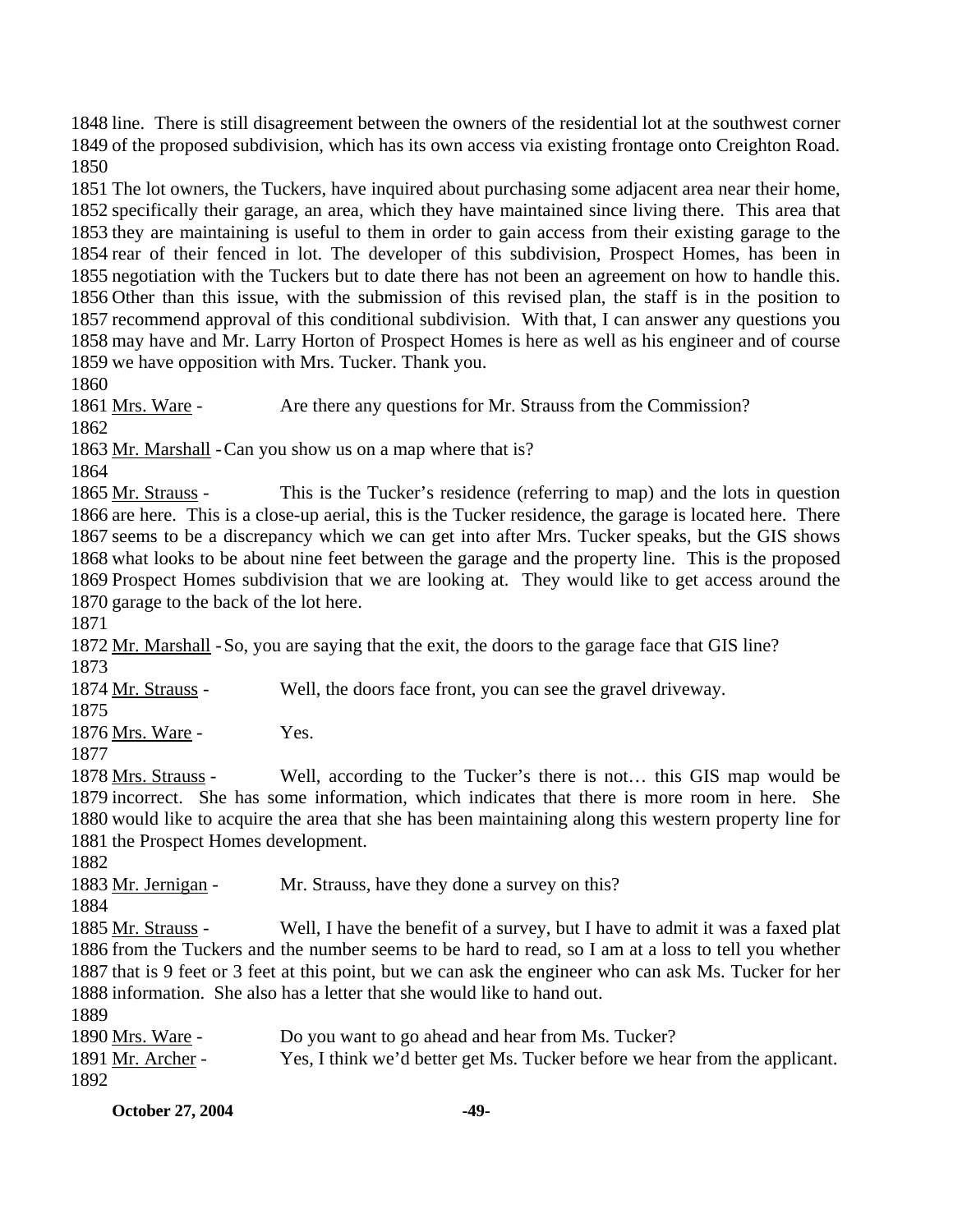Good morning. Would you please state your name and address for the 1894 record. 1893 Mrs. Ware -1895

Yes, my name is Wendy Tucker and I live at 4150 Creighton Road. I have 1897 some documents here and, unfortunately, I don't have enough copies for everybody, but I would 1898 like to present these to you. Prior to our purchasing this property, of course, there was a survey 1899 done and we did go out there and look at it and discovered that the property that is maintained 1900 around our property was not included in what we were purchasing and that actually belonged to 1901 somebody else and maintained by this homeowner, and has been for over 21 years. This plat, 1902 that you have a copy of, looks like it reads 9.14. It actually is 3.14. It has a scale down here at 1903 the bottom, and I don't know if you have any tools with you or not, but Bob checked this 1904 morning, and he does. This one closest to the garage is 3.14. The one at the front of the garage 1905 is 5.5 feet. There is no way that we can get our lawn mower back through there. If somebody put 1906 up a fence, if the homeowners put up a fence it would deny us access completely to that 1907 property. We would not be able to take our truck around, if we wanted to put another opening to 1908 the fence around front, we can't drive our truck over there because of the landscaping that has 1909 been done, as well as the fact that we have a septic tank out front, so that is an issue for us. We 1910 have tried to work with Mr. Courtney of Prospect Homes and we have gotten absolutely nowhere 1911 in those discussions. After talking to Mr. Strauss yesterday, I got Bob to go home and from the 1912 survey stakes put a rope so we could see if, in fact, what we were saying was correct or not. I do 1913 have a picture. This pictures states it all that, in fact, there is insufficient room to even get our 1914 riding lawn mower back there. This would prevent us from even cutting the fenced-in area of 1915 our backyard, because that is the only way we can access our backyard. That is where the 1916 double gate is. We would have no way to get our lawn mower back there, and we would have no 1917 way to get our trucks back there. This is a request that we have made through Day  $1$  – the same – and they indicated they could not do anything with it because they didn't own the property. 1918 Well, they do own it now. We are not asking for a great deal of property. Actually, on this map 1919 1920 that he has proposed, you can see where Fair Run comes directly next to our property, or I 1921 should say, to the garage. I don't know if these will show or not (referring to pictures). We are 1922 not asking for a huge amount of property, and according to the size of the lot that he has on his 1923 subdivision plan, there is sufficient land to take off a small section of that. We would like, on 1924 the side of the house, if you look what the roads are showing, I don't think they are showing up 1925 very well. Roughly 20 feet, a line comes directly straight up from the corner of that gravel road 1926 straight back to the (unintelligible), so it brings that boundary within three feet of our back 1927 garage. We want to move it over just enough that we can get our truck back there and that we 1928 can get our lawnmower back there. We maintain a huge vegetable garden back there. Of course, 1929 this year it got mowed over because of all of the rain, but that is the only place that we really 1930 have a decent spot to have it and keep the dogs out of it, as well. 1896 Ms. Tucker -

1931

1932 Mrs. Ware - Are you asking to purchase?

1933

1934 Ms. Tucker - We have asked all along to purchase this property.

1935

1936 Mr. Marshall - Can you go to the left of your garage to get to the rest of your back property? 1937

**October 27, 2004** -50-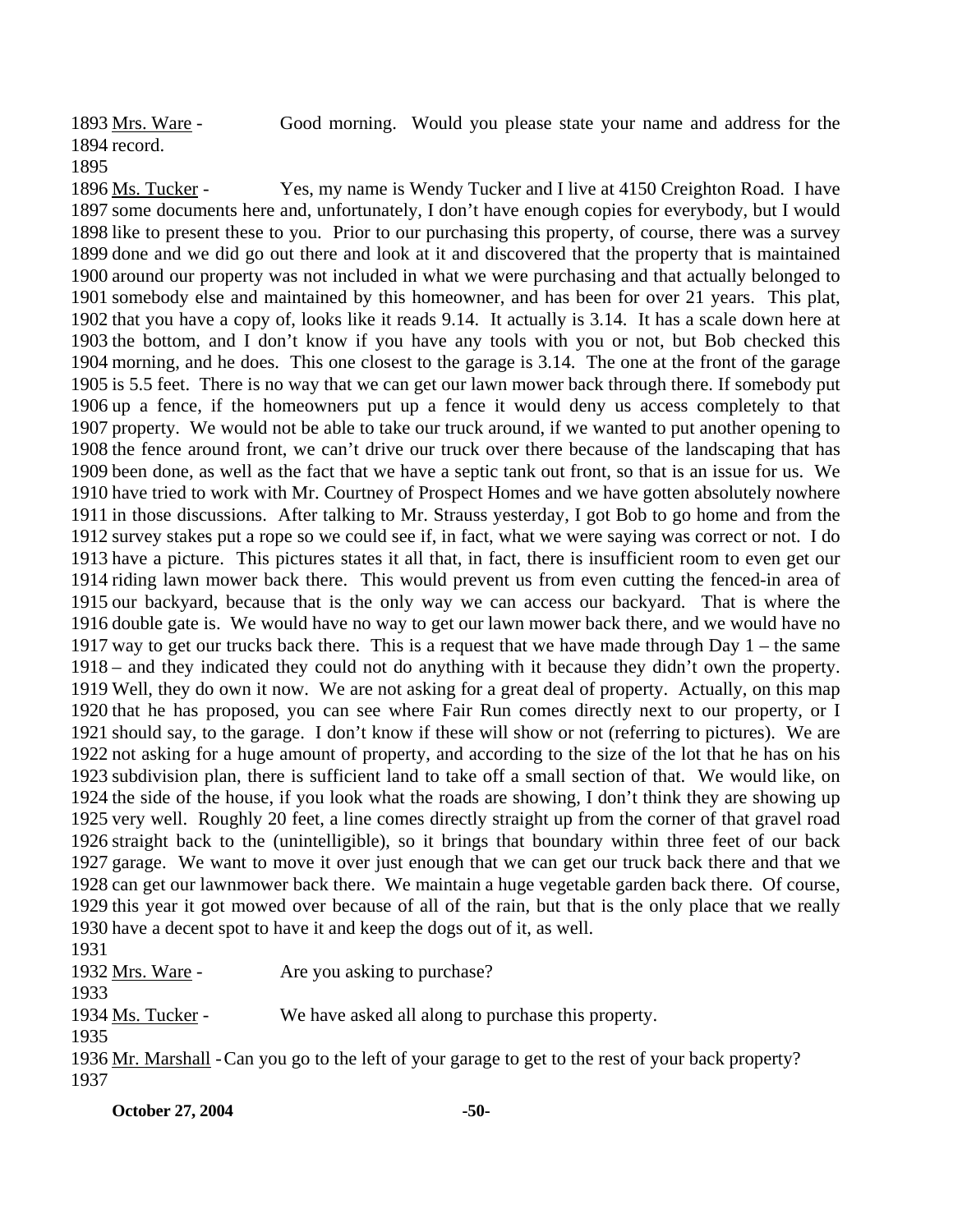1938 Ms. Tucker - No.

1939

1940 Mr. Marshall - What prevents you from going to left?

1941

On the left of it, well, for one thing, there are timbers there. We would 1943 have to rip out all of the garden. We'd have to rip out the fence, and it still wouldn't allow us to 1944 get our truck back through there. 1942 Ms. Tucker -

1945

1946 Mr. Marshall - And all the land from the left of the garage all the way over to the other property, 1947 you can't go anywhere?

1948

It is fenced. The whole backyard is fenced. There is a section that we own 1950 and it is not a huge piece, but it is still sizeable, that we need to be able to access, and we will be 1951 denied access if we don't obtain a front portion of this property. 1949 Ms. Tucker -

1952

I think what Mr. Marshall is stating is it looks as though there is ample 1954 room for you to have access to the left of your garage, to access the back of your property. I 1955 understand you might prefer to have the land to the right, and acquire more property, but it looks 1956 from this aerial photograph that you have plenty of room to get back there. It may require you to 1957 remove a fence, and other objects, but no buildings or structures are in the way. 1953 Mr. Silber -

1958

1959 Ms. Tucker - Well, there is a structure in the back. There is a tool shed back there. 1960

But it looks like it is positioned behind the garage quite a bit, so that you 1962 are not having to go between two buildings to get to the back of your property. 1961 Mrs. Ware -

1963

Ms. Tucker, I have had quite a few conversations with Mr. Strauss and 1965 with Mr. Horton to try to see what we could do to resolve this issue for you, and I even asked 1966 them to give you some of the land, but the problem is, the owner of the land has, possession is 99% of the law, they say, but I can't legally make them do anything. I would so much like to be 1967 1968 able to help you out in this situation, but I really honestly don't know how, unless they are 1969 willing to either give or sell you the piece of land you would like to have. When you moved in, 1970 was that garage already there? 1964 Mr. Archer -

1971

| 1972 Ms. Tucker - | Yes. It has been there for over two years.                                    |
|-------------------|-------------------------------------------------------------------------------|
| 1973              |                                                                               |
| 1974 Mr. Archer - | When you bought the land?                                                     |
| 1975              |                                                                               |
| 1976 Ms. Tucker - | Yes, sir.                                                                     |
| 1977              |                                                                               |
| 1978 Mr. Archer - | So it was legally built, it wasn't too close to the edge of the property line |
|                   | 1979 when it was built. You thought you owned it.                             |

1980

Well, to be perfectly honest with you, they did, too. Before we put a 1982 contract on this house, we specifically asked where the property lines were on this property, 1981 Ms. Tucker -

**October 27, 2004** -51-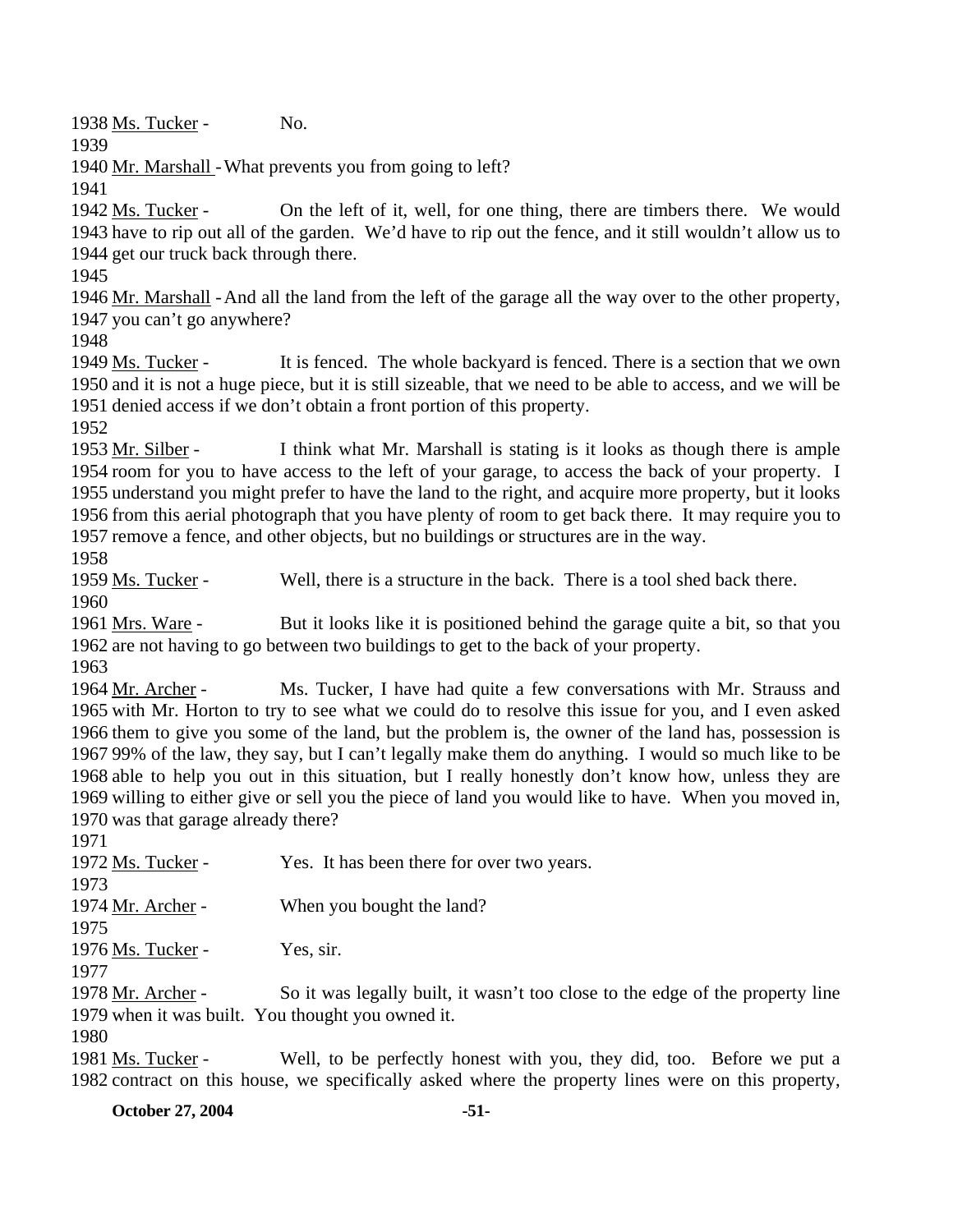because we knew eventually this land around us would be sold and developed, and we wanted to make sure we knew where those lines were before the survey work was done. We were told it was within a few feet of what they maintained. Well, it is far from being a few feet from where it is maintained.

1987

1988 Mr. Archer - When they did the survey, didn't they stake it off so that you could see?

1989

Well, yes. A survey wasn't done when we put a contract on it. It was done 1991 before we closed, and almost didn't close on it because of this. But, the thing, they had forgotten 1992 how much land they didn't own, in all honesty. Even in talking to the mother-in-law of the 1993 owner, she, herself, had forgotten. She said she can't believe that he built it that close to the line, 1994 but, obviously, he'd forgotten. So, it was an error on their part. We are not worried about 1995 tearing down the garage, because I know you all are not going to make us do that, but we are 1996 concerned about access to our property. We are concerned about having a neighbor that close to 1997 us, and putting up a fence. It will be barely enough room for us to walk through. 1990 Ms. Tucker -

1998

Mr. Archer, the setbacks on accessory structures, such as this, would only 2000 be three feet outside of the property line, so it does meet the requirements. 1999 Mr. Silber -

2001

2002 <u>Mr. Archer</u> - Looks like he used up all of it.

2003

2004 Ms. Tucker - Yes.

2005

OK. I don't really have any more questions, but I would like to hear from 2007 Mr. Horton for just a moment, if I may. 2006 Mr. Archer -

2008

Oh, there is one other thing, and I am sorry I got sidetracked, but in our 2010 letter, this is a letter from Bob because he is not able to be here, and this was an issue I had also 2011 brought up, and that was the drainage on the back two lots behind our property. It slopes and 2012 this area, with all of the rain we have and anytime it rains, there is at least six inches of standing 2013 water. Our property flow goes down, and the property that they can be building on, also slopes 2014 down. We have serious concerns about the drainage issue there, and we want to make sure that 2015 that is noted and Public Works is involved in assuring us that that drainage, the water will be 2016 drained off that property, away from us. 2009 Ms. Tucker -

2017

OK, well it is never the intention of the County to throw water toward 2019 you. 2018 Mr. Archer -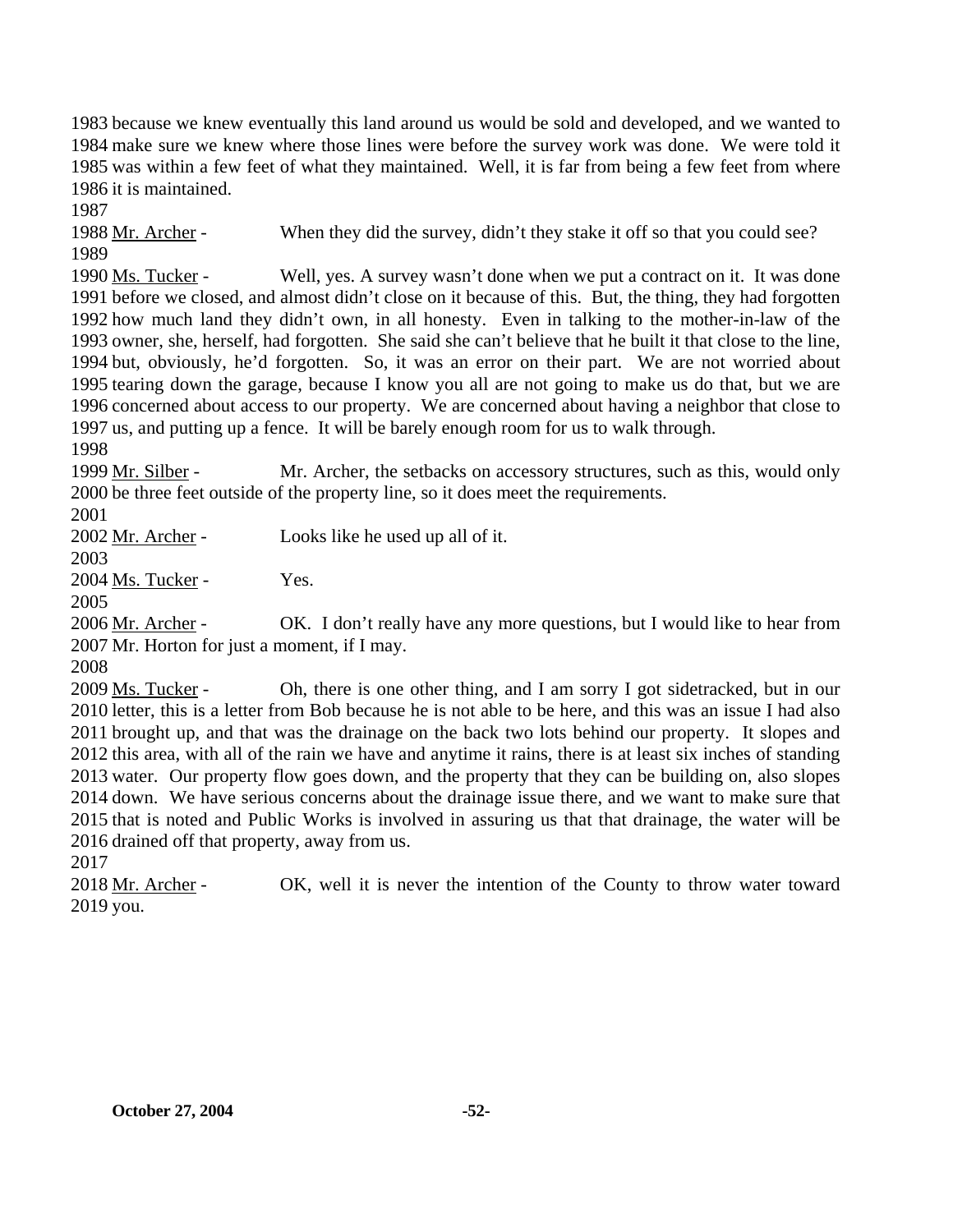Oh, I know that. I don't mean you. I am really referring to Prospect 2021 Homes and their drainage. 2020 Ms. Tucker -

2022

2023 Mr. Archer - We can control that. 2024 2025 Ms. Tucker - OK, thank you. 2026 2027 Mrs. Ware - The applicant. Good morning. 2028

Good morning. The name is Larry Horton and I represent Prospect 2030 Homes. I guess the first thing I'd probably like to mention is as far as the drainage, we honestly 2031 will make that better when we develop the site. As far as the letter that I was just given about the 2032 water standing there, the gravel easement that the two ladies back there use now is probably like 2033 a dike, so the water probably does stand, particularly with something like Gaston. One thing I 2034 would like to point out as far as for her saying she doesn't have access, that behind the garage is 2035 a double gate on the fence right there, and it was a gate right there beside her driveway. It 2036 doesn't show on the mortgage survey, so it's two gates there right now to go around that way. 2037 Obviously these are premium lots and in the very beginning when I had met with Ms. Tucker, I 2038 guess probably Fall of 2003, when I was sort of going door to door to talk with folks before I 2039 actually submitted the case. She had asked me about possibly acquiring some land, and I told 2040 her, obviously, at the time I didn't own it and I couldn't. Well, in the beginning we thought that 2041 this site, since Clarendon Farms behind us is R-3, on the northern and western property line was 2042 R-3, the last two cases that were approved within a mile of here were R-3, we felt like it was 2043 going to be an R-3 case, with my entrance being between her going east, and when were R-3s, I 2044 probably had some room or maybe I could, but as this case evolved into 100 foot lots and 2045 because of a large pending zoning case across the street and changing my entrance, I end up 2046 having a cul-de-sac here and end up with big 100-foot premium lots and at this point in time, as 2047 it evolved, I was just unable to try to sell her any land, that I felt like in good faith that I could in 2048 the beginning. And it is two gates there right now for her to get to the back of her property. And 2049 she knew it when she first purchased it. And I have been talking to her for well over a year on 2050 this matter. 2029 Mr. Horton -

2051

Well, I just wanted you to make a statement so that the other members of 2053 the Commission could have benefit of things you and I talked about, so they would know where 2054 we are. 2052 Mr. Archer -

2055

Yes. I worked with Mr. Archer on this and explained what we can and 2057 can't do. He made a suggestion to see if maybe we would give her a gate and then after we 2058 discussed it and I went out there, she has two gates, and she has a double gate back on the fence 2059 immediately north or behind the garage, and there is one on this side of the garage, so two gates 2060 are there for her to get back to the rear of her property. 2056 Mr. Horton -

2061

2062 Mrs. Ware - Her fence you are saying?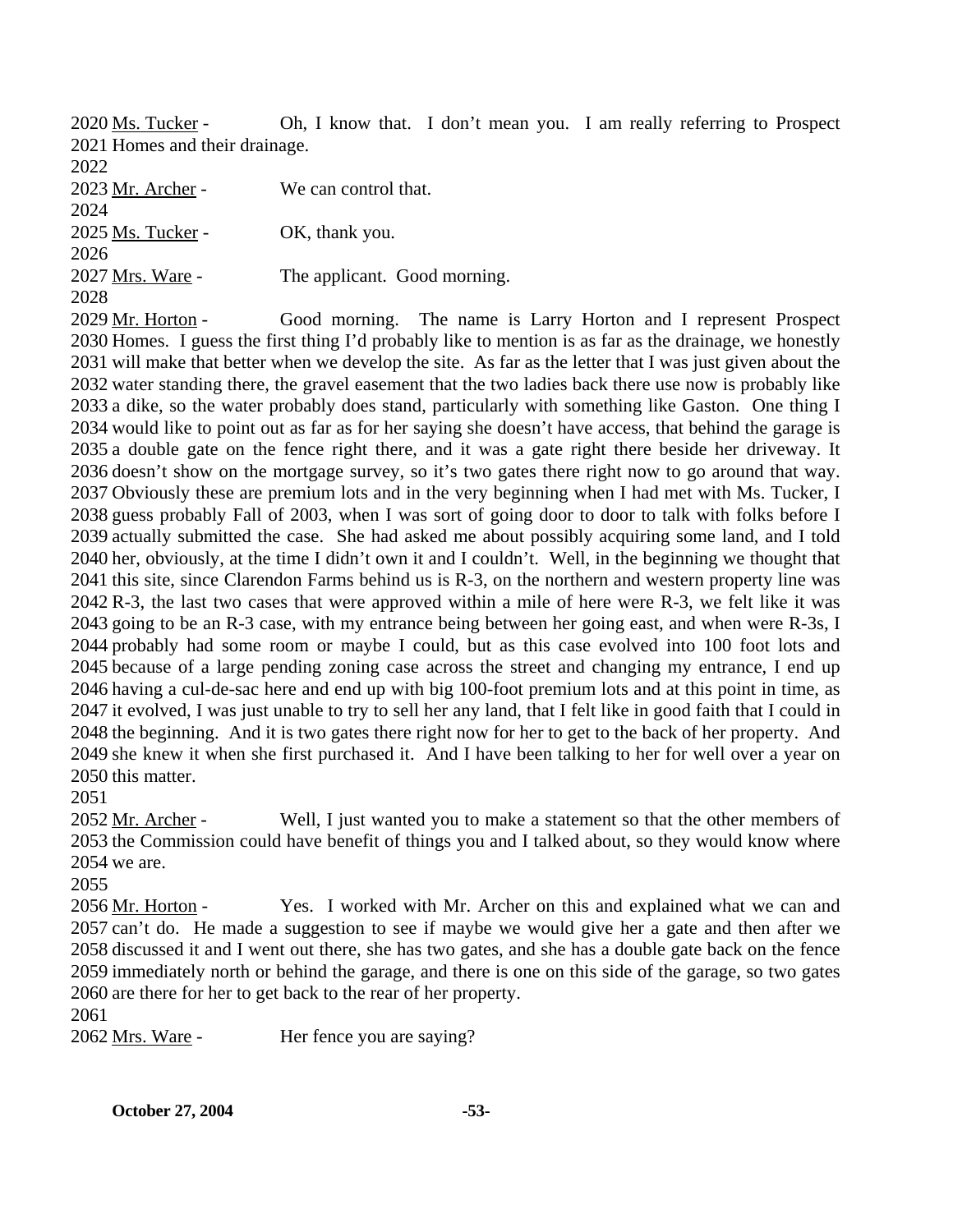Yes, ma'am. Her fence already has two existing gates to get to the back. 2064 Obviously, what she purchased with this green space out there has been maintained and it is 2065 obviously easier to go around that way, but as a practical matter there is an avenue there that has 2066 not been utilized. 2063 Mr. Horton -

2067

Well, Mr. Horton, this is an unfortunate situation for Ms. Tucker, maybe 2069 not anything that you had anything to do with, but if we should approve this, and doing whatever 2070 it is you do adjacent to her property line, I would hope you can at least leave her enough room 2071 that she can cut her grass and maneuver beside the garage, 3.0 feet is not a lot, but it is enough to 2072 be able to maneuver in, I believe, with a push mower. 2068 Mr. Archer -

2073

I am not sure if it is three feet or not. That is what she is saying, and of 2075 course, this is the mortgage survey that was given to me and in discussing it with my engineer 2076 and in looking at it, I am not really sure. I guess sometimes I look at it and it looks like it is 10-2077 foot and then again, as Mr. Silber indicated, the setback is three feet. I really don't know what it  $2078$  is. I sort of thought it was 10 feet. 2074 Mr. Horton -

2079

Well, I am looking at a faxed copy of it and it looks like 9.14 and it also 2081 looks like 3.14. 2080 Mr. Archer -

2082

That is the basis I have been on, that I thought it was 10 and with two 2084 existing gates already in existence, Mr. Archer. 2083 Mr. Horton -

| 2085                                                                                            |                                                                                                         |  |
|-------------------------------------------------------------------------------------------------|---------------------------------------------------------------------------------------------------------|--|
| 2086 Mr. Archer -                                                                               | OK.                                                                                                     |  |
| 2087                                                                                            |                                                                                                         |  |
| 2088 Mr. Vanarsdall -                                                                           | Larry, did you see this letter.                                                                         |  |
| 2089                                                                                            |                                                                                                         |  |
| 2090 Mr. Horton -                                                                               | I just got it this morning, so, no sir, I haven't read it. Any other questions?                         |  |
| 2091                                                                                            |                                                                                                         |  |
| 2092 Mr. Archer -                                                                               | I don't have any more.                                                                                  |  |
| 2093                                                                                            |                                                                                                         |  |
| 2094 Mr. Horton -                                                                               | Thank you.                                                                                              |  |
| 2095                                                                                            |                                                                                                         |  |
| 2096 Mr. Archer -                                                                               | Come on up, Ms. Tucker.                                                                                 |  |
| 2097                                                                                            |                                                                                                         |  |
| 2098 Mr. Tucker -                                                                               | We do have two entrances to the back yard that is fenced in. The double                                 |  |
|                                                                                                 | 2099 gate that is large enough for our lawn mower to go through is behind the garage. We would not      |  |
| 2100 have access to take the lawn mower back there without an additional number of feet. I just |                                                                                                         |  |
|                                                                                                 | 2101 wanted to clarify that. The other gate is also on the same side. It is a small gate that would not |  |
| 2102 allow our lawn mower to go through. I just wanted to clarify that. Thank you.              |                                                                                                         |  |
| 2103 Mr. Archer -                                                                               | I guess it is incumbent upon me to make a decision on this, is it not?                                  |  |
| 2104                                                                                            |                                                                                                         |  |
| 2105 Mrs. Ware -                                                                                | Yes, it is.                                                                                             |  |
| 2106                                                                                            |                                                                                                         |  |
| 2107 Mr. Archer -                                                                               | Well, this project has engendered quite a bit of conversation. It has been                              |  |
|                                                                                                 |                                                                                                         |  |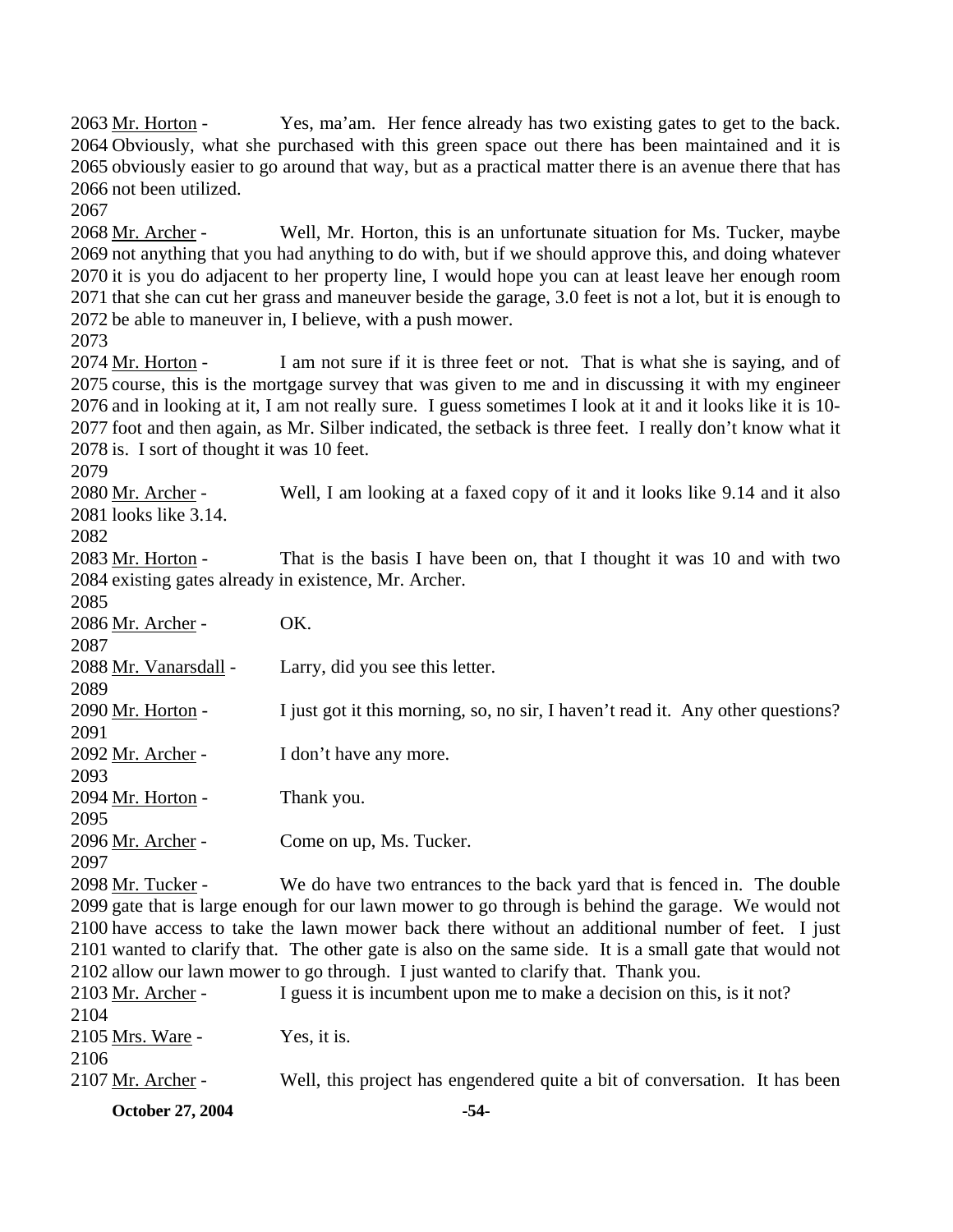deferred a couple of times while we try to work out problems with the neighbors and the adjacent property owners. I very much empathize with the situation that Ms. Tucker has, and it is one that occurs often when land has been vacant for some time and not been used. We tend to use it and it could be that she was misled when she bought her property, but that doesn't do much to alleviate the situation that we are in now. The owner owns it and we can't, literally can't make him do anything with it that he does not want to do, Ms. Tucker. We have been striving to improve the quality of the residential life along the Creighton Road corridor and this particular subdivision, being built in the zoning classification that it is one that should do that. I would certainly hope that we could reach a resolution that everybody would be good neighbors, because the developers will not be your neighbor. It will be other people that will be your neighbors and I trust that you all will get along. I don't see anyway that I can resolve this issue unless it is something that you and the developer and the owner can work out amongst yourselves, but I do appreciate your coming forward and making us aware of what he has said. So, with that, Madam Chair, I have to move for approval of Hillcrest Farms subject to the annotations on the plans, the standard conditions for subdivisions served by Public Utilities and the additional conditions Nos. 12 through 21.

2124

Motion made by Mr. Archer and seconded by Mr. Vanarsdall. All in 2126 favor say aye. All opposed say no. The motion passes. 2125 Mrs. Ware -

2127

2128 The Planning Commission approved Subdivision Hillcrest Farms, subject to the annotations on 2129 the plans, the standard conditions for subdivisions served by Public Utilities and the additional 2130 conditions Nos. 12 through 21 shown below:

2131

2132.12 Each lot shall contain at least 18,000 square feet for R-2 lots and 13,500 for R-2A lots.

2133 13. 2134 The developer shall submit one set of the architectural plans to the Department of Planning for review prior to final approval of the plat.

2135 14. 2136 Detailed construction plans shall be submitted to the Department of Planning before the final plats are submitted for final approval.

2137 15. 2138 2139 15. The detailed plant list and specifications for the landscaping to be provided within the 30 foot-wide planting strip easement along Creighton Road shall be submitted to the Department of Planning for review and approval prior to recordation of the plat.

2140 16. 16. A County standard sidewalk shall be constructed along the north side of Creighton Road.

- 2141 17. 2142 2143 17. A plan shall be submitted prior to recordation of the plat showing the buildable area for each lot to properly recognize the limitations for dwelling unit dimensions and setbacks. Buildable area is that area within which a dwelling unit may legally be located considering
- 2144 2145 the front yard, side yard, and rear yard setback requirements of Chapter 24, of the Henrico County Code.
- 2146 18. 2147 Any necessary offsite drainage easements must be obtained prior to approval of the construction plan by the Department of Public Works.
- 2148 19. 2149 The proffers approved as part of zoning case  $C$ -7 $C$ -04 shall be incorporated in this approval.
- 2150 20. 2151 Prior to requesting the final approval, a draft of the covenants and deed restrictions for the maintenance of the common area by a homeowners association shall be submitted to the
- 2152 Department of Planning for review. Such covenants and restrictions shall be in form and

**October 27, 2004** -55-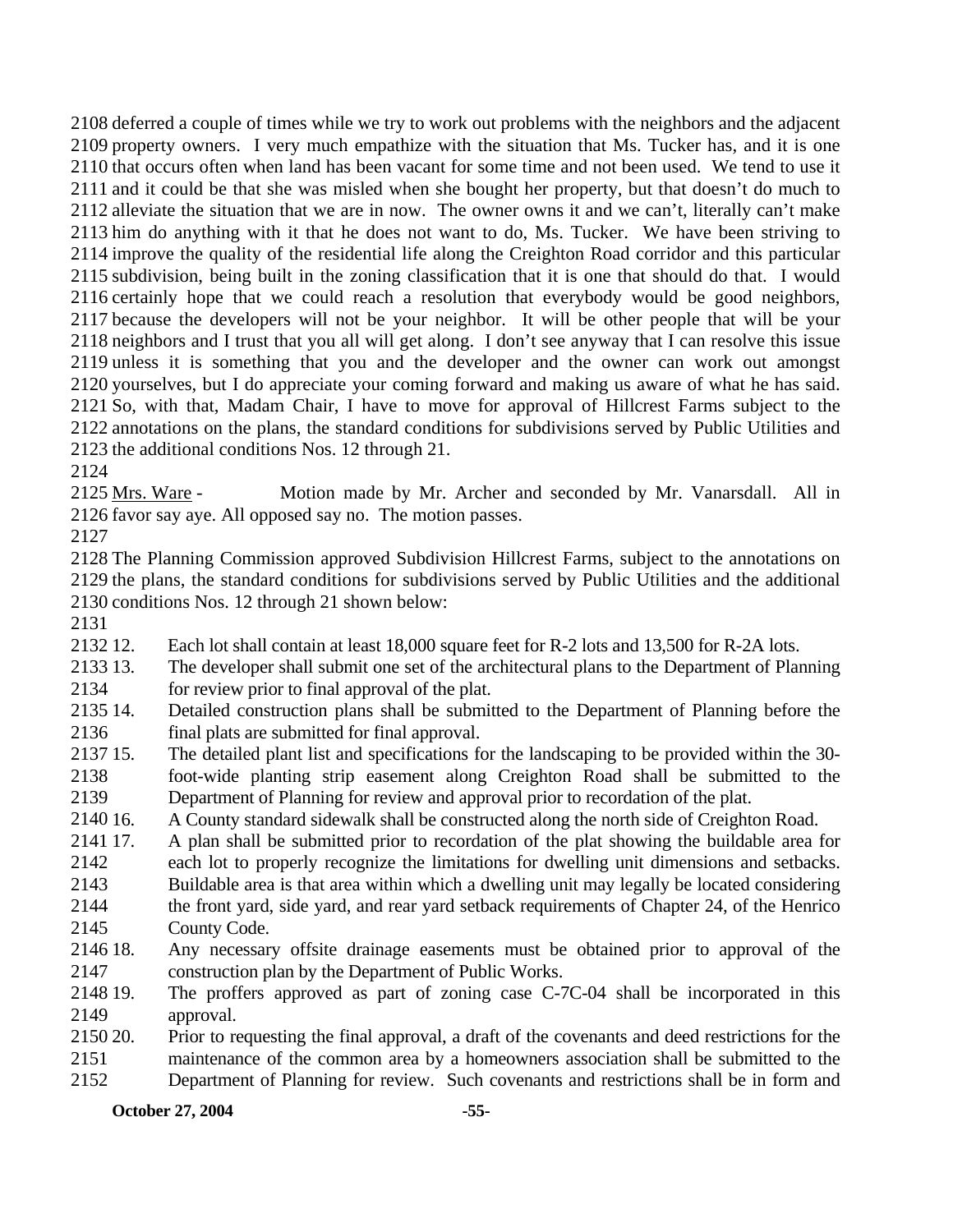2153 2154 substance satisfactory to the County Attorney and shall be recorded prior to recordation of the subdivision plat.

2155 21. 2156 2157 2158 2159 2160 2161 2162 21. Any future building lot containing a BMP, sediment basin or trap and located within the buildable area for a principal structure or accessory structure, may be developed with engineered fill. All material shall be deposited and compacted in accordance with the Virginia Uniform Statewide Building Code and geotechnical guidelines established by a professional engineer. A detailed engineering report shall be submitted for the review and approval by the Building Official prior to the issuance of a building permit on the affected lot. A copy of the report and recommendations shall be furnished to the Directors of Planning and Public Works.

2163

## 2164 **AT THIS TIME THE COMMISSION TOOK A 10-MINUTE BREAK**.

2165

## 2166 **THE COMMISSION RECONVENED AT 11:10 A.M.**

2167

## 2168 **SUBDIVISION**

2169

Castleton (September 2004 Plan) (Formerly Hunt Valley) **D. Bryant Gammon for Ross Run, LLC:** The 247.71-acre site proposed for a subdivision of 433, single-family homes is located along the eastern line of Doran Road, 900 feet south of its intersection with Darbytown Road on parcels 825-692-8035 and 823-694-4202. The zoning is R-2AC, One-Family Residence District (Conditional), R-3AC, One-Family Residence District (Conditional) and A-1, Agricultural District. County water and sewer. **(Varina) 433 Lots** 

2170

Good Morning Members of the Commission. Castleton is a proposed 434-2172 lot subdivision of a 248-acre parcel generally located west of Doran Road, south of Darbytown 2173 Road, east of I-295 and north of Four Mile Creek. It is proposed to be developed with a density  $2174$  of 1.98 lots per net acre. 2171 Mr. Kennedy -

2175

 The property fronts on Doran Road at two locations for a total distance of 1800 feet and along Darbytown Road for a distance of 100 feet. A boulevard entrance from each street would provide principal access to the property. Two additional secondary access points are contemplated. One to Darbytown Road thru the Windsor Oaks Subdivision and another is anticipated to Doran Road through the adjoining Sutton Tract, which is the subject of a rezoning case that will be appearing before you shortly.

2182

 The subject property is generally comprised of a 239-acre tract formerly known as the Hunt Valley Property and a nine-acre tract that was proposed for the future expansion of the Windsor Oaks subdivision. That nine-acre parcel is part of the residual property for the Windsor Oaks Subdivision.

2187 The original subdivision, which was called Hunt Valley, expired in 1999 when it was no longer 2188 eligible for extension of approval. At that time, and it still needs a sewer pump station, and they 2189 didn't think it was feasible up until that time, and it is now feasible. The original plan, as I said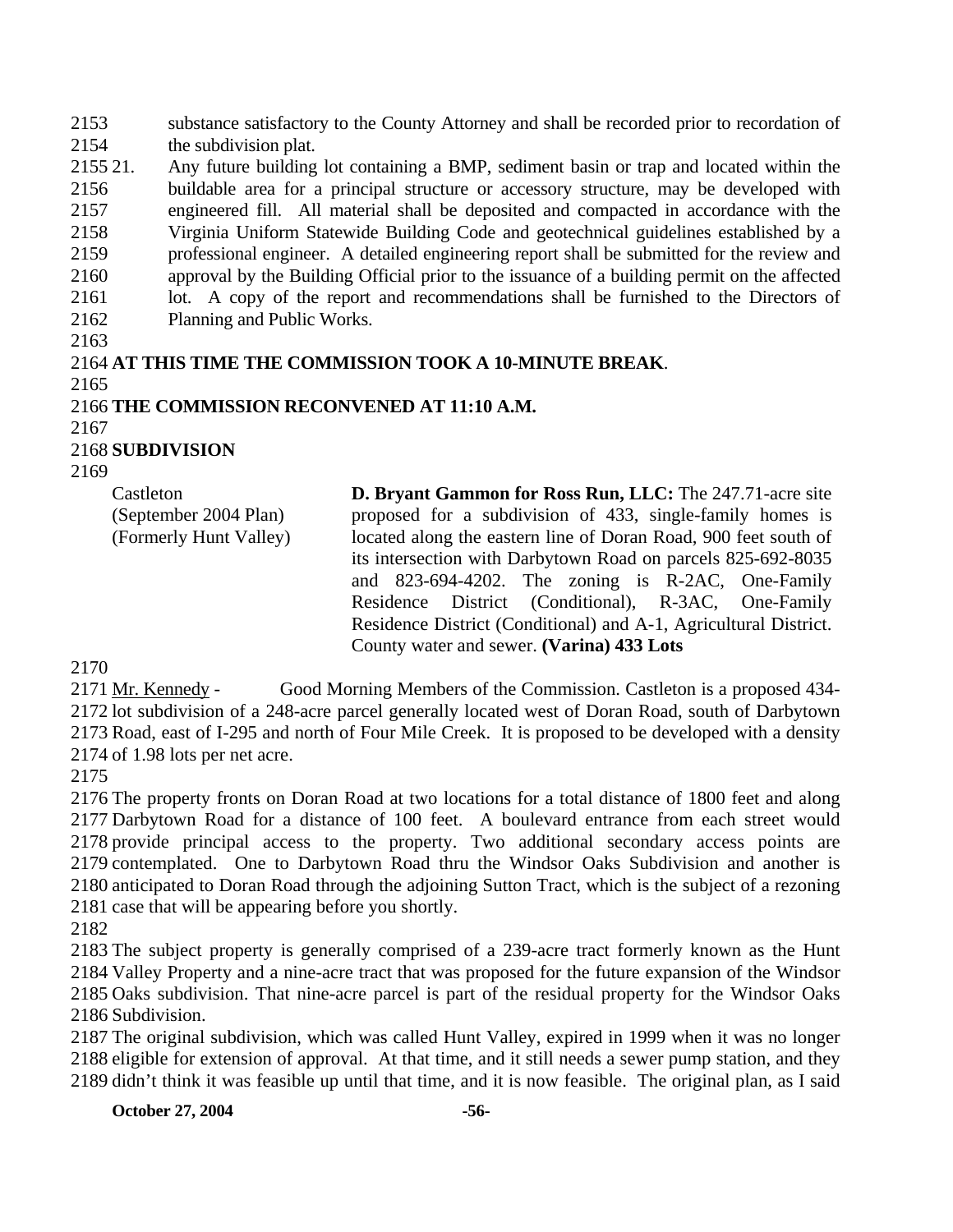earlier, was prior to implementation of the Chesapeake Bay and stream protection requirements and prior to the adoption of the current Public Works design standards. The revisions to the master plan addresses those concerns and provides for Chesapeake Bay buffers. In the past the required right-of-way width was 44 feet and actually if you look closely at the Windsor Oaks Subdivision section on the plans, you will see they were 44 feet and they didn't accommodate sidewalks. This plan will accommodate 50 foot right-of-ways. The revisions to the Public Works design standards necessitated a revision to the master plan.

 The Windsor Oaks residual parcel also known as the Continental Development property was rezoned R-2AC in 1999. The proffers for the property, which includes Windsor Oaks Section One, contemplated a maximum of 71 lots. In addition, the proffers provided 25-foot wide buffers along both Doran and Darbytown Roads, prohibited slab foundations for main residential structures and required brick, stone or Dryvit foundations, a minimum of 50% of garages to be side or rear entry and paved driveways.

 The proposed subdivision satisfies all subdivision and zoning requirements as well as the proffers applicable to each portion of the property. In addition, the plan satisfies all current Chesapeake Bay and Stream Protection requirements and will be constructed in accordance with the current Public Works design standards, and as I stated earlier a sewer pump station will be constructed in connection with this project.

 The plan would also extend the pedestrian access plan, street lighting and street trees to include the Windsor Oaks residual parcel and would extend membership in the recreation association to those lots as well. These lots here (referring to rendering) would also become members of the pool association, so they'd have the benefits of sidewalks, street trees, and street lighting and the recreation association. The developer has also indicated that all lots would have improved driveways and there would be no slab foundations for any main residential structure. He has had several discussions with Mr. Jernigan about the size of the homes and he contemplated the homes would be comparable to everything that is built in Windsor Oaks. He has agreed that although the size they were proffered at the time were 1200 sq. ft. for a one-story residence and he says that he has represented to Mr. Jernigan that the houses will be comparable in size to what is in Windsor Oaks, or greater. In essence, the developer has agreed to extend the most stringent standards of each proffered case to the balance of the property. Given that the statutory requirements for approval are satisfied, staff recommends approval of the plan. 

 Staff has received several phone calls and e-mails expressing concern about connecting the Oakington Drive Stub Road in Windsor Oaks to the proposed Castleton Subdivision. Several of those persons also expressed concern that they had not received public notice of the request.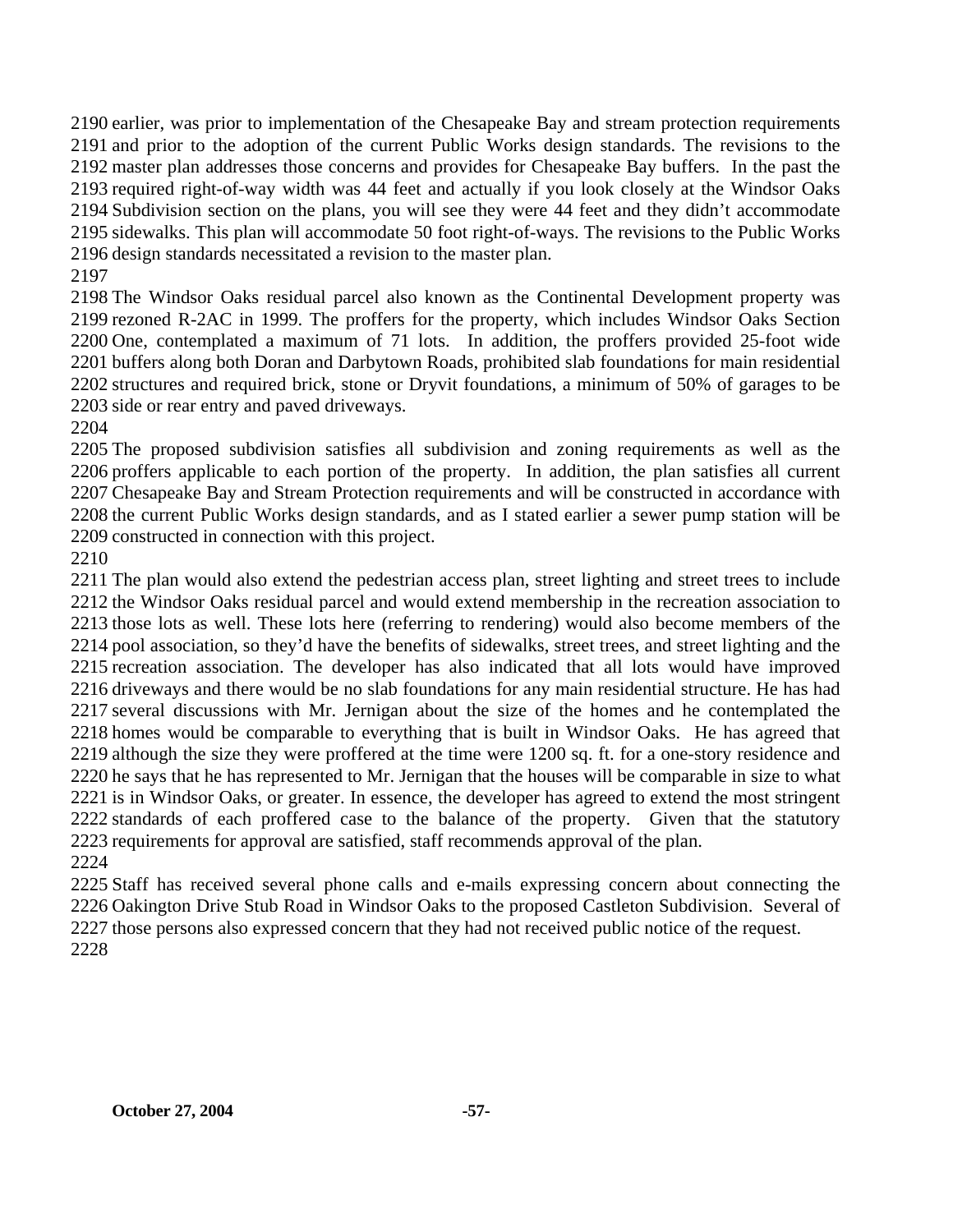Since the property to be developed as Castleton is already rezoned, notice to the adjoining property owners for subdivision approval is not required by the County Code and we don't give notice of subdivisions, as you know.

 As the Planning Commission knows, subdivision review and approval is an administrative act. Subdivisions are entitled to Planning Commission approval as long as the requirements of the subdivision and zoning ordinances are met. The property is already zoned R-2A and the developer intends to develop the property in conformance with the previously approved zoning. 

 In a similar sense, neighbors aren't notified when someone wants to build a home on a vacant lot and there are a lot of vacant lots within Windsor Oaks Subdivision that have not been developed and are being developed today, and they don't get notice letters. If someone wants to add a garage they wouldn't provide such notice. Review of subdivisions by the Planning Commission, however, are held in a public hearing and anyone is invited to attend and present their comments and concerns.

 Since the original plan was submitted, a revised layout was submitted at staff's request to significantly reduce traffic that may cut through the Windsor Oaks Subdivision and to address staff's other concerns with the subdivision design. On the location map it shows a T intersection coming from Windsor Oaks here (referring to rendering). This little stub has been eliminated and that would have provided access to this future subdivision. That was eliminated, so the only access through Windsor Oaks, which is contemplated, is actually these lots here (referring to rendering), this being the main entrance out to Darbytown Road with a boulevard entrance. It is anticipated that these two boulevard entrances will be the principal access and all of these lots would use this as the principal access, and that the only lots that would ordinarily use Windsor Oaks and Oakington Drive would use what was originally contemplated with the Windsor Oaks Subdivision.

 As you can see from the revised staff plan, staff does share a concern that Windsor Oaks is an established neighborhood and cut-through traffic should be minimized. The revised plan eliminates the connection to that property which is under consideration of rezoning, and those adjoining property owners will be provided notices. Notices have been sent out. So, they will receive notice of that because rezoning is a legislative action which affects the property, so they will receive notice of that action.

 The revised plan does maintain a connection from Windsor Oaks thru the residual Continental Development property to Castleton, in order to provide secondary access to the Windsor Oaks and the residual Continental Development property. The additional lots being developed on the residual Continental Development property and the interconnection between the two subdivisions were contemplated when Windsor Oaks was originally designed. This actually shows as you can see the existing Windsor development and actually shows this connection going down to the Hunt Valley property, and what was actually done in this case was get rid of this connection and put a cul-de-sac in (referring to rendering). So, that actually reduced from what was originally proposed, but it did show additional lots on the residual property. So that was actually originally proposed.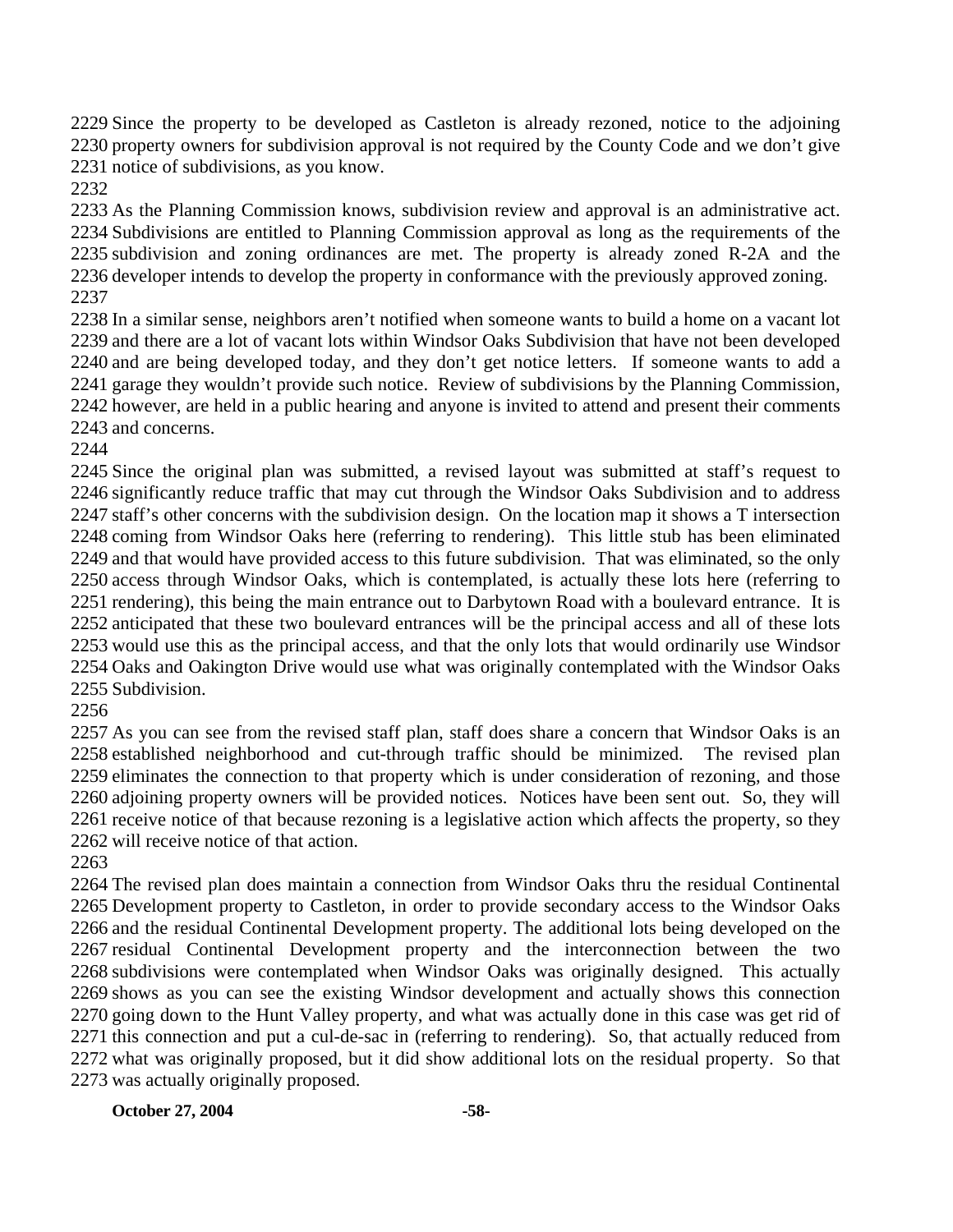#### 

 As noted earlier, when the Continental Development property was rezoned in 1999 the proffers for the property, which includes Windsor Oaks Section One, contemplated a maximum of 71 lots. The Planning Commission conditionally approved 52 lots in Windsor Oaks Section One, in May of 1999. The conceptual layout at that time showed an additional 17 lots for future development on the balance of the Continental Development property, as well as three stub street connections to both the Hunt Valley (now Castleton) and the Sutton tract. In addition the Planning Commission's conditional approval at that time required a second point of access to be provided with any future expansions. The Planning Commission waived the requirement for a second point of access for a subdivision with more than 50 lots, since it was contemplated that it would be provided with future development.

#### 

 Continental Development subsequently returned to the Planning Commission in September of 2003 for approval of a three-lot subdivision of their property when it appeared that sanitary sewers would not be available and they revised that request to a four-lot subdivision in May of 2004. However with the development of Castleton, sanitary sewers are now available to the property and the new owners wish to develop it to its full potential, consistent with the development in Windsor Oaks.

#### 

 Although the revised plan discourages cut-through traffic, interconnection of the two neighborhoods would have positive benefits for both subdivisions. It offers secondary emergency access to the Windsor Oaks subdivision. It permits the possibility of school buses to pick up children within the subdivision, rather than on Darbytown Road. Darbytown Road is a 55 mph road and currently school buses can't make those turns within the neighborhood. They actually have to pick up on Darbytown Road, so a five-year old potentially can be picked up by the school bus on Darbytown Road, and because Darbytown Road is a 55 mph road, they actually get school bus service, and they don't cross it to get picked up. The connection would also permit looped water lines to improve water quality and pressure in both developments. Without the connection, the block length in the balance of the Continental Development property would exceed permitted block lengths. Excessive block length would require an exception to the subdivision ordinance requirements. In addition, elimination of the connection may create an awkward design with a cul-de-sac abutting a new street. This street here (referring to rendering) if this connection was not made, would be 1,500 feet and in actuality the cul-de-sac, the temporary cul-de-sac serving this is actually built onto the subject property. In addition, elimination of the connection would create an awkward design, basically if you eliminate the connection you'd have a cul-de-sac backing up to the street. You can't eliminate the cul-de-sac. It is necessary for the turnaround for the balance of the Windsor Oaks Subdivision. Other alternatives have been considered by staff, however, limitations on the number of lots on a single point of access, limits on block lengths, and the need to loop water mains to provide adequate pressure precludes alternative layouts.

 Given the benefits of interconnecting the subdivision streets and the fact that the revised plan would reduce cut-through traffic from the originally contemplated plan, staff recommends approval of the plan as revised. The addendum contains an added condition to prohibit construction traffic on Oakington Drive. The number of lots has been revised to include an A-1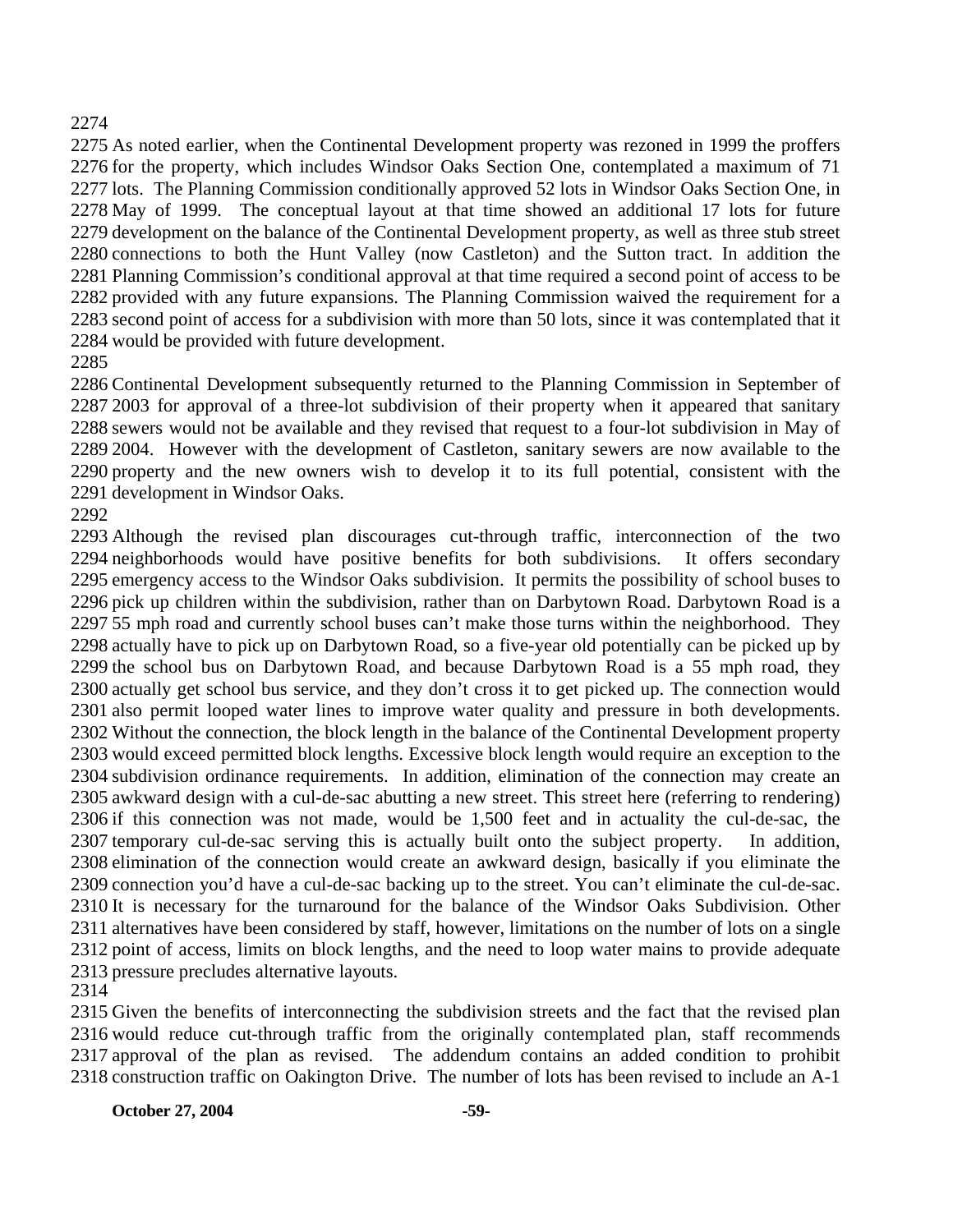2319 zoned lot.

2320

2321 The engineer and developer are present and are available to answer any questions.

2322

At this point I was remiss in not asking if there was any opposition to 2324 Castleton Subdivision in the Varina District. Thank you. 2323 Mrs. Ware -

2325

All right, Mr. Kennedy, before you go, after talking with Mr. Ken Merner 2327 this morning with Boyd Homes at 7:15, he has made a concession that on Oakington Drive 2328 where the temporary cul-de-sac is now that he is willing to turn that into a permanent cul-de-sac. 2329 At that point, that would end your subdivision right there. Now, I want you all to realize 2330 something on this. This school bus is loading on Darbytown Road. It will continue to load on 2331 Darbytown Road. 2326 Mr. Jernigan -

2332

I need to question staff on that. If I am not mistaken, I think all of our 2334 roadways are built now in new subdivisions should have sufficient radius in cul-de-sacs to be 2335 able to turn around. I know they do in my neighborhood. I don't understand why we are going 2336 to be committed to having a school bus still stop on Darbytown Road. The School Board makes 2337 that decision, obviously, but... 2333 Mr. Donati -

2338

2339 Mr. Kennedy - They designed the subdivision and anticipated a future connection, and so the 2340 temporary cul-de-sac that was there and the design wasn't such to permit that turnaround 2341 function to occur.

2342

Mr. Donati, we do need a clarification from Schools on this, because this 2344 has come up now two months in a row, so I am going to make note that we need clarification. 2343 Mr. Silber -2345

 My understanding is in a situation where a subdivision only has cul-de-sacs and no through connection, my understanding is that Schools will not go into that subdivision because if they get in there and there are cars parked in the cul-de-sac or whatever, they cannot turn around in there, so their policy, my understanding is that they would stop on the main road and pick up children there. I want clarification of that.

2351

I know they come in my subdivision because I live in a cul-de-sac and the 2353 bus turns around every morning. 2352 Mr. Donati -

2354

2355 Mr. Marshall - I live in a cul-de-sac, Mr. Donati, and they don't come down my street.

2356

But in 1999 we have enhanced the cul-de-sacs since 1999 but when this 2358 case was proffered the cul-de-sacs were a smaller size than what they are right now, and that is 2359 what they have, that proffered size. So, we have been working hard on this to get this straight, 2360 and I know Barry is your spokesman and I am going to let him get up, but I want you all to 2361 realize that Darbytown Road is a 55 mph speed limit road, and that is where your bus is stopping 2362 to pick the kids up. Now, when this plan originally came through, I thought the 20 lots that you 2363 pick up down there is going to add a little more traffic, and I think that most of you all were 2357 Mr. Jernigan -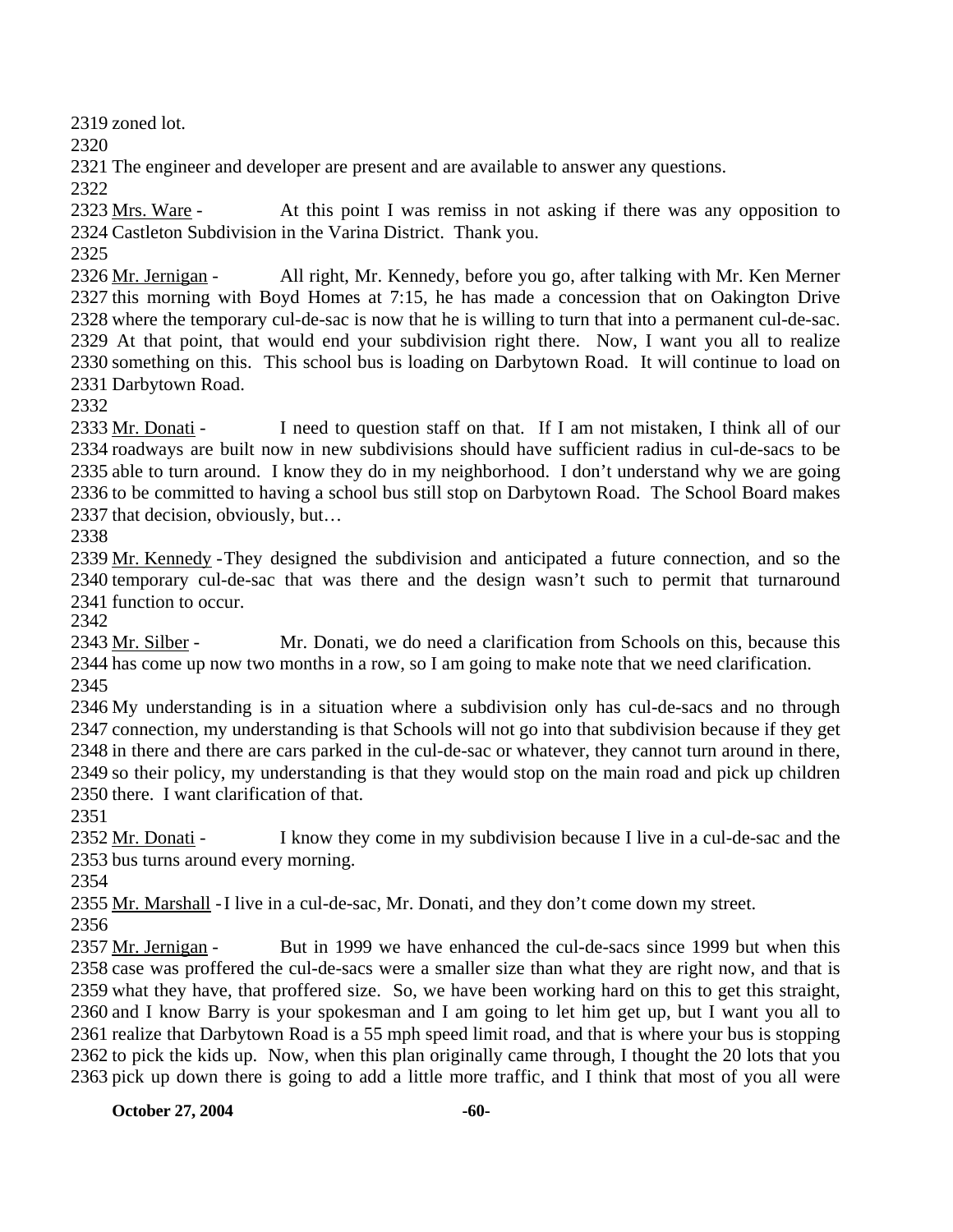worried about the traffic coming through the rest of the Castleton Subdivision. I personally don't think that you are going to get that much traffic through there because you have the boulevard entrance coming up on Darbytown. There may be some people that will cut through, but I don't think it is going to be to the extent that you think it is, but I want you to realize you are giving up that school bus coming through the neighborhood and coming back out to close this road up. So, I just want to make you aware of that.

2370

But again, Mr. Jernigan, they still have an option to talk to their School 2372 Board representative to make sure that school bus can come in there or is given the authority to 2373 come in there, and I think, also, the size of this subdivision as it is being developed, I think the 2374 traffic is going to definitely have to take another look at a speed study on Darbytown Road 2375 because all of this influx of traffic going out to Darbytown, definitely something is going to have 2376 to be done for safety design of the roadway. 2371 Mr. Donati -

2377

So, Mr. Kennedy, as our discussion during the break, Mr. Merner has 2379 agreed that they can cul-de-sac Oakington there, as it comes out, past the  $51<sup>st</sup>$  lot. 2378 Mr. Jernigan -

2380

2381 Mr. Kennedy - We will annotate the plans to that extent.

2382

And 20 lots there will be incorporated with the Castleton as it shows on 2384 the map. OK, as you come in Oakington, which is the main road, coming off of Darbytown 2385 where it comes down to the 20 lots, there is a temporary cul-de-sac there now. They are going to 2386 make that a permanent cul-de-sac, and that will separate those two subdivisions there. With the 2387 cul-de-sac, there won't be any more traffic coming through there. The 51 lots that are in 2388 Windsor Oaks now will be all that will be in there and those 20 of Continental will exit through 2389 the Castleton development. 2383 Mr. Jernigan -

2390

2391 Mr. Vanarsdall - Mr. Kennedy, how many acres of that is A-1?

2392

2393 Mr. Kennedy - A little over an acre. And this would put them in the conditional approval and 2394 they would have subdivision approval before the adoption of the 10-acre requirement. That was 2395 one of the reasons for adding that lot.

2396

I am straight. I think we need to hear from the opposition if they still want 2398 to speak in respect to what is being done, Barry, if you still want to say something. 2397 Mr. Jernigan -

2399

2400 Mrs. Ware - Can you give us your name and address, please.

2401

My name is Barry Crum and I am the President of the Windsor Oaks 2403 Homeowners Association. And we came here prepared to oppose the request as submitted, but it 2404 sounds like it has just been revised. Is that correct? 2402 Mr. Barry Crum -

2405

2406 Mr. Jernigan - Yes, sir. 2407 Mr. Crum - Would there be a vote today? 2408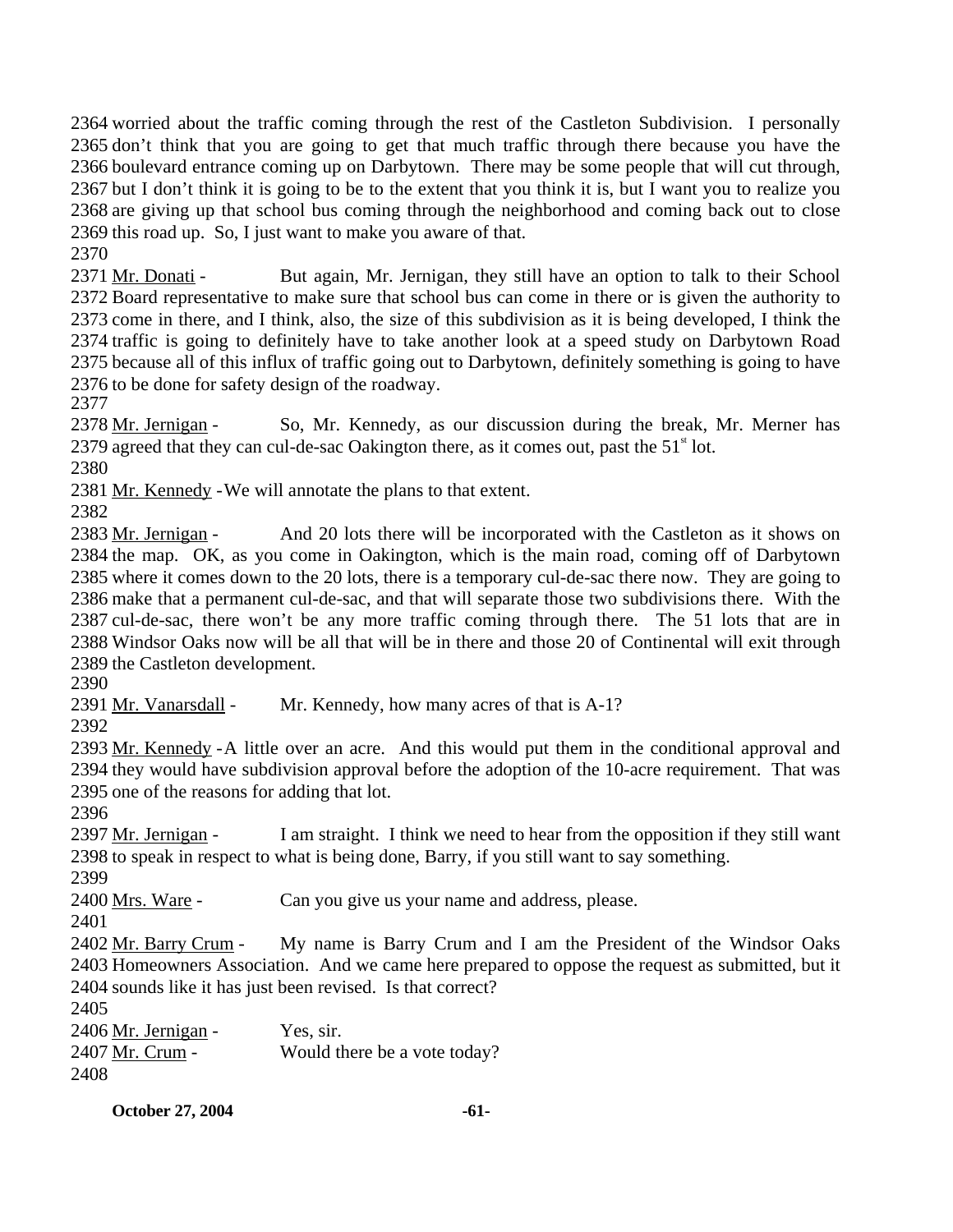2409 Mr. Jernigan - Yes. 2410 To accept it as revised and stipulated, that Oakington will be cul-de-saced 2412 off? 2411 Mr. Crum -2413 2414 Mr. Jernigan - That is what we are going to approve today. 2415 2416 Mr. Crum - And there would be no passageway... 2417 I am going to approve this Castleton Subdivision and the changes on the 2419 plans that shows that the temporary cul-de-sac will become a permanent cul-de-sac, and cut off 2420 access from the Continental property back through Windsor Oaks. 2418 Mr. Jernigan -2421 We have no opposition, but for clarity reasons I want to make sure that in 2423 the morning when the bus comes on Darbytown, the speed limit is 25 mph, and in the evening 2424 when the kids come home. That speed limit at that time is 25 mph. But we have no opposition if 2425 we are going to vote on it as presented by Mr. Jernigan. 2422 Mr. Crum -2426 2427 Mr. Jernigan - OK. Thank you. Mrs. Ware, do you have a question? 2428 2429 Mrs. Ware - No. 2430 2431 Mr. Kennedy - I just want to make one other statement that the developer is also advising that in 2432 the past they were considering offering associate membership to the pool association to Windsor 2433 Oaks, but they are no longer a part of the subdivision and they would not be offering that. 2434 Mr. Kennedy, with the temporary cul-de-sac and this being made a 2436 permanent cul-de-sac, are there houses currently constructed at a location where that temporary 2437 cul-de-sac is, and my question relates to if there are existing houses there, will they meet the 2438 setbacks when that becomes a permanent cul-de-sac. 2435 Mr. Silber -2439 2440 Mr. Kennedy - If you can look at the plan, this is actually the construction plan for Windsor 2441 Oaks, and it actually shows the cul-de-sac actually extending on to the future development 2442 property. That was one of our concerns, actually. It was represented to the developer that he 2443 had access to this. 2444 2445 Mr. Silber - How is that road terminated right now? 2446

2447 Mr. Kennedy - That road is terminated with a temporary cul-de-sac. The developer has to come 2448 in and put in curb and gutter and finish it and then the adjoining lots would face the adjoining 2449 street, so what you would have is a cul-de-sac separated by about 25 feet from another street. So 2450 that street would run...

| 2451 Mr. Jernigan - | Their engineer is here and has a drawing of it.                          |
|---------------------|--------------------------------------------------------------------------|
| 2452                |                                                                          |
| 2453 Mr. Silber -   | But I guess Mr. Jernigan what I am hearing is that the permanent cul-de- |
|                     |                                                                          |

**October 27, 2004** -62-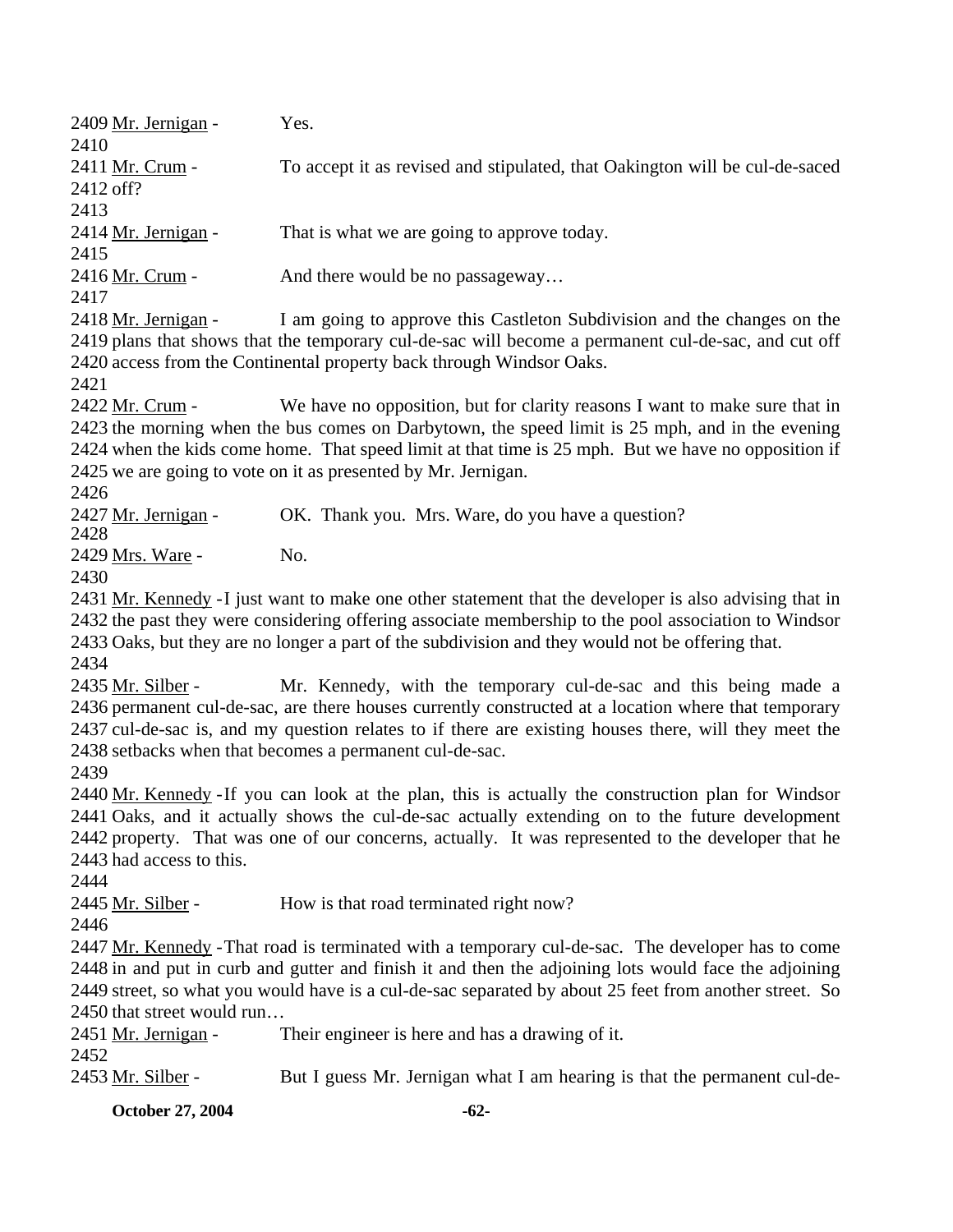2454 sac then is going to be on the subject property for which we are considering.

2455

2456 Mr. Kennedy - On the Castleton property.

2457

So with that cul-de-sac at that location, there will be a public road, and I 2459 just want the Commission to understand this. There will be a public road in Castleton that will 2460 run right along the back side of that, the end of that cul-de-sac, so you are going to have curbing 2461 next to curbing. There is not going to be any lot there. 2458 Mr. Silber -

2462

2463 Mr. Kennedy - There is not going to be any lot, but a cul-de-sac with a street running right back  $2464$  up to it.

2465

2466 Mr. Marshall - He is going to put it on the screen for us.

2467

So someone could actually come down this road at Castleton and just 2469 jump over the curb and they are into this other subdivision. There is no land between the two. 2470 Two public rights of way would be adjacent to each other. 2468 Mr. Silber -

2471

2472 Mr. Kennedy - Right. Two public rights would be adjacent and be continuous, actually, because 2473 connections to sewer and water will go through there.

2474

Would there be, and I don't know if representatives from Castleton can 2476 speak to this, is there any, and I don't want to take a step back, Mr. Jernigan. I understand where 2477 you are coming from and that is fine if that is where we end up, but would there by any merit to 2478 considering cutting the main portion of Castleton off from this corner of Castleton by running a 2479 road from Windsor Oaks out in this direction. 2475 Mr. Silber -

2480

2481 Mr. Marshall - By that drawing, you can see Mr. Silber, on the picture there, there is land 2482 between the cul-de-sac. You have got the drawing in front of you. See how it is designed.

2483

2484 Mr. Silber - OK. How much land is that?

2485

2486 Mr. Kennedy - Approximately 40 feet. You mean, basically the cul-de-sac would end at the front 2487 yards of houses.

2488

And that cul-de-sac couldn't be pulled back closer to the existing 2490 subdivision, could it? 2489 Mr. Silber -

2491

2492 Mr. Jernigan - Those homes are already built and deeded there.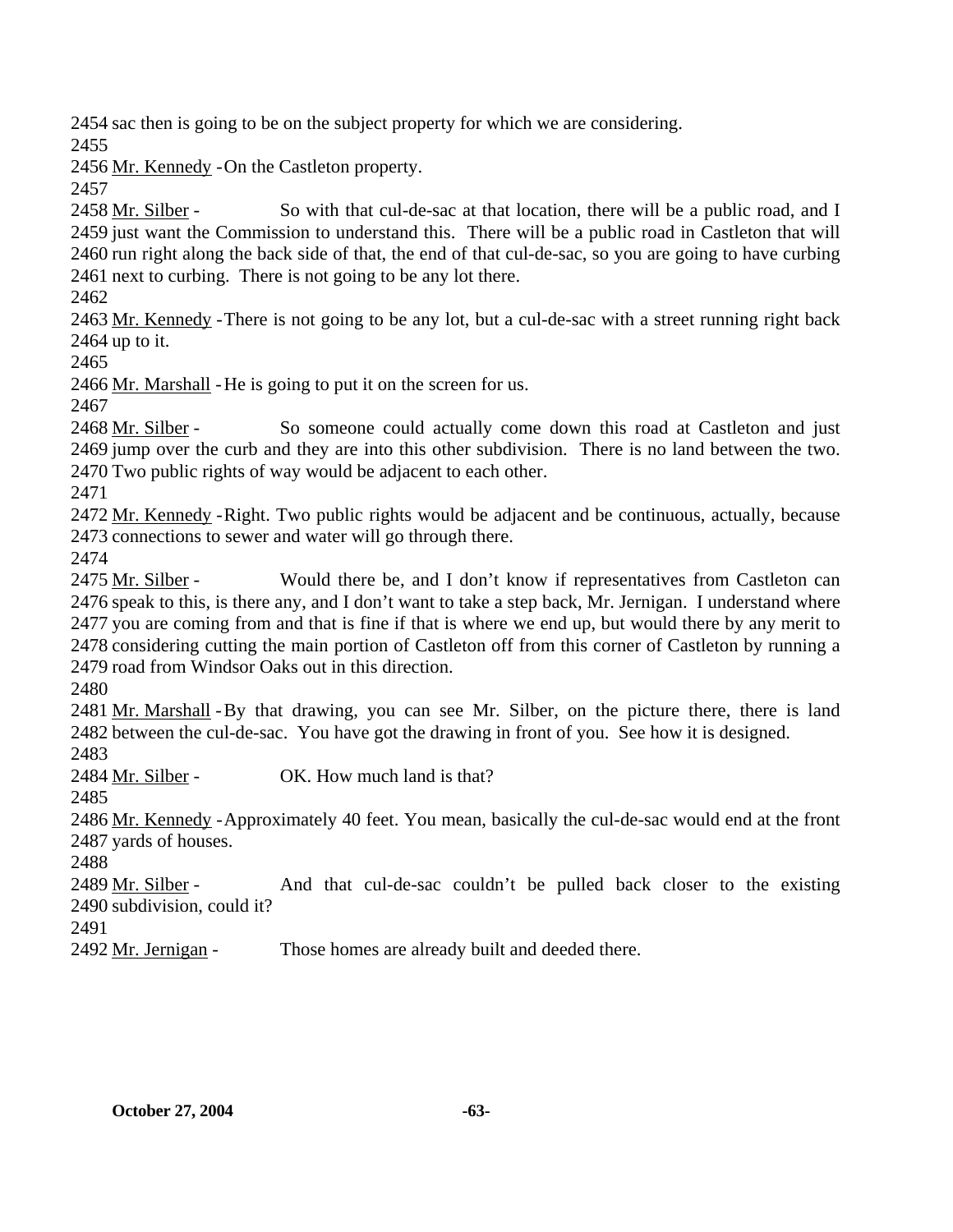Depending on where the radius starts, you might be able to get a little bit. 2494 OK, there would be about 40 feet between the two public roads. 2493 Mr. Silber -

2495

We don't have any school buses that wouldn't be able to turn around in 2497 there. 2496 Mr. Vanarsdall -

2498

2499 Mr. Jernigan - Mrs. Ware, do you have any questions?

2500

I have no questions. Are there any questions for the Commission? OK, 2502 Mr. Jernigan. 2501 Mrs. Ware -

2503

What I wanted to say when I met with Mr. Merner the first time, the 2505 Castleton Subdivision, which used to be Hunt Valley, was zoned, as Mr. Kennedy said, in 1989 2506 and 1990 and all this road structure and everything was put into force at that time. Now, the 2507 proffers on this case, which were pretty weak, they could have built slab homes, 1200 sq. ft. 2508 They weren't very strong by today's standards. When I met with Mr. Merner, I will have to say, 2509 he has actually done everything that I have requested of him. He has upgraded the size of the 2510 homes. He has guaranteed that everything will be on crawl spaces. He has done a sidewalk plan 2511 that goes throughout the neighborhood, and he has taken a project that could have really been 2512 bad and turned it into something nice, and that is protecting you all. So, at this point, too, he is 2513 bending over backwards here to help you all cul-de-sac this property. So, you are going to have 2514 a nice subdivision behind you, but it didn't have to be, but the man stepped up to the plate and 2515 agreed to do everything that I asked to keep the quality in there. 2504 Mr. Jernigan -

2516

 So, with that, I will move for approval of Castleton Subdivision, September 2004 Plan, subject to the annotations on the plans, the standard conditions for subdivisions served by Public Utilities and the following conditional conditions Nos.12 through 30 and 31 on the Addendum, and with the annotations for the cul-de-sac at the end of Oakington Street.

2521

2522 Mr. Marshall - Second.

2523

Motion made by Mr. Jernigan and seconded by Mr. Marshall. All in favor 2525 say aye. All opposed say no. The motion passes. 2524 Mrs. Ware -

2526

2527 The Planning Commission approved Castleton Subdivision, September 2004 Plan, subject to the 2528 annotations on the plans, the standard conditions for subdivisions served by Public Utilities and 2529 the following additional conditions:

2530

2531 12. Each R-2A lot shall contain at least 13,500 square feet exclusive of the flood plain areas.

2532 13. Each R-3A lot shall contain at least 9,500 square feet exclusive of the flood plain areas.

2533 14. 2534 The limits and elevation of the 100-year frequency flood shall be conspicuously noted on the plat and construction plans and labeled "Limits of 100-year floodplain." Dedicate

2535 floodplain as a "Variable Width Drainage & Utilities Easement."

2536 15. 2537 15. The detailed plant list and specifications for the landscaping to be provided within the islands in Road A and the 20-foot-wide planting strip easement along Doran Road shall be

#### **October 27, 2004** -64-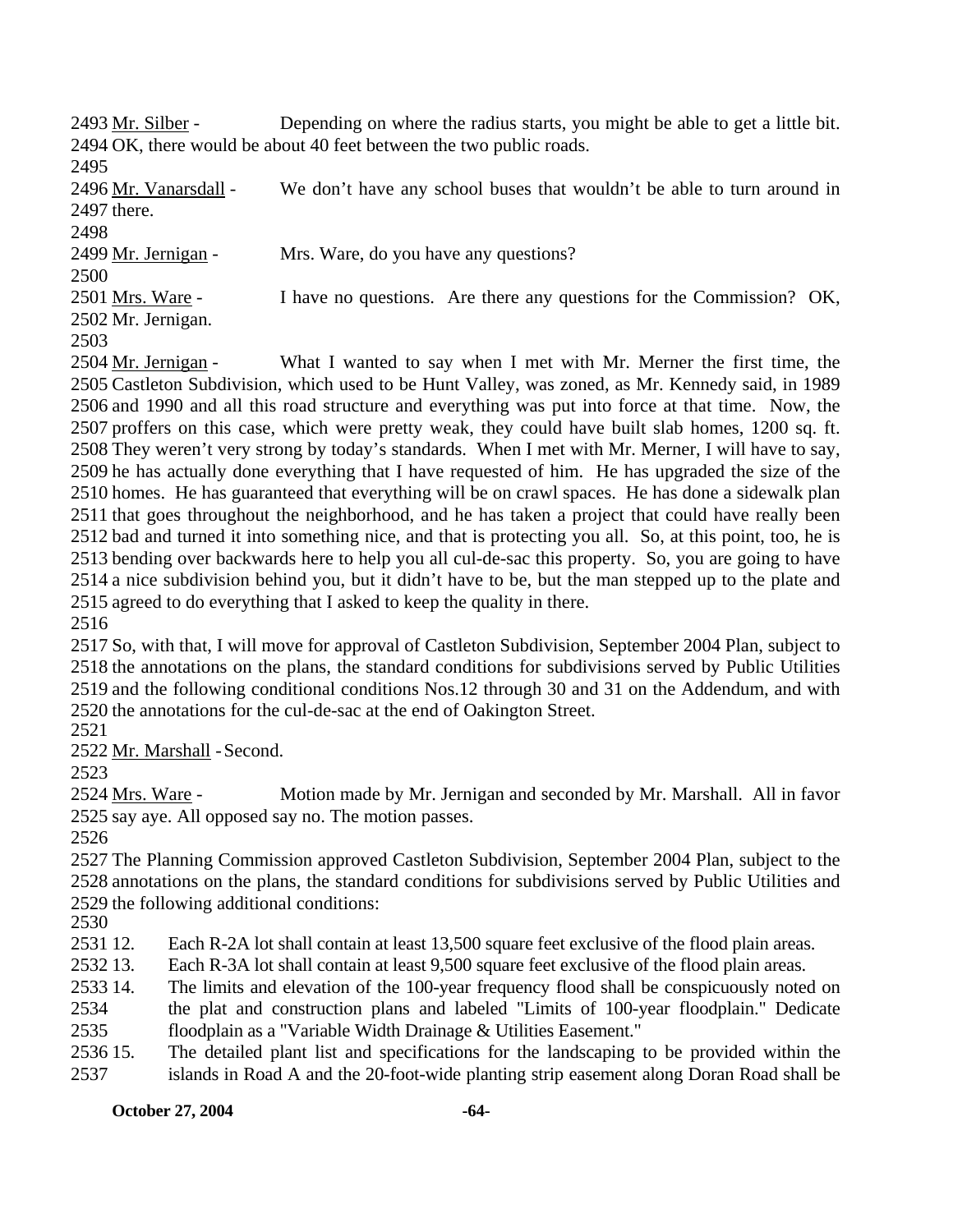- 2538 2539 submitted to the Department of Planning for review and approval prior to recordation of the plat.
- 2540 16. 2541 Any necessary offsite drainage easements must be obtained prior to approval of the construction plan by the Department of Public Works.
- 2542 17. 2543 The proffers approved as part of zoning cases C-39C-89, C-39C-90, C-40C-90, C-41C-90 and C-20C-99 shall be incorporated in this approval.
- 2544 18. 2545 2546 2547 2548 18. Prior to requesting the final approval, a draft of the covenants and deed restrictions for the maintenance of the common area by a homeowners association shall be submitted to the Department of Planning for review. Such covenants and restrictions shall be in form and substance satisfactory to the County Attorney and shall be recorded prior to recordation of the subdivision plat.
- 2549 19. 2550 2551 2552 2553 2554 2555 2556 Any future building lot containing a BMP, sediment basin or trap and located within the buildable area for a principal structure or accessory structure, may be developed with engineered fill. All material shall be deposited and compacted in accordance with the Virginia Uniform Statewide Building Code and geotechnical guidelines established by a professional engineer. A detailed engineering report shall be submitted for the review and approval by the Building Official prior to the issuance of a building permit on the affected lot. A copy of the report and recommendations shall be furnished to the Directors of Planning and Public Works.
- 2557 20. 2558 2559 2560 2561 Prior to recordation a development agreement for the proffered recreational area must be submitted for review and approval by the Director of Planning. The Development Agreement shall provide for the dedication of the recreational area, a master plan for the recreational area and a performance schedule or bond for the proffered recreational area amenities.
- 2562.21 2563 2564 21. Prior to recordation a streetscape plan must be submitted for review and approval by the Director of Planning. The Streetscape Plan shall address the proffered requirements regarding street trees, sidewalks and pedestrian paths, street lighting, and lot landscaping.
- 2565 2566 22. 2567 Provide ROW dedication and improvements as determined necessary by the Director of Public Works at Doran Road and Darbytown Road entrances.
- 2568 23. A maximum of 50 lots may be developed with a single point of access.
- 2569 24. The permanent access easement shall be vacated prior to recordation of any affected lots.
- 2570 25. 2571 An access easement shall be provided to the adjoining A-1 lots without street frontage. A 10-foot landscape buffer shall be provided along both sides of the easement.
- 2572 26. 2573 The existing prescriptive access easements shall be vacated in accordance with state law, prior to recordation of the affected lots.
- 2574 27. 2575 2576 2577 2578 Any known cemetery or burial ground shall be relocated in accordance with state law or platted as a cemetery lot with either public street frontage or an access easement. The developer shall construct a walkway within and a fence along each side of the access easement. The type, design and other details shall be indicated on the construction plans for the approval of the Planning Office.
- 2579 28. All new utilities to be located underground.
- 2580 29. 2581 2582 The construction plan shall identify spoils stockpiles remaining from any previous mining operations. Any future building lot containing spoils and located within the buildable area for a principal structure or accessory structure, shall be developed with

**October 27, 2004** -65-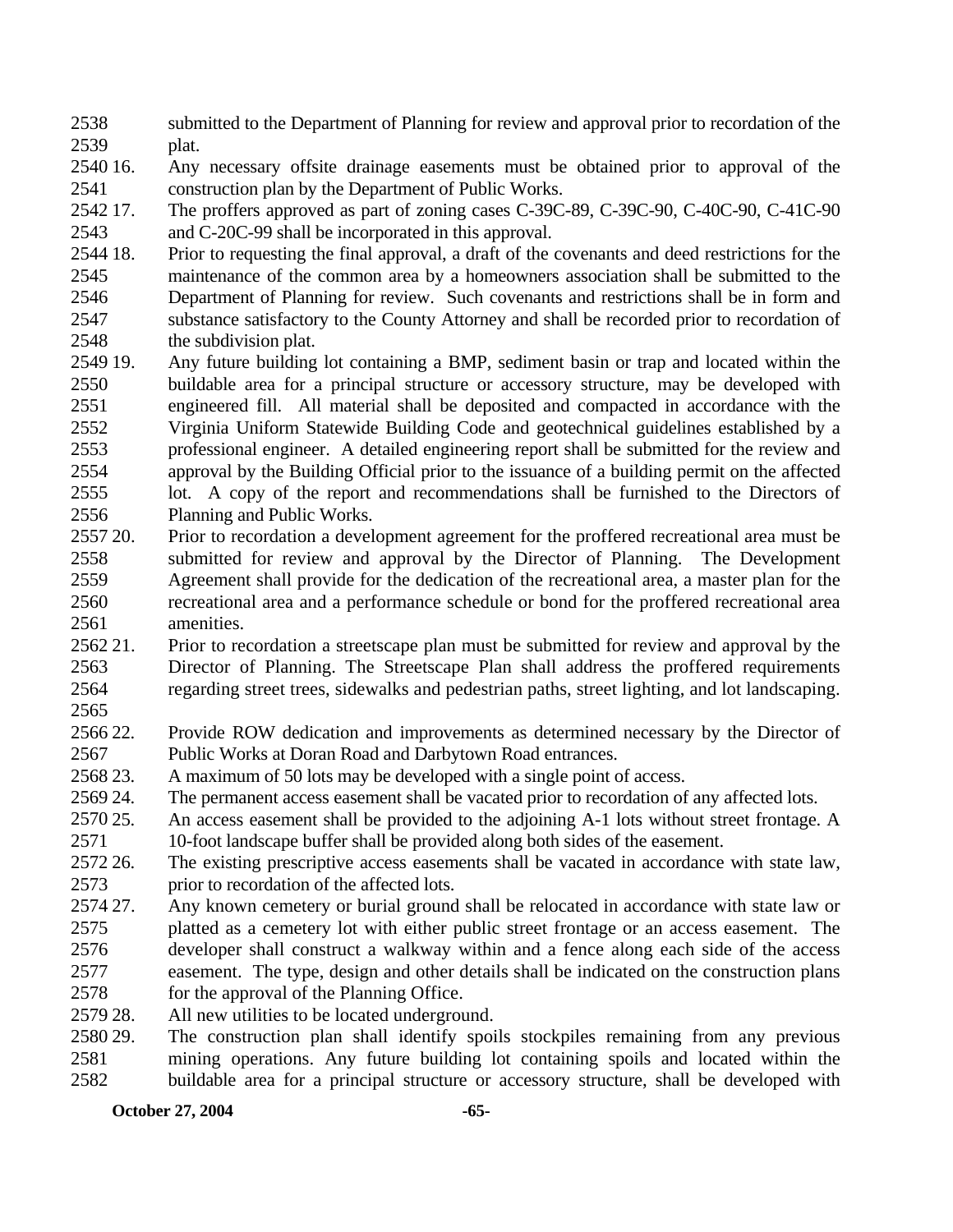2583 2584 2585 2586 2587 2588 engineered fill. All material shall be deposited and compacted in accordance with the Virginia Uniform Statewide Building Code and geotechnical guidelines established by a professional engineer. A detailed engineering report shall be submitted for the review and approval by the Building Official prior to the issuance of a building permit on the affected lot. A copy of the report and recommendations shall be furnished to the Directors of Planning and Public Works.

2589 30. 2590 Any unused well or septic system shall be abandoned in accordance with Health Department requirements.

259131. 2592 2593 2594 2595 There shall be no construction access provided from Oakington Drive. The construction plans shall provide for temporary signage and barricades as deemed necessary by the Director of Planning to prohibit construction traffic on Oakington Drive. The developer shall specify on the construction plan such provisions to be provided within each construction contract to permit enforcement of said prohibition

2596

#### 2597 **SUBDIVISION**

2598

Crowder Farms (October 2004 Plan) **Foster & Miller, P.C. for Doris L. Crowder Revocable Trust and Wilton Development Corporation:** The 66-acre site proposed for a subdivision of 42 43 single-family homes is located at the northwest corner of Osborne Turnpike and Sholey Road on parcel 800-695-7559. The zoning is A-1, Agricultural District. Individual well and septic tank/drainfield. **(Varina) 43 Lots** 

2599

Is there any opposition to Subdivision Crowder Farms in the Varina 2601 District? No opposition. Hello, Mr. Wilhite. 2600 Mrs. Ware -

2602

You have just been handed out a revised layout plan that addresses most 2604 of staff's concerns. We had asked them to reorient the lots that were fronting on Osborne 2605 Turnpike. Originally there were seven lots shown fronting on Osborne. They have revised the 2606 plan so six of those lots now front on the side street and only one lot remains fronting on 2607 Osborne Turnpike. Also, there was a stem lot shown on the original plan. The redesign has 2608 extended the cul-de-sac street, has eliminated a stem lot and created a standard lot there and in 2609 the redesign they actually gained one additional lot to a total of 43 in the subdivision. Extension 2610 of the stub street also provided public road access to the adjacent parcel to the south as well. On 2611 page 5 of your Addendum, there are two revised recommended conditions for approval. One 2612 deals with vacation of a 15-foot right-of-way easement that is currently existing and would be 2613 done prior to recordation of the subdivision plat. Condition No. 17 refers to the strip of land that 2614 connects to Sholey Road on what is now lot 19 on the revised plan. Staff has recommended that 2615 the applicant try to transfer that strip of land to the adjacent property owner or hold in reserve for 2616 future development. If not, and it stays a part of lot 19, then a 10-foot planting strip easement 2617 will be provided along Sholey Road to prohibit access to that street. The cul-de-sac street to the 2618 intersection does exceed 1320 feet in length as far as the length of the block, so specific approval 2619 by the Planning Commission is necessary. Staff would recommend approval of the revised plan. 2603 Mr. Wilhite -2620

**October 27, 2004** -66-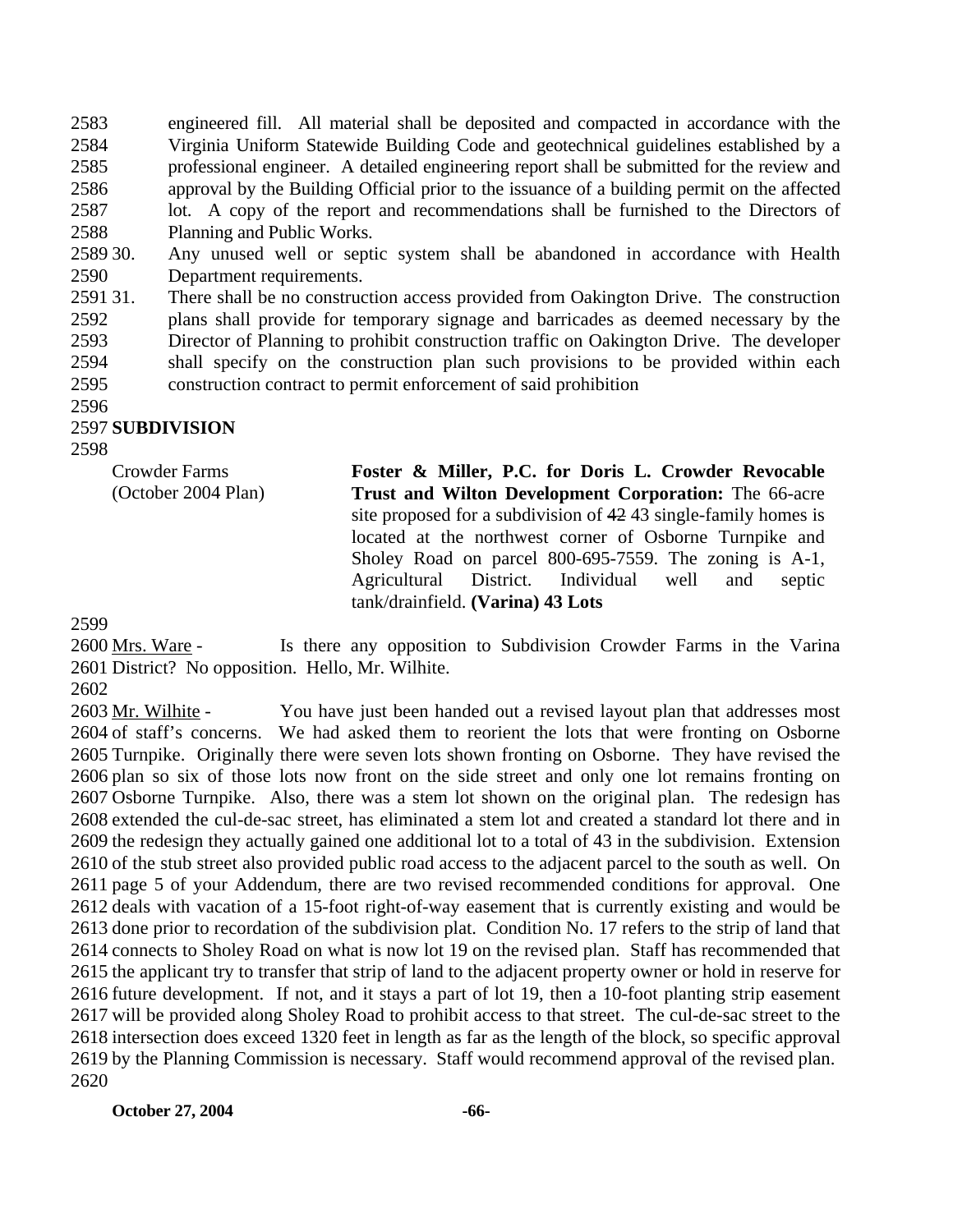| 2621 Mr. Silber -                         | Mr. Wilhite, I see this dedication along Sholey Road. Would there also be                               |
|-------------------------------------------|---------------------------------------------------------------------------------------------------------|
| 2622 road improvements along Sholey Road? |                                                                                                         |
| 2623                                      |                                                                                                         |
| 2624 Mr. Wilhite -                        | Yes, there would be.                                                                                    |
| 2625                                      |                                                                                                         |
| 2626 Mr. Silber -                         | Which would include                                                                                     |
| 2627                                      |                                                                                                         |
| 2628 Mr. Wilhite -                        | Paving and curb and gutter.                                                                             |
| 2629                                      |                                                                                                         |
| 2630 Mr. Silber -                         | OK, thank you.                                                                                          |
| 2631                                      |                                                                                                         |
| 2632 Mr. Jernigan -                       | OK, so Kevin, do we need a special exception for the length of the cul-de-                              |
| 2633 sac road?                            |                                                                                                         |
| 2634                                      |                                                                                                         |
| 2635 Mr. Wilhite -                        | You can actually just make it a part of your motion specifically approving                              |
|                                           | 2636 the length and we can approve it with one motion.                                                  |
| 2637                                      |                                                                                                         |
| 2638 Mr. Jernigan-                        | You don't have to have a separate motion for it.                                                        |
| 2639                                      |                                                                                                         |
| 2640 Mr. Wilhite -                        | No, sir.                                                                                                |
| 2641                                      |                                                                                                         |
| 2642 Mr. Jernigan -                       | Well, we had no opposition to this case, right?                                                         |
| 2643                                      |                                                                                                         |
| 2644 Mrs. Ware-                           | That is correct. Were there any other questions from the Commission?                                    |
| 2645 No. OK.                              |                                                                                                         |
| 2646                                      |                                                                                                         |
| 2647 Mr. Jernigan -                       | Hank, you can just wave your hand, but you are all right with giving me                                 |
| 2648 15 feet, aren't you?                 |                                                                                                         |
| 2649                                      |                                                                                                         |
| 2650 Mr. Wilton -                         | Yes, sir.                                                                                               |
| 2651                                      |                                                                                                         |
| 2652 Mr. Jernigan -                       | We had a rough case this morning. Can you talk to Mr. Conner?                                           |
| 2653                                      |                                                                                                         |
| 2654 Mr. Wilton -                         | I thought about it, but I decided against it.                                                           |
| 2655                                      |                                                                                                         |
| 2656 Mr. Jernigan-                        | Could you maybe talk to Mr. Conner, because I have been trying for the                                  |
|                                           | 2657 last three months but it hasn't worked. OK, with that being that there is no opposition, and staff |
|                                           | 2658 has everything straight here, I will move for approval of Subdivision Crowder Farms, October       |
|                                           | 2659 2004 Plan, subject to the standard conditions for subdivisions not served by public utilities and  |
|                                           | 2660 the following additional conditions Nos.11 through 15 and Nos. 16 and 17 on the Addendum.          |
| 2661                                      |                                                                                                         |
| 2662 Mr. Marshall - Second.               |                                                                                                         |
| 2663 Mrs. Ware -                          | Motion made by Mr. Jernigan and seconded by Mr. Marshall. All in favor                                  |

2664 say aye. All opposed say no. The motion passes. 2665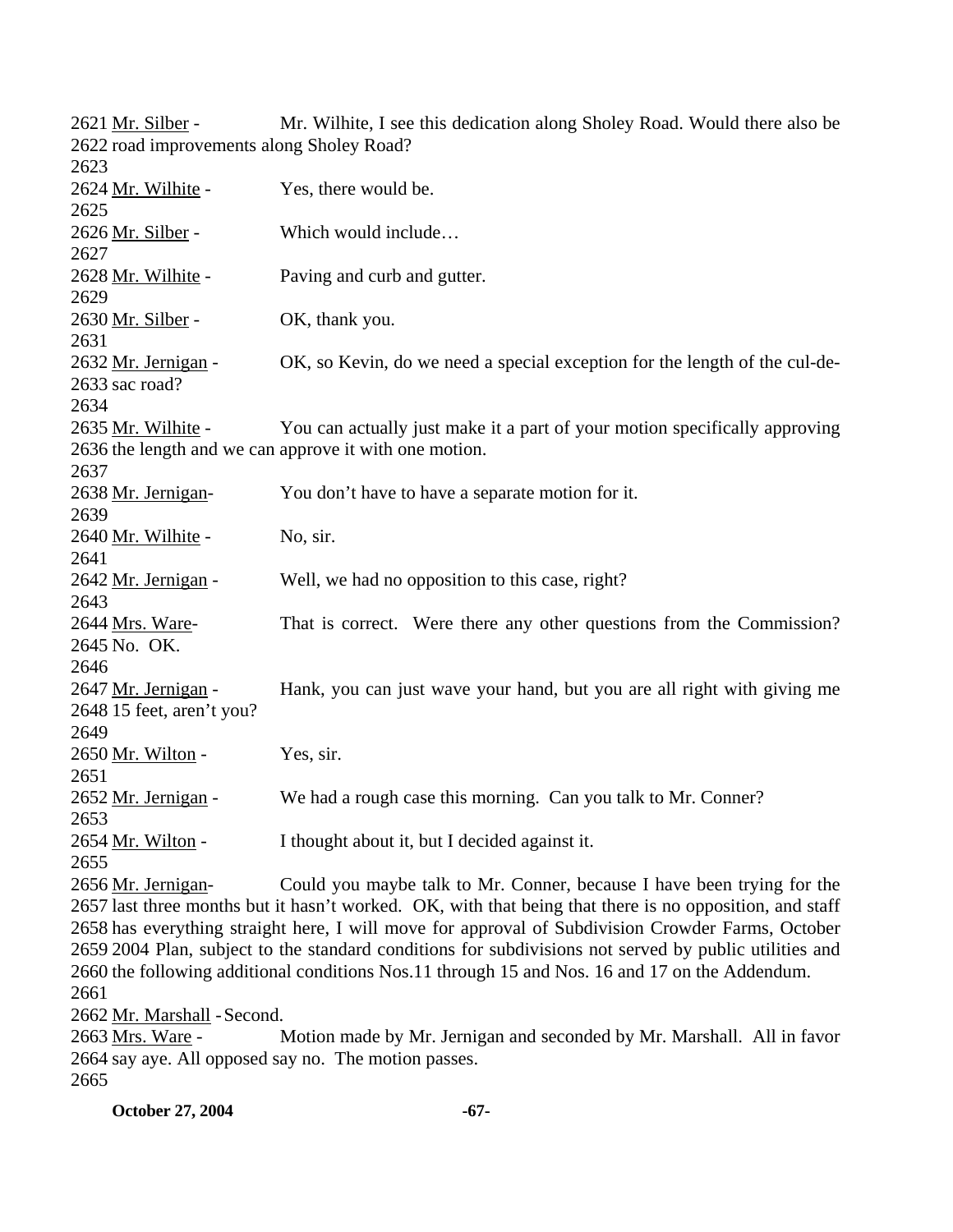2666 The Planning Commission approved Subdivision Crowder Farms, October 2004 Plan, subject to 2667 the annotations on the plans, the standard conditions for subdivisions not served by public 2668 utilities and the following additional conditions:

2669

2670 11. Each lot shall contain at least 43.560 square feet, exclusive of the flood plain areas.

2671 12. 2672 2673 The limits and elevation of the 100-year frequency flood shall be conspicuously noted on the plat and construction plans and labeled "Limits of 100-year floodplain." Dedicate floodplain as a "Variable Width Drainage & Utilities Easement."

2674 13. 2675 2676 The detailed plant list and specifications for the landscaping to be provided within the 25foot-wide planting strip easement along Osborne Turnpike shall be submitted to the Department of Planning for review and approval prior to recordation of the plat.

2677 14. 14. A County standard sidewalk shall be constructed along the west side of Osborne Turnpike.

2678 15. 2679 2680 2681 2682 2683 2684 2685 Any future building lot containing a BMP, sediment basin or trap and located within the buildable area for a principal structure or accessory structure, may be developed with engineered fill. All material shall be deposited and compacted in accordance with the Virginia Uniform Statewide Building Code and geotechnical guidelines established by a professional engineer. A detailed engineering report shall be submitted for the review and approval by the Building Official prior to the issuance of a building permit on the affected lot. A copy of the report and recommendations shall be furnished to the Directors of Planning and Public Works.

- 2686 16. 2687 2688 The developer shall provide evidence to the Department of Planning of the vacation of the existing 15-foot right-of-way easement prior to the recordation of the subdivision plat.
- 2689 17. 2690 2691 2692 There shall be no access to Sholey Road from the strip of land currently shown as part of Lot 19. If the said piece of land is not transferred to an adjacent property owner or held in reserve for future development, a 10-foot planting strip easement shall be provided along that portion of the lot abutting Sholey Road.
- 2693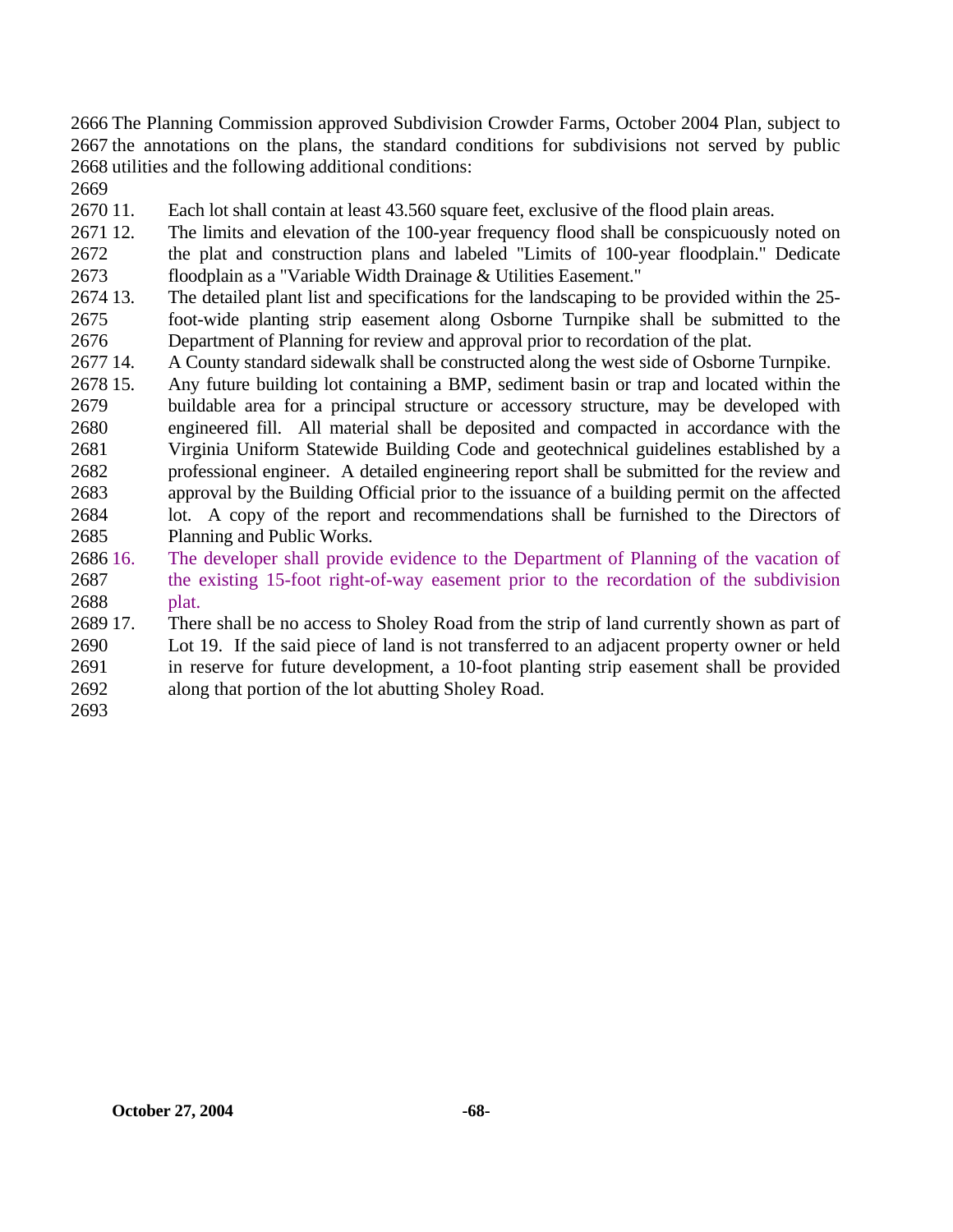Dalton Park @ Greenbrooke (October 2004 Plan)

**Youngblood, Tyler & Associates, P.C. for Greenbrooke, LLC, Estate of Philip J. Kennedy, Jr., Marguerite Gilman Bruce, Browning Construction Company, Robert & Anna Triscari, Nevan N. Chang, G. Edmond Massie IV & Lara M. Tyler, Timothy H. & Donna M. Smith, Myrtle H. Dalton and Fidelity Properties, Ltd.:** The 51.23-acre site proposed for a subdivision of 101 single-family homes and an exception for stem lots as required by Section 19-4 of the Henrico County Code is located along the west side of Belfast Road and the east side of I-295, approximately 650 feet north of I-64 on parcels 743-764-8795, 6363, 4622; 743-763-3572;744-763-1576 and 2190; 744-764-3317, 2703, 5770, 5157, 4443 and 3831 and part of 744-763-0148 and 0961. The zoning is R-3C, One-Family Residence District (Conditional) and C-1, Conservation District. County water and sewer. **(Three Chopt) 101 Lots** 

#### 2696

Is there any opposition to subdivision Dalton Park at Greenbrooke in the 2698 Three Chopt District? No opposition. Good morning, Mr. Cooper. 2697 Mrs. Ware -

2699

Good morning, again, Madam Chairman and members of the Commission. 2701 The revised plan is being handed out to you as we speak. The concern for the first plan that was 2702 in your agenda packet dealt with correct delineation of wetlands, flood plain elevation details 2703 and proposed stem lots. The revised plan that you are receiving now shows the correct limits of 2704 wetlands and does provide the required flood plain elevations. However, the plan still proposes 2705 five stem lots, which require an exception to be approved by this Commission. The first lot, you 2706 will notice, is lot 14 of Block B, which is located at the end of Allenbend Drive near I-295. This 2707 lot here. Staff feels that a slight lot line adjustment will provide enough frontage to make it a 2708 cul-de-sac lot and, therefore, recommends that it be redesigned accordingly. The four remaining 2709 stem lots are lots 7 through 10, also of Block B, and they are located at the end of Thunder 2710 Court. I am pointing to them now. (Referring to rendering) Of most concern are lots 8, 9 and 10, 2711 which have the design and appearance of what was once recognized as flag lots. The applicant 2712 will tell you that these lots are not flag lots, which are no longer allowed, but rather a stem lot, as 2713 defined by the County Code. Staff agrees with that definition, however, they still hold the 2714 design, again, of what was once known as flag lots. Therefore, staff is not in support of this 2715 design and feels that it is not a good overall design. To think of it in a visual term, at the end of 2716 that cul-de-sac bubble on Thunder Court will just be a driveway that would extend at least 100 2717 feet back before reaching three homes, which essentially are behind lot 7. Again, the rears will 2718 not be fronted by the front of another home, however, they are tucked away back behind that lot 2719 off of the cul-de-sac. As well, you may recall during the rezoning hearings for this site, the 2720 applicant's representative said, "The developer has demonstrated that they can create very nice 2721 neighborhoods that are coordinated and well planned. They would like to continue the vision 2722 that they have for transforming this area into housing that meets today's standards." While staff 2723 certainly agrees that the applicant's proposed development in this area will provide very nice 2700 Mr. Cooper -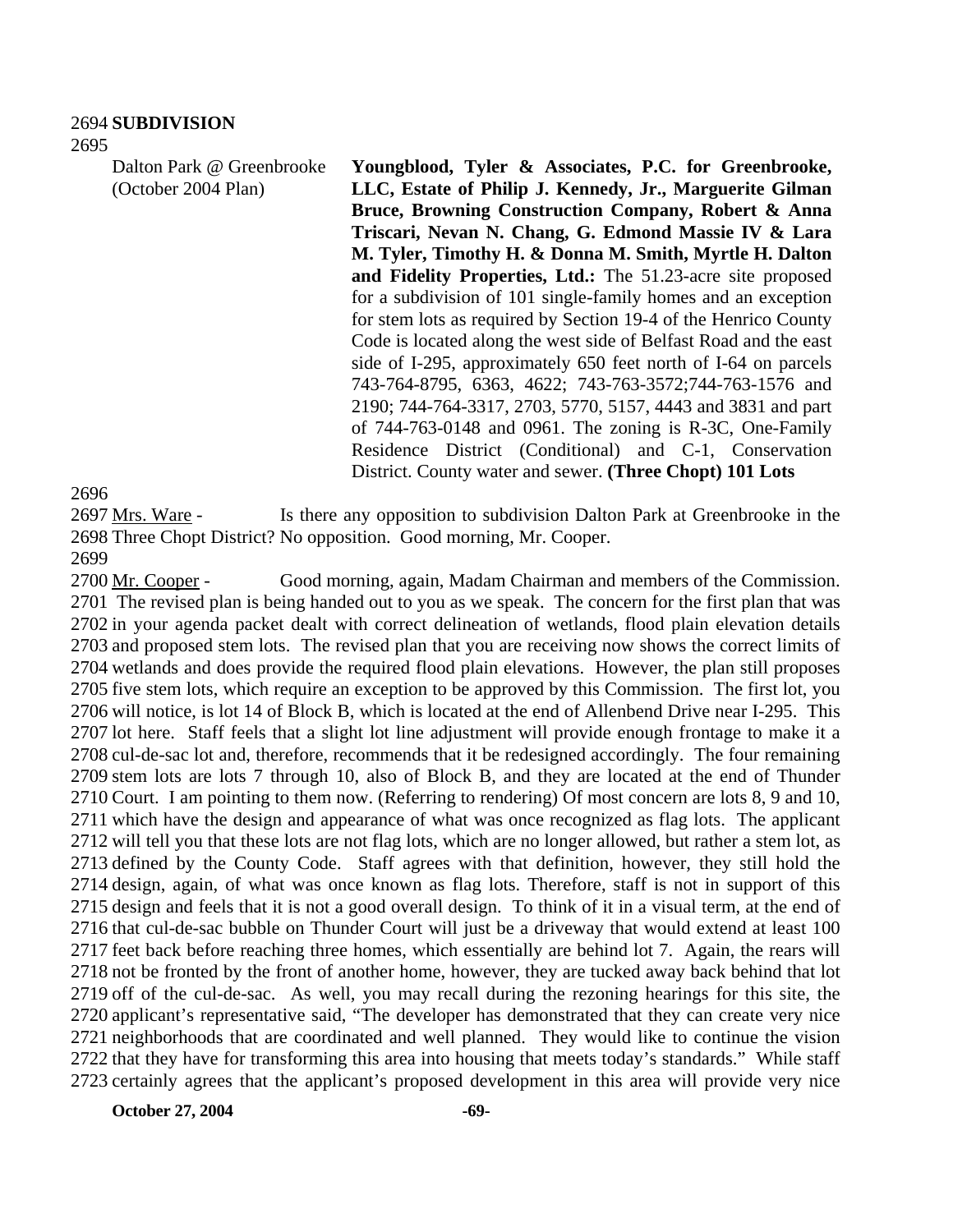neighborhoods, the stem lots proposed on this plan do require an exception of today's standards. 

 Finally, staff would like to present an alternative layout which was handed to you this morning. This layout has also been shared with the applicant and, in staff's opinion, provides a better layout that does result in one less lot than originally proposed by the applicant. The original plan calls for 101 lots. This plan proposed by staff presents 100 lots. You will note on the revised plan that staff is proposing there are no longer cul-de-sac lots. They are all standard lots by definition.

 Staff does not recommend the approval of the proposed stem lots in this case and recommends that the applicant revisit the layout and provide a design that meets today's standards. The applicant is here today and is likely not to agree with our recommendation, but is happy to discuss this matter, I am sure, and I am happy to answer any questions you may have as well.

Thank you. Are there any questions from the Commission for Mr. 2740 Cooper? 2739 Mrs. Ware -

2742 Mr. Marshall - There would never be a case where you would come up here and support a stem lot, would it?

2745 Mr. Cooper - No, sir.

2747 Mr. Marshall - I am sorry Mr. Tyler that your captive audience for your presentation has 2748 disappeared.

That is quite all right. I will try to do an abbreviated presentation, but 2751 unfortunately this particular subject, since I am the first one to go through the gauntlet here in 2752 five years I think does merit some precedence standards and I hope to demonstrate that I have 2753 given you good design standards here. 2750 Mr. Tyler -

 First off, let me tell you that my name is Webb Tyler, for the record. I am an engineer with Youngblood, Tyler and Associates, but in this particular instance I am also the land developer and the contract purchaser of this property. Here today with me is Anne Tignor, the project engineer with Youngblood, Tyler and Associates, and Ms. Tyler, the construction manager, and if you have any questions of them, they will be glad to answer those questions.

 Specifically, as Michael was kind enough to point out, we are here today to talk about the requesting of an exception under the Subdivision Ordinance 19.4. That Subdivision Ordinance allows you, as the Planning Commission, to grant approval of this plan, with stem lots. I need to give you a little bit of a brief background on this matter for those that have been on the Planning Commission a shorter time than five years. Back in 1999 we had what was allowed and called "flag lots." Prior to 1999 for about 10 years there from 1989 to 1999, flag lots were allowed. There were several problems that were created by flag lots, staff and Homebuilders Association got together and wanted to change that. We came up in 1999 with what was called the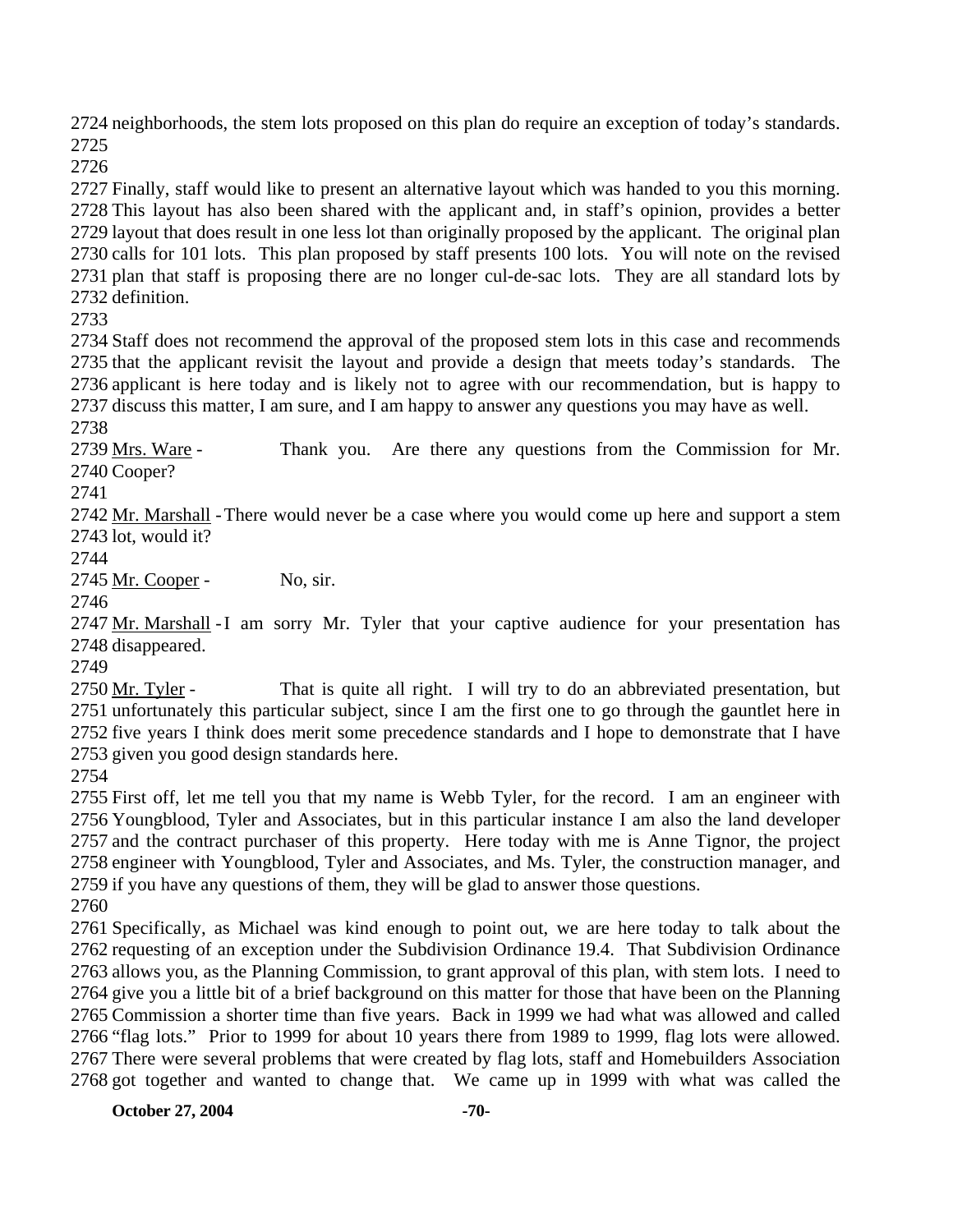elimination of flag lots, and basically redefined the lots to cul-de-sac lots, which are lots that are like pieces of cheesecake, so to speak, with the first bite taken out on the cul-de-sac, and what we call stem lots. You have approved cul-de-sac lots and those lots are quite common. However, stem lots are not and this is the first time, to my knowledge, that you all have had an opportunity to review this, even though you do have the authority to approve them. 

 The Ordinance that we have right now says that stem lot regulations under Section 24.95 basically states that you can have stem lots with no more than five stem cul-de-sac lots shall be permitted on a street. We meet that requirement. At least two or three parking spaces shall be provided on each lot. We meet that requirement. The important one is "No dwelling shall face any portion of the rear or side of an existing or proposed dwelling on adjacent lots." We meet that third requirement. The area within the access strip shall not be used to meet the minimum lot area requirement. We meet that requirement, and No. 5, "The stem lots may be permitted at any point along a public cul-de-sac street." We meet that because we are at the end. All of the previous cases that we have done in this area, including Sadler Green, Sadler Glen, Sadler Grove and Greenbrooke, or Crawford Park at Greenbrooke as it is now named, pledged that we would not have any flag lots or stem lots. We met that requirement. At the time of the rezoning, this particular layout was shown to the staff prior to rezoning and we did not offer a proffer that precluded the use of flag lots or stem lots, because we intended to use them. Our original plan, which showed 103 lots at that time, had to be modified due to environmental concerns and final engineering information, so we have already reduced the number of lots from approximately 103 down to 101. We are significantly below our allowed density of 2.2 units per acre for the 50 acres or 120 lots, but much lower because of the environmental flood plain, wetlands concerns that are on this property.

 Why should this request be granted? The Dalton Park layout, this area I have wetlands right here, which is why that is the shape of this particular lot, right here (referring to rendering). In this area here we have wetlands that are in this area down here which preclude our ability to extend this cul-de-sac bubble up closer to the interstate in order to get adequate perkage. You will notice over here, and I want to come back to this, we have another edge of wetlands right in here. By the way, these wetlands have been confirmed by our Corps, and in this particular area, the alternative plan shows, as much as we appreciate Michael's efforts, showed a greater impact of wetlands in this area, so we would be expanding our impacts of wetlands and thus not exercising avoidance and minimization as required by the Corps of Engineers. Your Public Works Department and Environmental Department require us to have a minimum side yard setback from those wetlands of 25 feet, thus the increase, or pink area is a greater impact of wetlands than what we are allowed. Again, I appreciate Michael's efforts. I, too, have struggled with this layout. Rather than hire lawyers to represent this, I, as a designer, felt I needed to do this rather than someone else. Right now I would like to try to point out to you an example of good design and bad design. Obviously, this is my opinion, at least the Homebuilders thought I had a justification to qualify as an opinion, because I was one of the individuals to help write this new ordinance about five years ago. This design on stem lots is where we don't back up the front of the house to the back of the house. This represents good design. You will note that the back of the house is abutting a golf course and the front a flood plain. This also represents good design. This one is Preston @ Wyndham. I also might add, why is it good design? Because the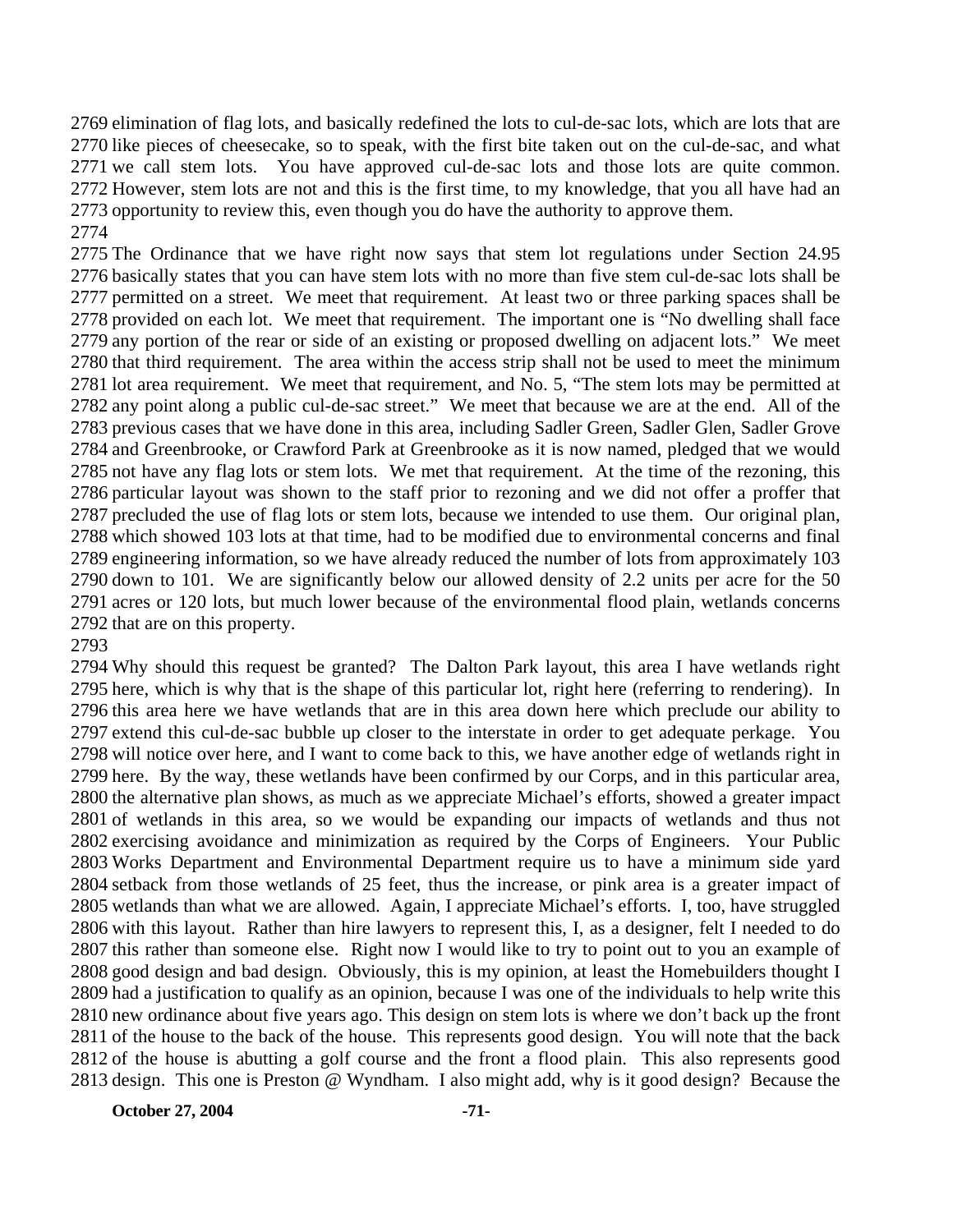lots are sold at premium amounts, amenities for a higher price, and they built bigger homes. They built bigger homes on it because the little lane is considered to be a highly desirable 2816 exclusivity feature. Traeburn @ Wyndham, we had another case of good design where the fronts of houses faced the front of houses and they backed up to an amenitized area. You only use these designs when you have very difficult land restrictions. An example of poor design is in Belstead @ Wyndham, where the front of a house faces the back of a house. That is not what I am requesting. That is not what I proffered in my zoning case for this project. I did not want to do this. I do not like that design. It was eliminated and thus the regulations allow it to be eliminated. I'd like to pass this around so you all can just look at it yourselves, the detailed pictures. There are two examples of good design and one example of bad design on there. I have some other examples I'd like to pass around, also, that are poor design and good design. Obviously, I submit what I am offering is good design. There is the concern by staff that the common area access road is not a public road, and although that is true, it is very similar to what you are considering with mixed urban uses with the use of alleys. What it is it is a 16-foot wide road that is asphalt with concrete and an example is on that board. It is asphalt. It would be built by the developer using the same pavement thickness that is required on a public road. In other words, 8 inches of stone and 2 inches of asphalt. That pavement thickness and its width allow for fire access. I submit to John Marshall this morning a joint maintenance access agreement. That maintenance access agreement allows for the construction of the road by the developer, the common driveway, and maintenance by those three homeowners. It also includes that if they do not maintain it, the homeowners association has the right to come in and maintain it and assess their property, and, in fact, the homeowners association has the right, as most homeowners associations, to lien the property, to put a lien on it, similar to just submitting it to the tax liens. I think this gives the assurance to the County that this private access road is maintained and maintained properly. I would also submit to you that although this may be a difficult way of a private road to be maintained by more modest homes, these homes are a half million dollars to \$600,000 homes, and therefore, my concern of privacy and desire to give them some exclusivity with the close proximity of the interstate is also a reason why I had backed up the lots to the flood plain, fronted them on a private access strip, but between that private access strip and the interstate, I will be intensifying the buffer in this area right here (referring to rendering), so that the back of the houses look on to this 300 ft. expanse of floodplain. The front of the houses look out over that little private driveway, but then you have behind that Leyland Cyprus and a 35-foot buffer plus some trees in the interstate right of way that, basically as you walk out the front door, you see a green wall. The reason that the lots backed up to the floodplain and not backing up to the interstate is because the outdoor living area of a home is typically not the front. That is the formal area. It is the rear that is the outdoor living area. You don't have the decks, the pools, the play areas for the children in the front yard. You have them in the rear, and what I seek is to bring nature closer to the rear, where it is actually appreciated. 

 It is important to realize that the Corp permitting issues are a critical design issue. They used to not be. There are about 46 types of Corps permits. If you go over an acre, you go into an area of Corps permitting that is an indefinable time frame. I just experienced that with Greenbrooke and it took me over 12 months to get the Corps permit. If I can keep it below an acre, then I can get that within approximately 6 months. That time line is very critical to me. Right now the layout, as proposed, is .97 acres of wetland impacts. If I have to change the layout to expand the lot in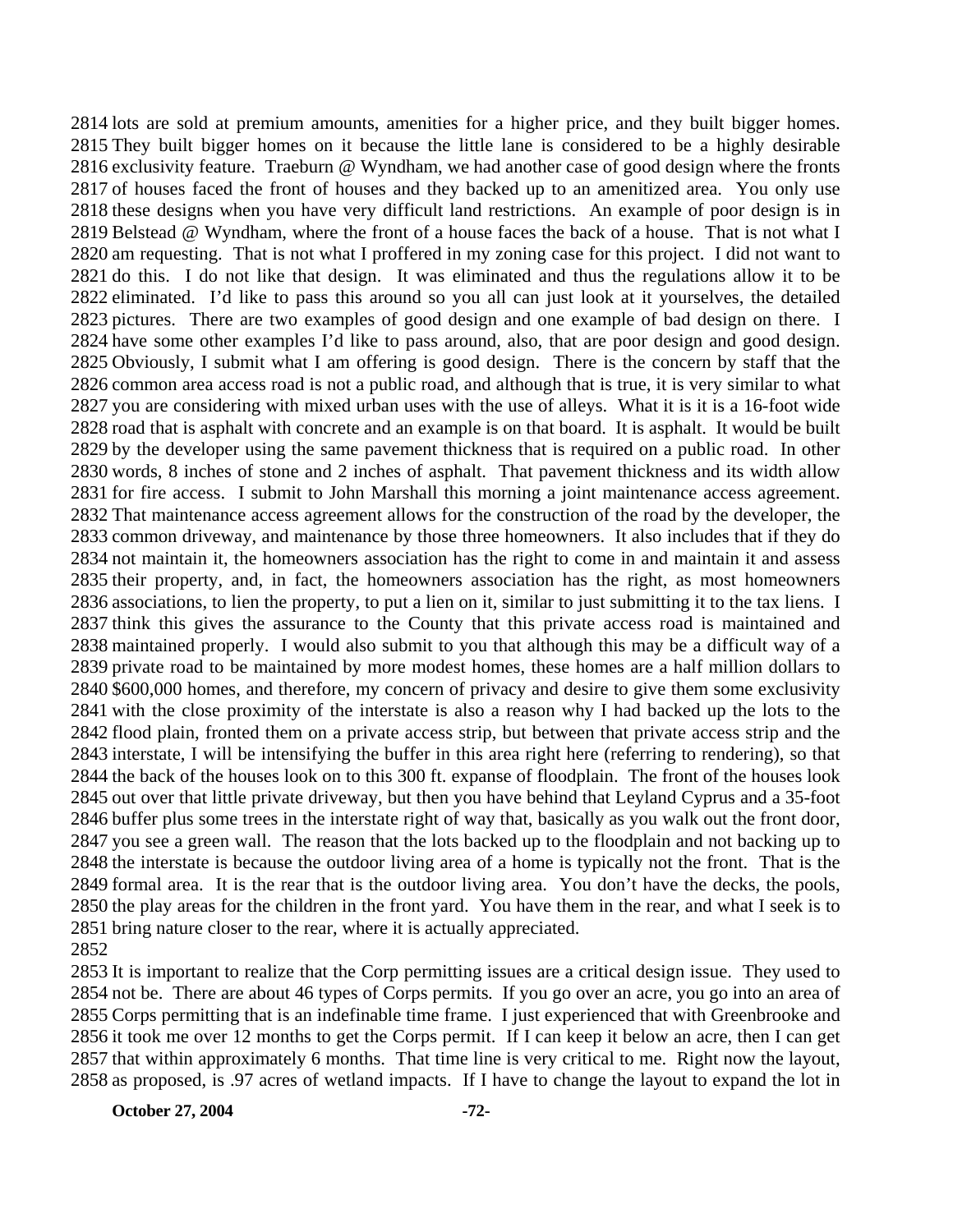lot 14 or to go to the County's design, that would throw me over an acre and would put me in an entirely different permitting requirement. Under Section 19.4 of the granting of this exception, you all have to meet certain criteria. We have established that we meet the zoning ordinance regulations for stem lots, but in your consideration and deliberations, you have to establish that it meets the criteria of granting an exception under the subdivision regulations. We believe that we have demonstrated to you all what is good design and we are proposing good design. We have compared it against their design, and we are not proposing bad design. We are trying to exercise avoidance and minimization of our wetland impacts to preserve the natural areas. By granting this exception, you will have indicated that there is a hardship on this particular piece of property due to its environmental flood plain and wetlands, but more importantly, you will have agreed that what I am proposing is "The exception substantially complies with the provisions of this chapter and does not defeat the chapter's purpose and protects the public interest." 2. "The exception will not be detrimental for the public safety, health and welfare or injurious to surrounding property or improvements." 3. "The conditions on which the exception request is based are unique to the property and are not generally applicable to other property and do not create a more inconvenience and that the exception is not based exclusively on financial considerations."

I will be glad to answer any questions that you have.

2879 Mrs. Ware - Are there any questions for Mr. Tyler from the Commission? 2881 Mr. Marshall - Lot 14 and Lot 7. They can both be accessed from the cul-de-sac, correct? 2883 Mr. Tyler - Yes, sir. Directly. 

2885 Mr. Marshall - And that is where their drive will be?

2887 Mr. Tyler - That is correct.

2889 Mr. Marshall - That leaves us with 8, 9 and 10.

2891 Mr. Tyler - I want to point out they are still classified as stem lots.

2893 Mr. Marshall - I understand.

And Mr. Cooper's change to that shows that each lot could be accessed 2896 from the cul-de-sac under your plan. 2895 Mrs. Ware -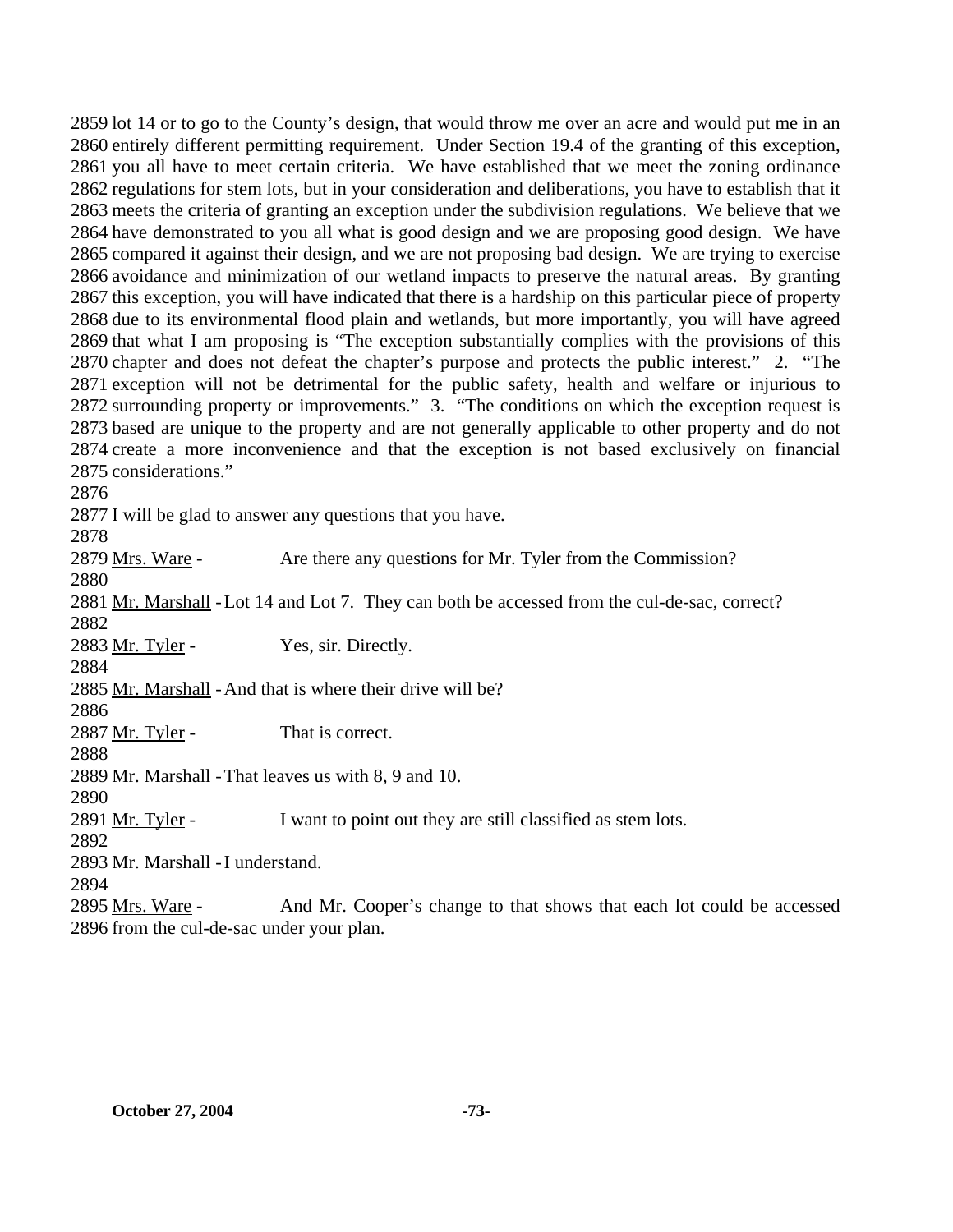That is correct and he is right in showing the revised route would require 2898 additional wetland impacts than what was initially proposed. That is true. 2897 Mr. Cooper -

2899

2900 Mrs. Ware - How significant are they?

2901

In my opinion it is correct. It is at the corner of the triangular piece of 2903 wetland area. To be honest, I don't have a square footage number to tell you whether or not it 2904 pushes him over an acre. He may very well know, but I would have to think that specific 2905 calculations showing that would definitely answer the question. 2902 Mr. Cooper -

2906

Would the impact on your proposed 9 be less with that lot size the way it 2908 is? It looks like there are still some wetlands impacted on 9. Could that be eliminated, that lot 2909 arrangement? 2907 Mr. Silber -

2910

You are correct. There are some wetlands shown to the rear of – even as it 2912 is shown now – to the rear of lot 10 that are shown as impacted. To be honest, I don't know why 2913 they are listed as impacted unless they are for clearing purposes. But certainly, they wouldn't 2914 have to be. They are in the rear yard, unless again there is a reason for limits of disturbance that 2915 require them to impact this. 2911 Mr. Cooper -

2916

Maybe Mr. Tyler can answer that question. I am just not sure why on 2918 your proposed lot 9 why those wetlands would be impacted. Perhaps it would be a swap of 2919 impacted areas. Do you understand my question? 2917 Mr. Silber -

2920

I can't tell you that that could be swapped out. Generally speaking, the 2922 County requires us to have a rear yard exclusive of wetlands or by the Ordinance requirement of 2923 40 feet they cannot have any wetlands preserved within the rear yard or setback. I don't know 2924 that I can meet that requirement by swapping out what with the wetland impacts on my proposed 2925 10 and you all's proposed 9. Therefore, I can't answer the question today as to whether or not I 2926 can swap out those impacts. I don't think I can, because I've got to meet a rear yard requirement 2927 exclusive of wetlands. Unfortunately, we are not allowed to preserve wetlands in lots nowadays. 2928 I don't agree with that, but I have to deal with the regulations as they currently exist. 2921 Mr. Tyler -

2929

2930 Mrs. Ware - Mr. Cooper, did you have something you wanted to add to that? 2931

Yes, I just wanted to clarify that. In fact, wetlands can be in the rear yard. 2933 The required building setback must be measured from the limits of the wetlands, and in this case 2934 with the staff proposed plan, you will see that Lot 9 will provide more than enough room to 2935 adequately provide a home within a buildable area that does meet the setbacks from those 2936 wetlands, should they be preserved. 2932 Mr. Cooper -

2937

Mike, while you are up there, your drawing on Lot 11, where that is cut 2939 off, could that be extended down to the end of the cul-de-sac and retain the 35-foot buffer and 2940 get two lots out of 11? 2938 Mr. Jernigan -

2941 Mr. Cooper - That may be difficult because, again, preserving that 35-foot buffer along

**October 27, 2004** -74-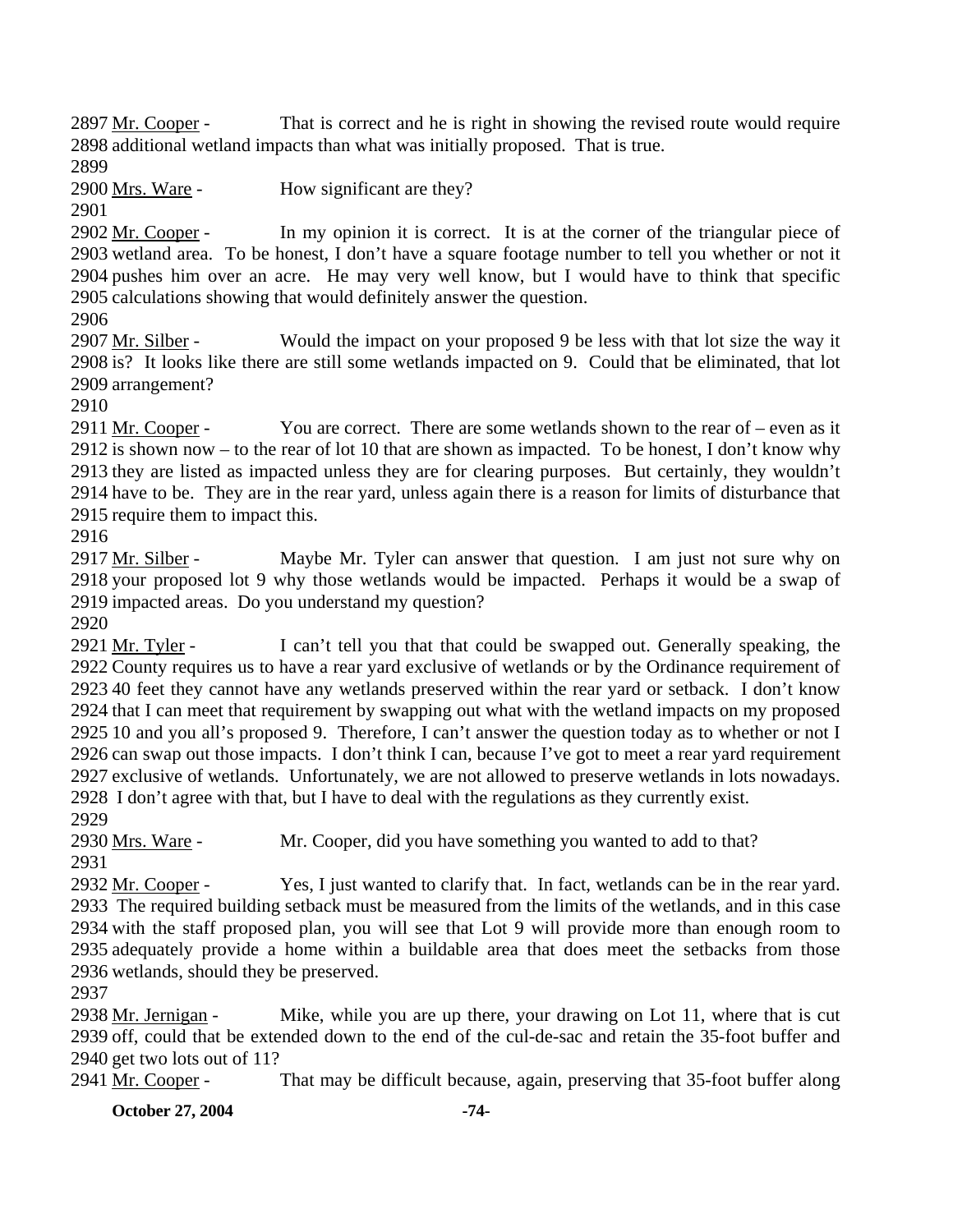the interstate, we did look at that. I think it would be difficult. It is certainly something that could be looked at, but we did look at it and, again, without enough precise time to really look at it, we couldn't say whether or not they could definitely get another lot out of it. 2945

2946 Mr. Jernigan - And on your drawings, on Lots 5, 6, 7, 8, what is the lot width on that? 2947

The lot width for 5, 6, and 7 is essentially what is currently shown, which 2949 is at least 85 feet, which is the proffer requirement. Lot 8 is also 85 feet, and again that is 2950 measured at the front yard setback, so we did account for each one of those lots would meet the 2951 proffered lot width requirement, which is greater than the normal Code requirement, and they all 2952 do meet that in our design. 2948 Mr. Cooper -

2953

2954 Mrs. Ware - In your design?

2955 2956 Mr. Cooper - Yes, ma'am.

2957

I have a question just for my own personal clarification that with the 2959 applicant's proposal for these lots and yours, the same amount of wetlands would be impacted 2960 regardless of what plan? 2958 Mrs. Ware -

2961

It would depend on whether or not they were able to preserve what they 2963 are showing as impact to the wetlands in the rear of what is their Lot 10 and my Lot 9. If they 2964 were able to preserve that and not impact them, then it would probably be similar, but again I 2965 don't have specific calculations to show that, but it would certainly be close. If they had to keep 2966 the impacted wetlands in the back of my Lot 9, then yes, there would be an additional wetland 2967 impact based on staff's proposal. But, again, I would like to reiterate that this layout was not 2968 proffered with the rezoning case, and while Mr. Tyler did proffer that no home shall front the 2969 rear of another home, in fact that proffer is redundant, because the Code does not allow for it 2970 anyway, so we wouldn't consider it, regardless of the proffer. 2962 Mr. Cooper -

2971

Mr. Cooper or Mr. Tyler, was any consideration given and you can tell I 2973 am not an engineer, to reversing Lots 8, 9 and 10, and putting them adjacent to the 35-foot 2974 buffer, with the front coming in the other direction? 2972 Mr. Archer -

2975

I think Mr. Tyler, correct me if I am wrong, but I believe that Mr. Tyler 2977 would say it would require additional wetland impacts, more so than what they are proposing 2978 now. 2976 Mr. Cooper -

2979

2980 Mr. Archer - Even if you ran the road on that side instead of the cul-de-sac?

2981

Mike Cooper's assessment is correct and would require more wetland 2983 impacts, and I am again trying to exercise avoidance and minimization. I personally believe that 2984 the value of lots are enhanced by backing up to the floodplain, rather than backing up to the 2985 interstate. 2982 Mr. Tyler -

2986 Mr. Archer - Well, just looking at from the fact that 11, 12 and 13 are backed up toward

**October 27, 2004** -75-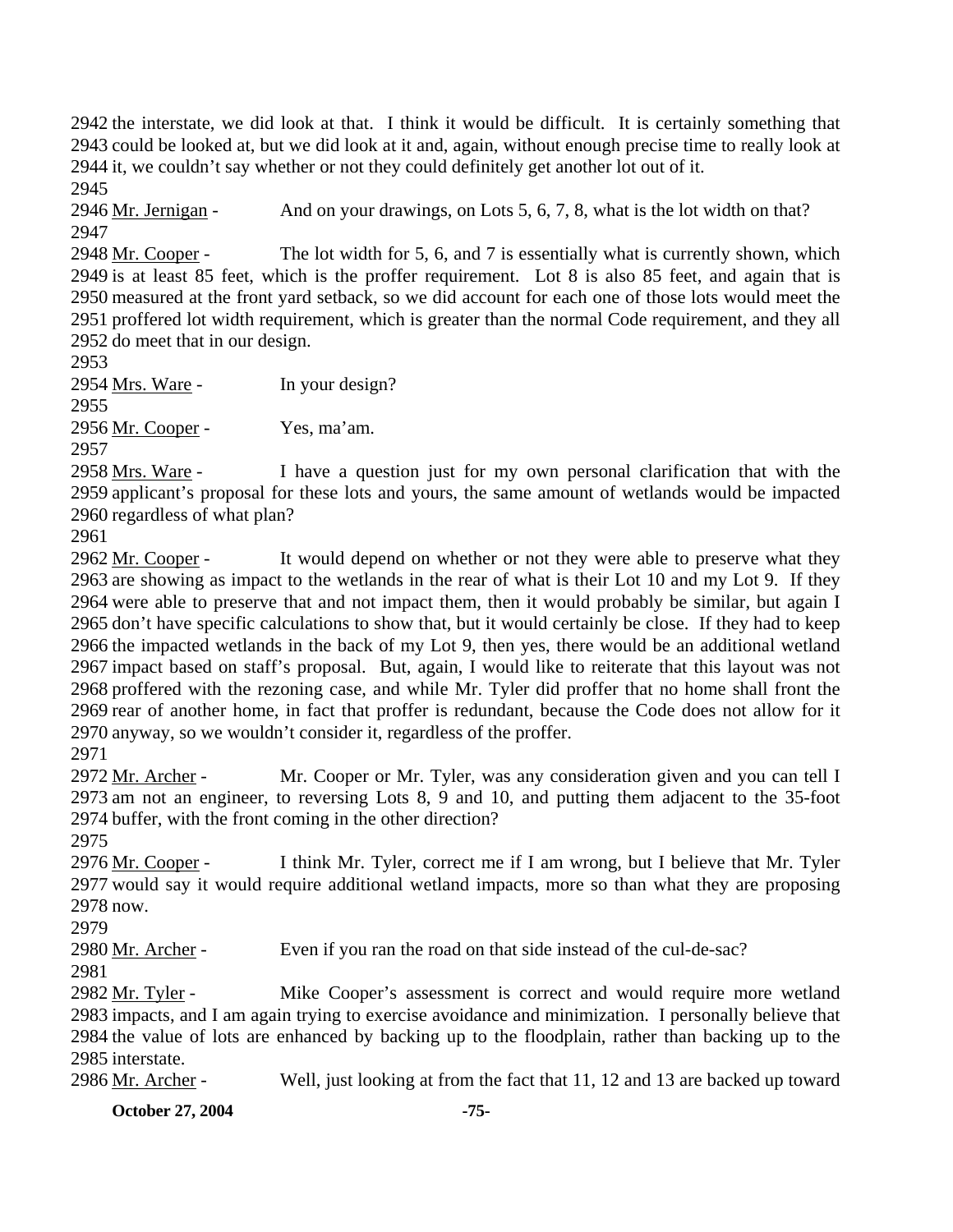2987 the interstate…

2988

That is true but I had no alternative there, but on  $5, 6, 7$  and  $8, 9$  and  $10, I$ 2990 believe I have enough alternatives, which is to put a road in, and again, I had to put the road in at 2991 a location where I am minimizing the crossing here. 2989 Mr. Tyler -

2992

So, basically, you are saying your extreme hardship is based on wetland 2994 impact and we don't have specific information based on these two different plans and what 2995 might be other acceptable plans that well may not have been explored in order to avoid that 2996 impact, and avoid the stem lot situation, as well. 2993 Mrs. Ware -

2997

Well, I have performed other layouts, but those other layouts created 2999 greater wetland impacts and it is not just the wetlands, but also the flood plain as well as the 3000 Interstate 295 location, as far as my hardships. 2998 Mr. Tyler -

3001

3002 <u>Mrs. Ware</u> - As far as your hardships?

3003

3004 Mr. Tyler - The geometry of the land.

3005

But there is an acceptable avoidable plan to avoid the stem lots in what the 3007 staff is showing. 3006 Mrs. Ware -

3008

Correct and then just trying to determine whether or not additional 3010 impacts would be necessary or if they can be swapped out, but certainly the layout is acceptable 3011 to the Corps and would eliminate cul-de-sac and stem lots on that road. 3009 Mr. Cooper -

3012

And it would be incumbent upon the applicant to find out what those 3014 impacts would specifically be based on these two plans. Right? 3013 Mrs. Ware -

3015

They would probably be able to provide a more scientific measurement of 3017 those wetland impacts than staff would. 3016 Mr. Cooper -

3018

3019 Mrs. Ware - Thank you.

3020

I think, let me just say, as Mr. Tyler has indicated, the Ordinance was 3022 amended a couple of years ago to allow for stem lots under unique and hardship situations, and it 3023 references, the zoning ordinance references back to the subdivision regulations where it speaks 3024 to the granting of exceptions, and while Mr. Tyler highlighted some of those exceptions, I think 3025 it is important that the Commission focus on those because I think it is really a call the 3026 Commission has to make, and it will certainly have a precedent-setting effect, I believe, from 3027 this point forward, but basically there are four criteria the Commission has to consider this 3028 exception, and it is classified under the granting of exceptions to be, the Commission finding it 3029 to be an extraordinary hardship that may result in the development of a particular parcel of 3030 property, but the four criteria are, one is the protection of the public interests and one is the 3031 public safety and welfare issue. The third relates to making sure it is not just a matter of 3021 Mr. Silber -

**October 27, 2004** -76-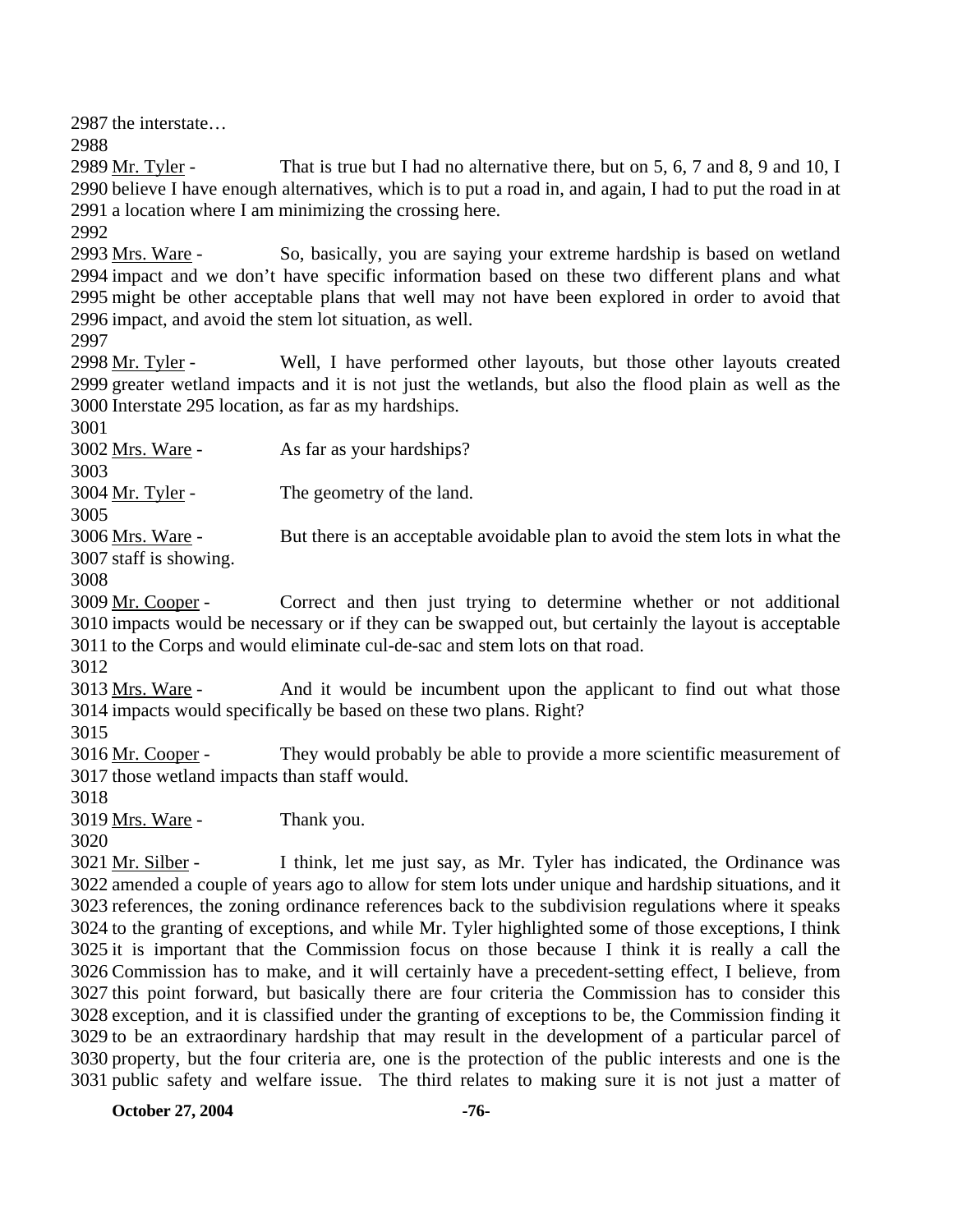inconvenience, and the fourth thing is that the exception is not based exclusively on financial considerations. So, I think the Commission has to consider this against those four tests in making their consideration. I think you have heard all sides of the situation here today, but I wanted you to bear in mind the tests you are supposed to be running this against.

3036

3037 Mrs. Ware - What was the second one?

3038

3039 Mr. Silber - The second one relates to the public safety, health and welfare.

3040

3041 Mr. Marshall - This does meet all of the requirement spelled out in the Code for stem lots.

3042

3043 Mrs. Ware - Pardon?

3044

3045 Mr. Marshall - It meets all of the requirements spelled out in the Code in Section 19 about stem 3046 lots, what has to be, as far as on the ground. It meets all of those requirements, about not 3047 backing up one house facing the back of another.

3048

That is correct and the Zoning Ordinance has certain criteria and the front 3050 of the house can't look into the back of another house or the side, etc. Those tests have to be 3051 met, and I believe those have been met in this case. Then you have to go to the Subdivision 3052 Ordinance where it deals with the granting of exceptions. 3049 Mr. Silber -

3053

Mr. Secretary, I can recall, I guess it was maybe five or six years ago, 3055 when we had quite an intense study on flag lots and stem lots. I don't remember what year it 3056 was, but it was sometime ago, and I think it sprang from the fact that we had in the past had 3057 some subdivisions approved that were quite unwieldy, I guess is the way to put it. One I can 3058 recall quite clearly in my district that had a cul-de-sac that was shaped somewhat like a football, 3059 and people would come out their front door and look directly into someone else's back door, and 3060 I think to his credit, Mr. Tyler has done quite a bit to alleviate that situation, but I am not sure 3061 about the full criteria that you listed, that it would meet all of them, and I don't know what 3062 further tests would have to be proven to see that we do. But I understand the concern on both sides. I just remembered why we did this, why we amended the flag lot and stem lot ordinance in 3063 3064 the first place, to alleviate some situations that were not good. 3054 Mr. Archer -

3065

That is correct, Mr. Archer, and I certainly wouldn't classify these in the 3067 same category as some of those that we have seen before. 3066 Mr. Silber -

3068

3069 Mr. Archer - No. It is not.

3070

It is not nearly as drastic. The Commission also could approve some 3072 variation of what Mr. Tyler is asking for. There is a stem lot request on Lot 14, which is somewhat different from the stem lot request on 7, 8, 9 and 10. 3073 3071 Mr. Silber -

3074 Mr. Marshall - I think 7 is the same as 14.

3075

3076 Mr. Vanarsdall - Following up Mr. Archer, I remember that, too, and it was almost a joke,

**October 27, 2004** -77-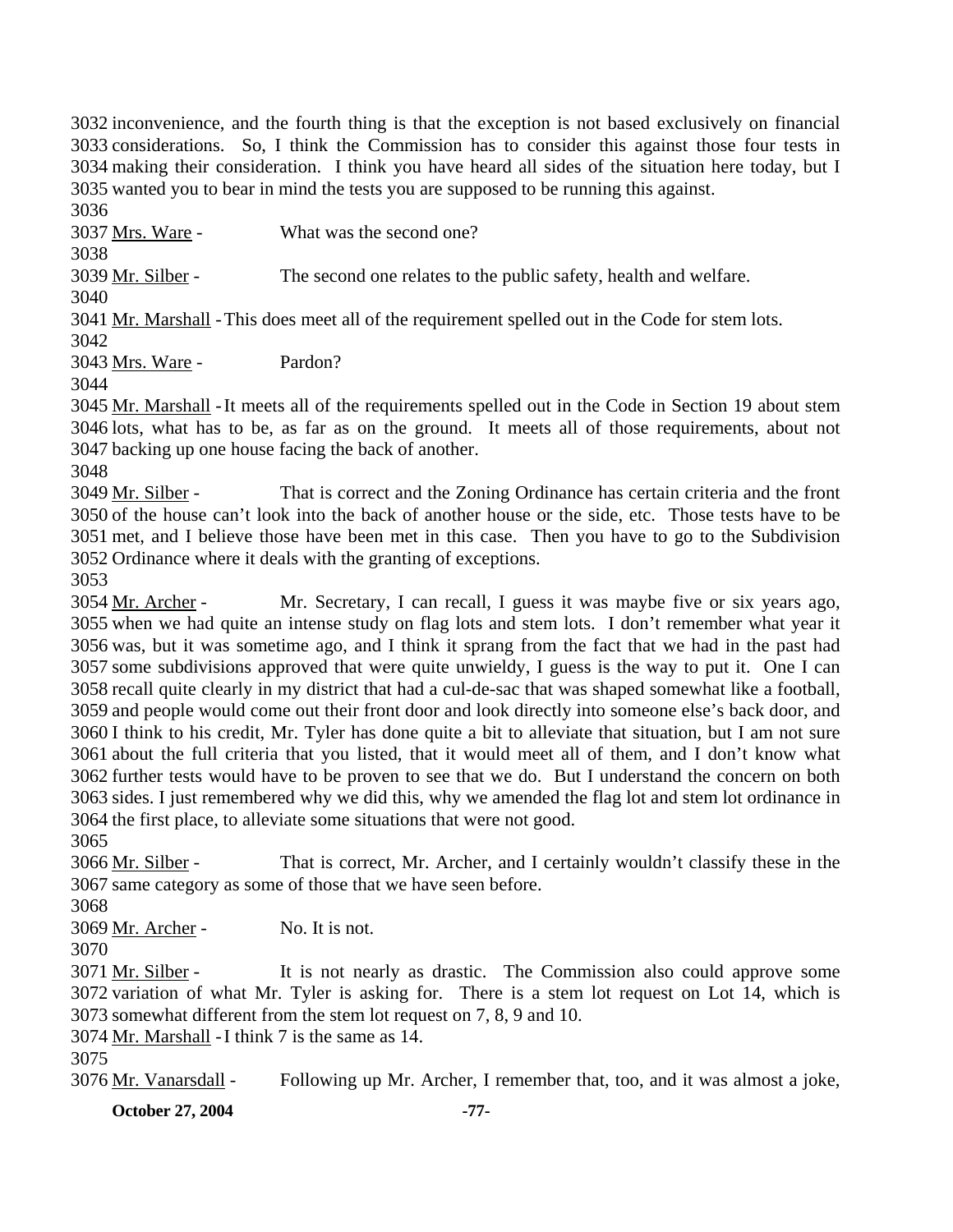3077 some of the things that we had to look at, the way the house were, but it seems like he is trying to 3078 get around that in what he is proposing, looking in the backs of the houses and all that. Like you 3079 said, I don't think we have had one for five years, have we?

3080

3081 Mr. Archer - It has been a while, as I can recall.

3082

I had almost forgotten they were. Do you remember they added in there 3084 that the Commission could make an exception if it wanted to. 3083 Mr. Vanarsdall -

3085

I guess on this if the criteria matters, at this point I don't like stem lots, I'll 3087 be straight up with you, but it isn't impacting anybody else. I think they said it is 300 feet 3088 through the wetlands area. What I am trying to think of is a better case than this. If we are going 3089 to have a stem lot, what would we do? Either we need to get rid of it, period, or I can't see 3090 anyway that we can improve this case, and I can't see where it hurts anything. 3086 Mr. Jernigan -

3091

3092 Mr. Marshall - And that is what I have been saying. I spent a lot of time at Mr. Cooper's drafting 3093 board the other day trying to figure out, and this was a result of some of the stuff he and I 3094 discussed on the drawing, but the problem was it did go over into the wetlands area. I think this 3095 drawing is almost identical to the one you saw in Wyndham and it showed you where the houses 3096 faced the golf course, and there is nothing behind them, which is a common area behind them, if 3097 he showed that. The only concern I had was that this private paved road, it is good in the 3098 document. I don't think you all have seen it, but it addresses part of what I was worried about, 3099 that a joint declaration be recorded in the courthouse and running with the lot, like an easement. 3100 It provides for the maintenance of this road that, as he said, is going to be built by the developer, 3101 be 16 feet wide, and the only thing I had was, what if?

3102

3103 Mrs. Ware - Who enforces that?

3104

3105 Mr. Marshall - My issue was, and I asked Mr. Tyler about this, and he had not thought of it, if he  $3106$  can give us a restriction – in the covenants a restriction that runs with each lot, that says that 3107 each one of these, and it would be 8, 9 and 10, that they would each be assessed \$300 a year 3108 separate from the normal homeowners association dues, payable to the homeowners association, 3109 to be held in a special fund in the event that these three lot owners didn't take care of the road, 3110 then the homeowners association, not only does that agreement there that you have allow the 3111 homeowners association to go in and fix the road, but they would then have the funds available, 3112 which would accumulate to the tune of \$900 every year, payable by the lot owners to the 3113 homeowners association, and the homeowners association would have that money on hand to do 3114 anything to that road if those three lot owners did not do it. And that is real money the 3115 homeowners association couldn't be able to spend it anywhere else.

|                     | <u>U I IU IIOIIITUU HITTI UUDUUTINNIUII TUMITUI TUT NUIT TU DPTIIM IT NII HITTIT TIDTI</u> |
|---------------------|--------------------------------------------------------------------------------------------|
| 3116                |                                                                                            |
| 3117 Mr. Tyler -    | And I am agreeing to that.                                                                 |
| 3118                |                                                                                            |
| 3119 Mr. Jernigan - | You might end up paying for it though, Webb.                                               |
| 3120                |                                                                                            |
| 3121 Mr. Tyler -    | No. I had to do that down at the beach in order to build a reserve fund,                   |
|                     |                                                                                            |

**October 27, 2004** -78-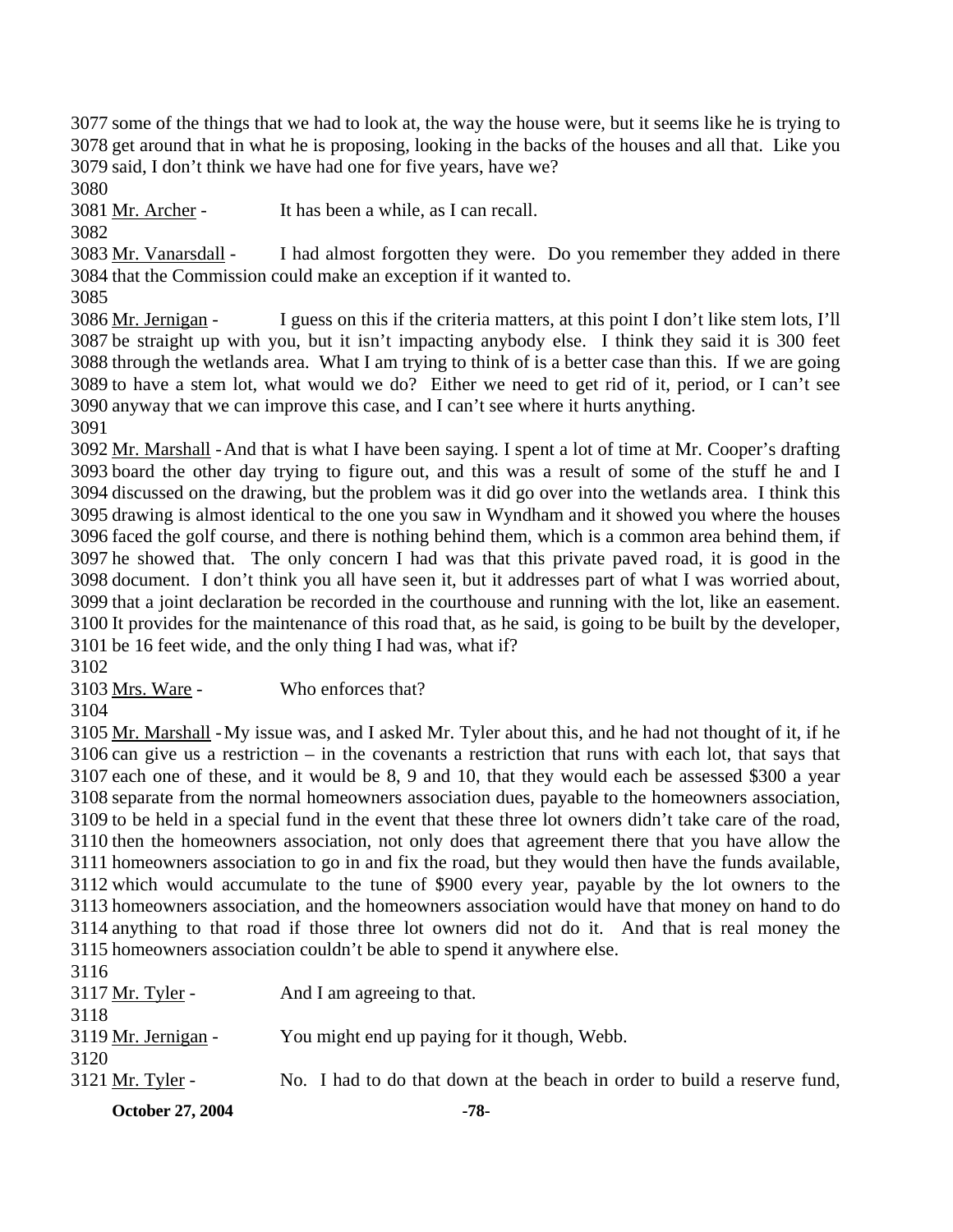3122 because I live on a private road down there, and in order to preserve the sand dunes. Down there 3123 it is over \$1,000 a year, a reserve fund. It is a mighty small amount of money.

3124

3125 Mr. Marshall - I am like you, these houses are all going to be in the same line going down the 3126 street facing the same direction, so none of them are turned different than their neighbors houses 3127 and their back yards will all be facing the same common wetland areas, a C-1 Conservation 3128 Area, and the front of the houses will be facing the buffer area from the interstate. I don't know  $3129$  that we will have a better case to do it, if they do the thing I am talking about to maintain the 3130 roads. The homeowners association will have the money, and in that document they have the 3131 right to go in and do it, even if they didn't have the money. Like I said 14 and 7, to me, they 3132 already have access off the cul-de-sac, so I did not have that big of a problem with them, 3133 anyway. I know what he is talking about with the wetland area, about getting over an acre. So, 3134 if he is willing to do that to provide us with the homeowners association to have the money to 3135 repair the road, then I think I can agree to it, because it is in the Code.

3136

3137 Mrs. Ware - Why are we getting involved in the covenants?

3138

3139 Mr. Marshall - To make sure that that the issue we have with the private nature of the road is that 3140 there are funds available for the homeowners association to fix the road down the line, instead of 3141 just saying, homeowners association go fix it, and then bill them for it.

3142

This is about the best case scenario for a stem lot, but I will be truthful 3144 with you, I like Mr. Cooper's drawing a whole lot better than what Webb did here, but we are 3145 where we are. I would like to revisit the stem lot qualifications at some other point and maybe 3146 we just need to get rid of then altogether, but it is in the Code, and if you are going to have it. 3147 This meets the criteria the best I can see. I can't think of a case that would be any better than 3148 this one, but still I think Mr. Cooper's drawing actually makes the lots look a whole lot better, 3149 but we are not at that point, and that is somewhere else down the road. I mean, I can support this  $3150$  like it is. 3143 Mr. Jernigan -

3151

3152 Mr. Vanarsdall - Mr. Marshall, would you put a condition on the case to that regard? 3153

3154 Mr. Marshall - Yes. We would have to put a condition on there that the homeowners, that the 3155 restrictive covenants that's Lots 8, 9 and 10 would be assessed the fee, and that Lot 7, I guess 3156 you would have to make sure that Lot  $7$  is not going to access that private road.

3157

3158 Mr. Tyler - I agree with that.

3159

Why don't we go on from there, we've talked about it long enough, I 3161 think. I'm not the Chairman, but I am the vice. 3160 Mr. Vanarsdall -

3162

3163 Mr. Marshall - What was that?

3164

3165 Man in Aud. - The Fire Marshall would probably want the drive to be 20 feet wide. 3166

**October 27, 2004** -79-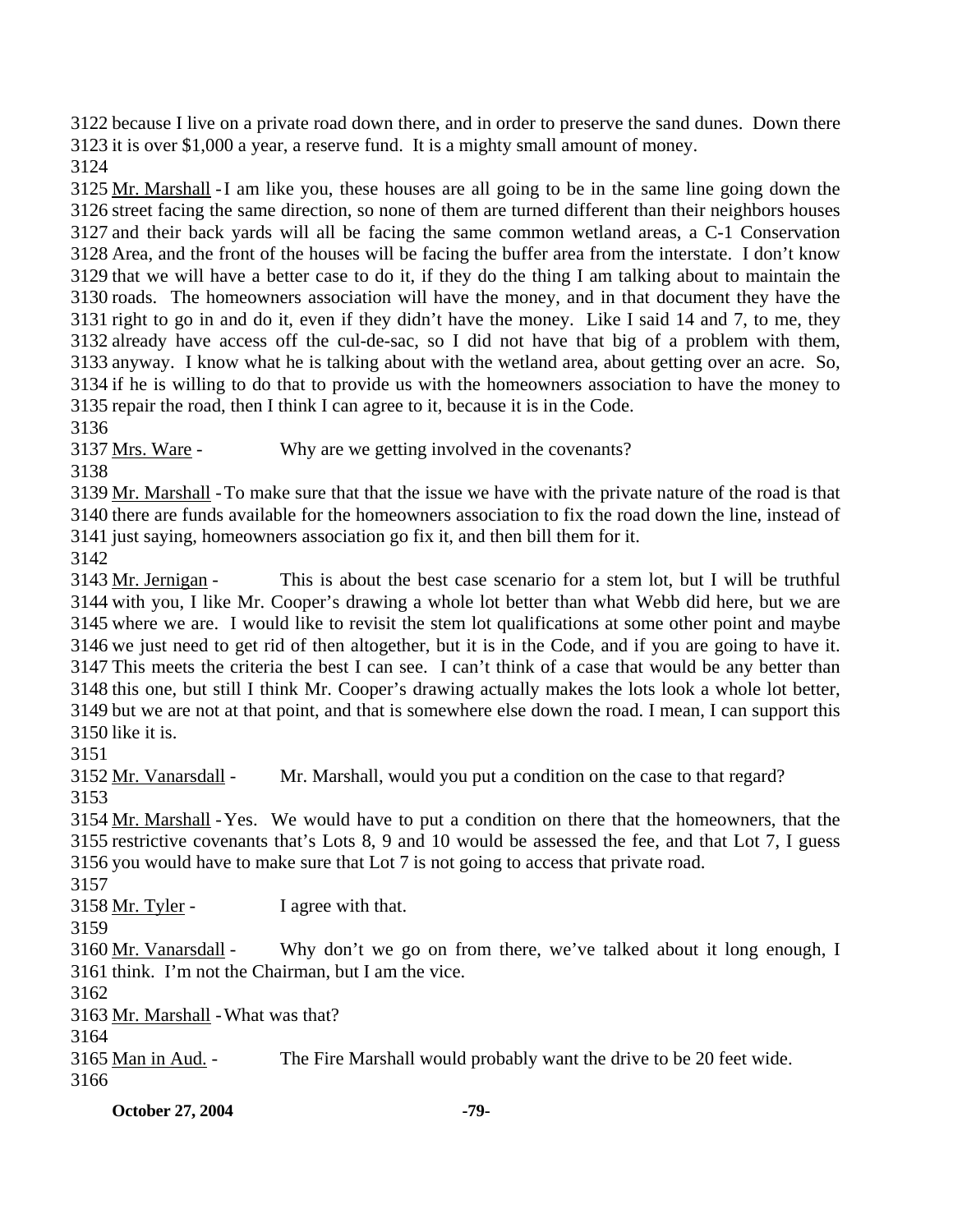3167 Mr. Marshall - The road to be 20 feet wide?

3168

That can be worked out at the final approval subdivision plan and if that's 3170 what the Fire Marshall demands, that's what the Fire Marshall demands. 3169 Mr. Tyler -

3171

3172 Mr. Marshall - Okay.

3173

Mr. Marshall, I think that I see that the tendency of the Planning 3175 Commission and, of course, that's your choice, my only concern is the precedence this may set. 3176 The configuration of these stem lots, certainly 8, 9 and 10, could be employed in other situation 3177 where properties narrow, where configuration challenges exist and when you open the door to 3178 this type of lot arrangement, where you have these long stems, I can almost guarantee you that 3179 Mr. Tyler and some of his other creative engineers will run into situation with parts of 3180 configurations that will be challenged and this type of arrangement will be offered. That's why I 3181 like Mr. Cooper's layout and the look of that, even if there was some compromise where a stem 3182 lot is approved but maybe not with the long stem arrangement. But, it is the Commission's 3183 decisions but I believe this is going to be seen again. 3174 Mr. Silber -

3184

3185 Mr. Marshall - I understand but what bothers me about it is, why have it in there? They should 3186 put it in there and said here are the requirements and he meets them all.

3187

He meets all of the requirements in the zoning ordinance but than you 3189 have to review it against the exception. 3188 Mr. Silber -

3190

3191 Mrs. Ware - Then the exception issues.

3192

3193 Mr. Marshall - And if there was ever going to be, like Mr. Jernigan said, I mean, if somebody 3194 comes back and wants one another time, where are they going to have this huge common area, 3195 wetlands behind them and nothing in front of them and all of the houses face the same direction? 3196

3197 <u>Mrs. Ware</u> - But, then based on the exception, the extreme....

3198

3199 Mr. Marshall - I mean, we don't have to do it every time.

3200

And I would be concerned about something like this in a district that is 3202 primarily infill as to open the door to this type of development and density issues and infill. 3201 Mrs. Ware -

3203

3204 Mr. Marshall - But for it being in there, I would have a big problem with it but because it is in the 3205 subdivision ordinance and it says here that it meet these four things and then come talk to us.

Would there be any consideration given by the Commission to deferring 3207 this for a month, allowing Mr. Tyler to look at other lot configuration that may not have the long 3208 stem arrangement. It may still end up with this stem lot but maybe a different design that may 3209 incorporate something closer to what staff has proposed. 3206 Mr. Silber -

3210

3211 Mr. Archer - Mr. Secretary, I sort of agree with that. I think we might have painted

**October 27, 2004** -80-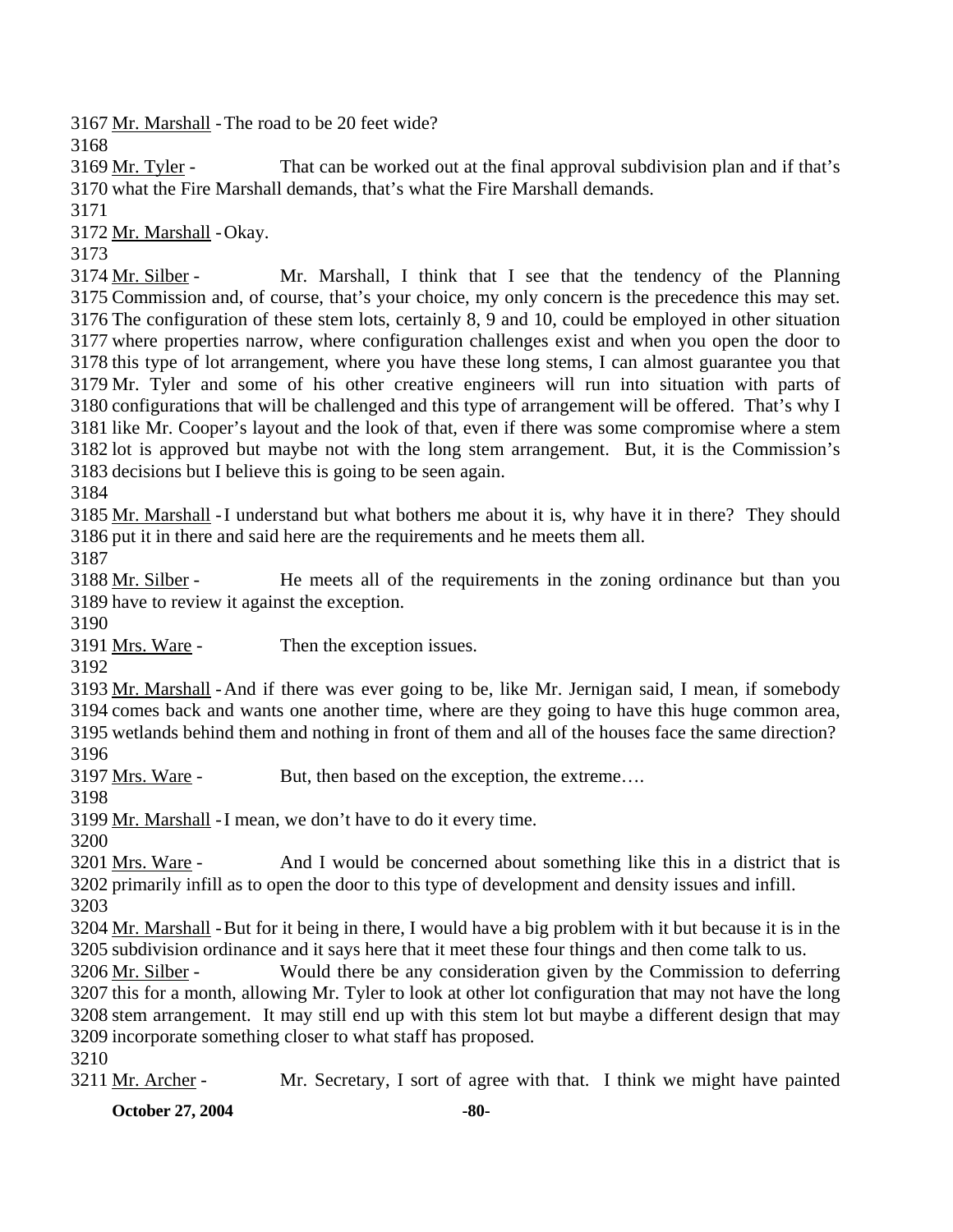ourselves in a corner a little bit. You know, I thought years ago when we were dealing with the stem lot situation, we were trying to do away with them all together. Mr. Tyler has a configuration here that I think deserves consideration because of the fact that we are accomplishing something in not having houses that look at each other backwards and so forth, but at the same time, I'm not absolutely certain that we met all four of the criterias, and you listed one of them, of course, being financial consideration. And, however, we act on this one, I think, you know, going forward and trying not to set a precedence, maybe we ought to revisit the stem lot situation again and remove that part from the ordinance that allows them in anyway. And then we won't have to confront this again. You are right, it is going to set a precedence if we leave it like it is. It will probably be two months from now and somebody is going to come back with another one.

3223

3224 Mrs. Ware - Yes.

3225

And I'm not saying that indefinitely, Mr. Tyler, because I think you did a 3227 good job in what you tried to design here but I think that that is a loophole that we need to close 3228 if we are going to deal with this thing. 3226 Mr. Archer -

3229

3230 Mr. Jernigan - Can I say something?

3231

3232 Mr. Marshall - Absolutely.

3233

I just spoke to Mr. O'Kelly and we tried to get rid of stem lots at some 3235 point, but the Board overruled it. 3234 Mr. Jernigan -

3236

3237 Mr. Archer - Well, we can revisit the Board, I feel.

3238

Would you clear that up, Dave? I mean, what I'm saying is, if the Board 3240 is going to overrule it, and we try to get rid of it, and they are going to say we are going to have 3241 stem lots, what better case could we get than this. I see what you are saying but I can't.... Like I 3242 said, I don't like the idea of it anyway. I like Mr. Cooper's drawing a whole lot better but if the 3243 Board backs up that we are going to have stem lots, what better conditions are we going to have  $3244$  than this. 3239 Mr. Jernigan -

3245

Well, it probably won't be any. I think that's what I am saying. I'm 3247 saying that Mr. Tyler has done an admirable job with this one as is allowed by the ordinance, but 3248 what happen was when we initially visited this, I think our intention was to get rid of stem lots 3249 and flag lots, and we did. But, apparently somewhere along the line it's been revised so that 3250 we.... am I right, Mr. Tyler, that they are now allowable.... 3246 Mr. Archer -

One moment before you speak, Mr. Tyler. Mr. O'Kelly wants to speak for  $3252$  a second. 3251 Mrs. Ware -

3253

You are correct, Mr. Archer, in that the Board of Supervisors directed the 3255 staff to prepare an ordinance to eliminate flag lots. We started out in that process and during the 3256 process, and it happens many times in the ordinance amendment process, you open it up to 3254 Mr. O'Kelly -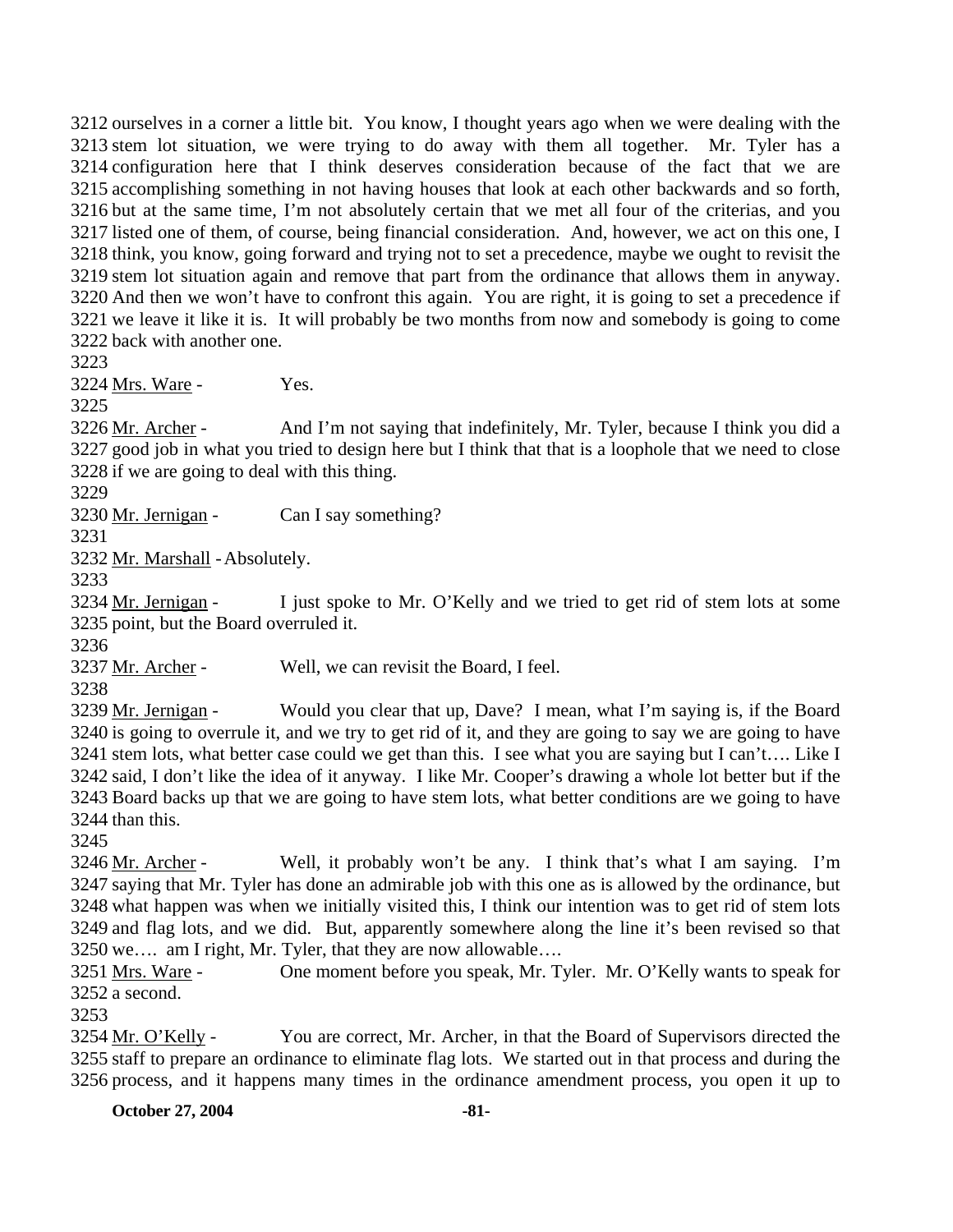debate and you get input from other folks and many times that results in a better ordinance. In this case, the Homebuilders Association went to the Board during the process and we were given a different direction and that was to work with the Homebuilders. There was a committee formed, which I was the chairman of, Mr. Tyler was a member of that committee, Mr. Theobald was also a member of that committee and we worked on the regulations that are currently in the ordinance for many months. Is that not correct, Webb?

3263

3264 Mr. Tyler - That is correct.

3265

And so the regulations that we have today, where we started out to 3267 eliminate flag lots, and we did eliminate that terminology, but now they are called stem lots. 3268 Previously, with flag lots we did not have the criteria that we do, that the Commission is asked to 3269 consider. I think that is important in considering any exception and the test is that the 3270 Commission is satisfied that this situation meets those exception requirements. 3266 Mr. O'Kelly -

3271

I would like to point out that we did improve the ordinance, Mr. Archer, 3273 by not having the front of houses facing the rear of houses, number one. As is always the case 3274 with legislation it is a compromise, there are compromises. I as an engineer and land developer 3275 have to deal with regulations. Wetland laws has changed four times in 10 years, I feel like I am 3276 going around in a revolving door at times, but the point is when the project is approved it has to 3277 deal with the regulations that exist at the time that the approval is granted and that is exactly 3278 what I think I am doing. 3272 Mr. Tyler -

3279

I agree with you there. That's the point that I am trying to make. The 3281 case that you presented, and I will admit, I like Mr. Cooper's drawing better but it does falls 3282 within the criteria that the ordinance allows at this point. 3280 Mr. Archer -

3283 3284 Mr. Tyler - To date. 3285 3286 Mr. Archer - To date. 3287 3288 Mr. Tyler - If y'all eliminate stem lots tomorrow, then that's a whole other subject. 3289 Well, I'm saying whatever we do with this, let's eliminate stem lots 3291 tomorrow. That's what I'm saying. 3290 Mr. Archer -3292  $3293$  Mr. Jernigan - I'm fine with that. 3294 3295 Mr. Marshall - I'm fine with that too. But, what I'm saying is that today he meets Code. It's just like a 3297 conditional subdivision. 3296 Mr. Jernigan -3298 But, then after it meets the Code it has to meet the four criteria for 3300 exception. 3299 Mrs. Ware -3301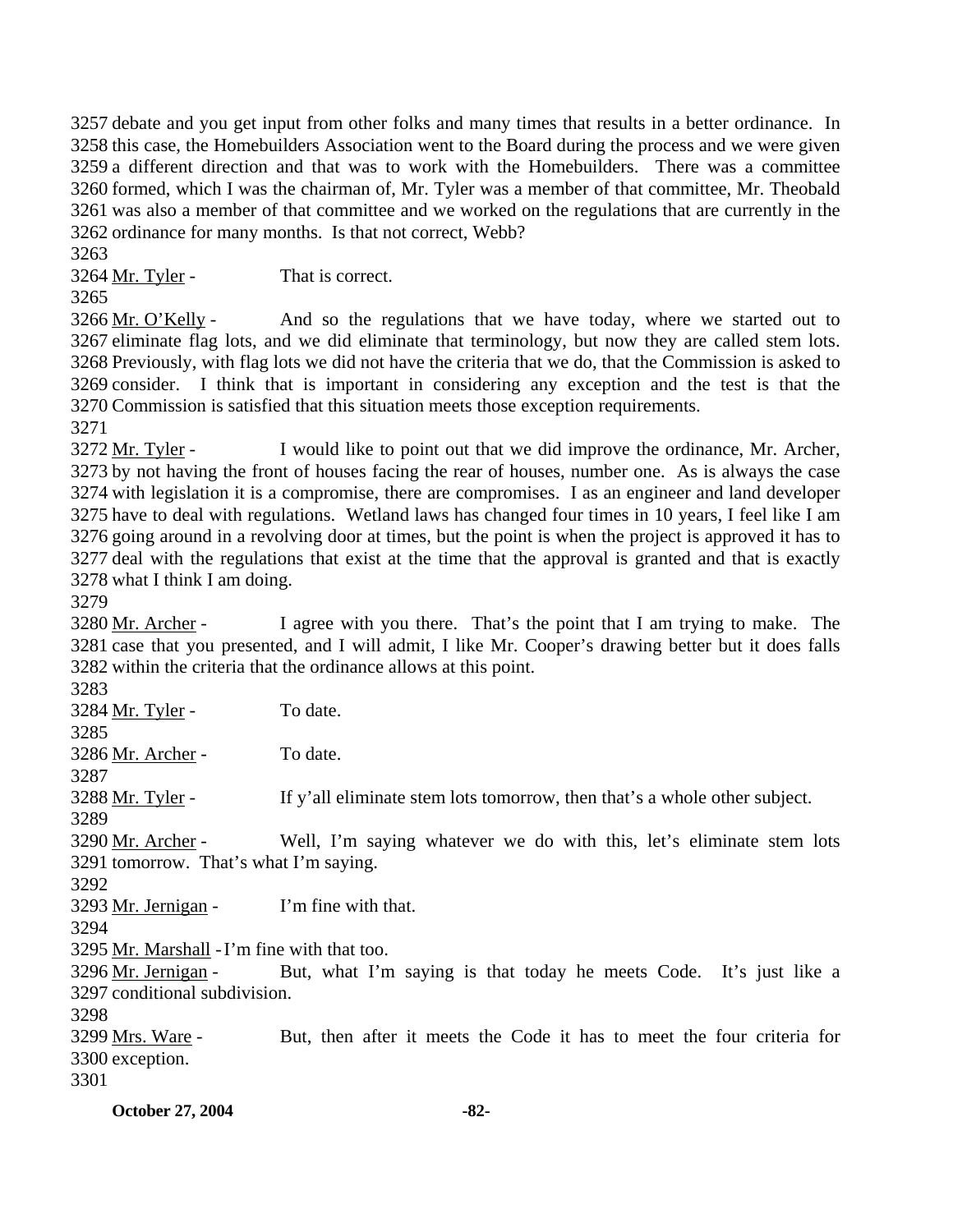| 3346 <u>Mr. Jernigan</u> -                                                                        |                                                                       | I mean, I don't like it. I'll tell you I would just assume to get rid of one                    |  |  |
|---------------------------------------------------------------------------------------------------|-----------------------------------------------------------------------|-------------------------------------------------------------------------------------------------|--|--|
| 3345                                                                                              |                                                                       |                                                                                                 |  |  |
| 3344 Mr. Marshall - Right, that's my point.                                                       |                                                                       |                                                                                                 |  |  |
| 3343                                                                                              |                                                                       |                                                                                                 |  |  |
| 3342 would?                                                                                       |                                                                       |                                                                                                 |  |  |
| 3341 <u>Mr. Jernigan</u> -                                                                        |                                                                       | All right. Let me ask this. If this one can't get approved, what one                            |  |  |
| 3339 unique to the property but there are other options available, right?<br>3340                 |                                                                       |                                                                                                 |  |  |
| 3338 <u>Mrs. Ware</u> -                                                                           |                                                                       | So, there is an alternative way So, it wouldn't be No. 3 because it's                           |  |  |
| 3337                                                                                              |                                                                       |                                                                                                 |  |  |
| 3336 Mr. Archer -                                                                                 | I agree.                                                              |                                                                                                 |  |  |
| 3335                                                                                              |                                                                       |                                                                                                 |  |  |
|                                                                                                   |                                                                       | 3334 financial considerations, and it's not based exclusively on financial considerations.      |  |  |
| 3333 consideration, but the ordinance reads: That the exception shall not be based exclusively on |                                                                       |                                                                                                 |  |  |
| 3332 Mr. Tyler -                                                                                  |                                                                       | Which is very true and I don't deny that the fact that there is a financial                     |  |  |
| 3331                                                                                              |                                                                       |                                                                                                 |  |  |
| 3330 <u>Mr. Jernigan</u> -                                                                        |                                                                       | I'm pretty sure that Webb is not going to lose money on this deal.                              |  |  |
| 3329                                                                                              |                                                                       |                                                                                                 |  |  |
| 3328 guarantee you there's a financial consideration in here somewhere.                           |                                                                       |                                                                                                 |  |  |
|                                                                                                   |                                                                       | 3327 we can say well we can meet three out of four and we can't meet the fourth one. But, I can |  |  |
| 3326 Mr. Archer -                                                                                 |                                                                       | Both those are the criteria that are there now, that's one of them. Maybe                       |  |  |
| 3325                                                                                              |                                                                       |                                                                                                 |  |  |
| 3324 <u>Mrs. Ware</u> -                                                                           |                                                                       | You are losing what, that you don't have, as Mr. Glover                                         |  |  |
| 3323                                                                                              |                                                                       | 3322 somebody would lose money along the line, that's the financial consideration.              |  |  |
| 3321 <u>Mr. Archer</u> -                                                                          |                                                                       | Wouldn't you have to admit that if we used this design, it's because                            |  |  |
| 3320                                                                                              |                                                                       |                                                                                                 |  |  |
| 3319 <u>Mrs. Ware</u> -                                                                           | Mr. Archer, what were you saying?                                     |                                                                                                 |  |  |
| 3318                                                                                              |                                                                       |                                                                                                 |  |  |
| 3317 Mr. Marshall - In the subdivision ordinance                                                  |                                                                       |                                                                                                 |  |  |
| 3316                                                                                              |                                                                       |                                                                                                 |  |  |
| 3315 Mr. Archer -                                                                                 | Well, the one about the financial                                     |                                                                                                 |  |  |
| 3314                                                                                              |                                                                       |                                                                                                 |  |  |
| 3313 Mr. Jernigan -                                                                               | Okay, of the four criteria what do we not meet?                       |                                                                                                 |  |  |
| 3312                                                                                              |                                                                       |                                                                                                 |  |  |
| 3311 <u>Mrs. Ware</u> -                                                                           | But it still has to meet the court.                                   |                                                                                                 |  |  |
| 3310                                                                                              |                                                                       |                                                                                                 |  |  |
| 3309 Mr. Archer -                                                                                 | They probably would have to revisit it.                               |                                                                                                 |  |  |
| 3308                                                                                              |                                                                       |                                                                                                 |  |  |
| 3307 <u>Mr. O'Kelly</u> -                                                                         | It appeals to the Circuit Court.                                      |                                                                                                 |  |  |
| 3306                                                                                              |                                                                       |                                                                                                 |  |  |
|                                                                                                   | 3305 Board and he appealed it to the Board, what would the Board say? |                                                                                                 |  |  |
| 3304 <u>Mr. Jernigan</u> -                                                                        |                                                                       | Well first of all, let's say this. If we denied this case and it went to the                    |  |  |
| 3303                                                                                              |                                                                       |                                                                                                 |  |  |
| 3302 Mr. Archer -                                                                                 | Well, that I'm not certain about.                                     |                                                                                                 |  |  |
|                                                                                                   |                                                                       |                                                                                                 |  |  |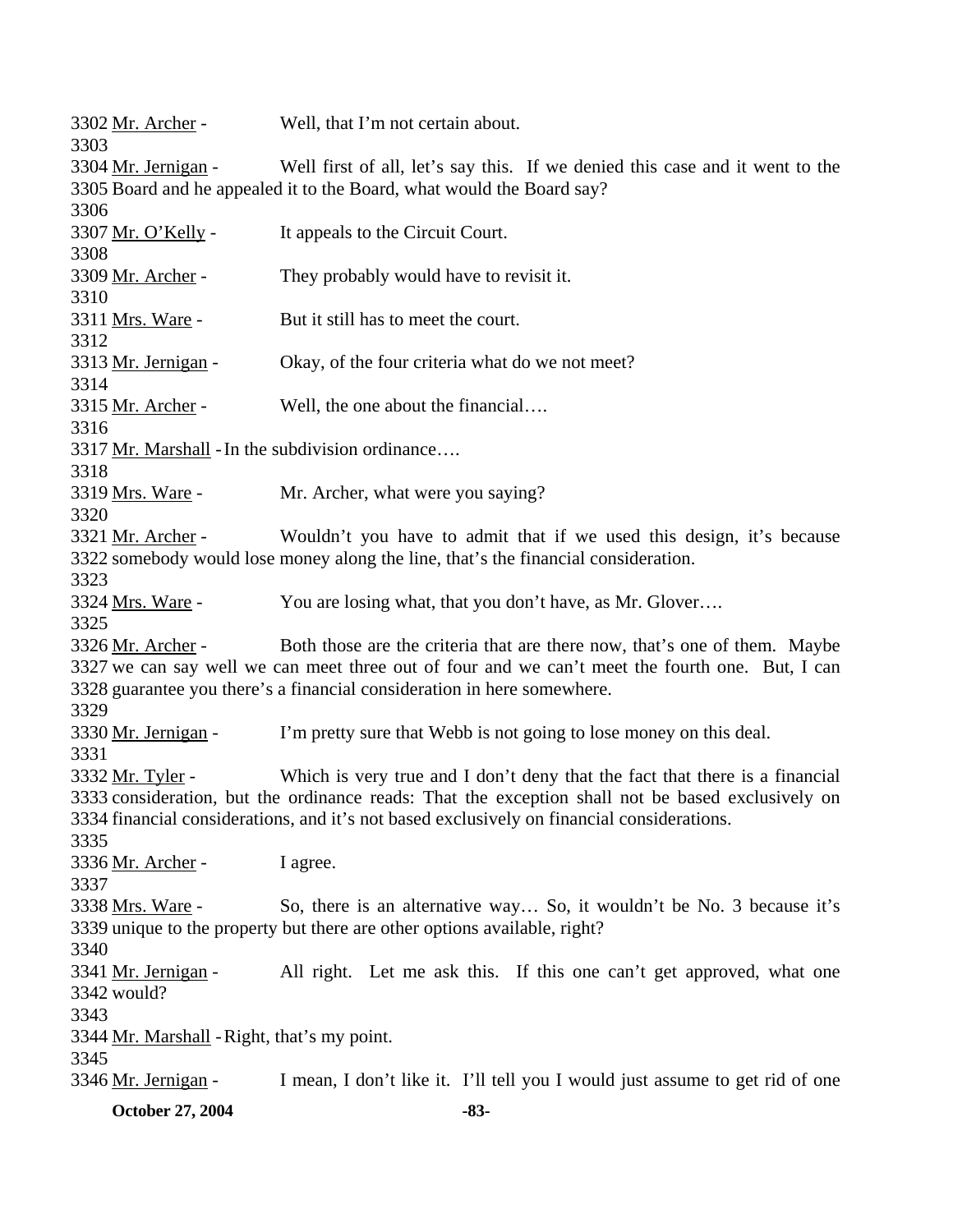**October 27, 2004** -84-3347 lot, but he meets code. I don't like the layout but after this meeting we need to look at, this time, 3348 getting rid of flag lots, stem lots, period. 3349 3350 Mr. Marshall - I agree. 3351 3352 Mr. Jernigan - And not even have them come to the Commission. 3353 3354 Mrs. Ware - But we need to focus on…. 3355 Mr. Jernigan, I think that's exactly what I am saying. I think we are 3357 backed into a corner on this one. 3356 Mr. Archer -3358 3359 Mrs. Ware - I think we are missing the point as to what this case is meaning. 3360 3361 Mr. Marshall - Well, we shouldn't be put in a position for this to be here. 3362 3363 Mr. Archer - But, what I am saying is let this be the last one. 3364 3365 Mr. Jernigan - But, I don't know what else we can do to enhance it. 3366 But we are not.... Mr. Cooper, do you have something you would like to 3368 mention? 3367 Mrs. Ware -3369 I just wanted to add, and I hope that I am appropriate in saying this, but in 3371 regards to the exceptions, the four test within requiring or allowing for an exception, one is the 3372 unique hardships of the property. While I agree that there are wetlands on the site, I think we 3373 have wetlands on many sites and I would remind you that Mr. Tyler did rezone this property and 3374 did commit to providing the 35-foot buffer along I-295 and understood and committed to 3375 allowing for C-1 in awkward places where perhaps he could have impacted additional wetlands  $3376$  to redesign his lot. So, I just wanted to add that to the record as well. 3370 Mr. Cooper -3377 3378 Mrs. Ware - Thank you, Mr. Cooper. So, I guess, let's focus on this case in front of us. 3379 3380 Mr. Vanarsdall - I have a good suggestion, let Mr. Marshall make a motion. 3381 3382 Mr. Marshall - Do we have to write in the additional requirement about each lot? The condition 3383 that each lot be assessed \$300.00, lots 8, 9 and 10 be assessed \$300.00 per year payable to the 3384 Homeowners Association. 3385 Mr. Silber - I don't know if you want to get into the amount but I think your point is... 3386 3387 Mr. Marshall - No, that's what I want it to be. 3388 Okay, then you can make that a condition of approval but that would be in 3390 the covenants. We can review it to make sure that it is in the covenants. We don't enforce 3391 covenants. 3389 Mr. Silber -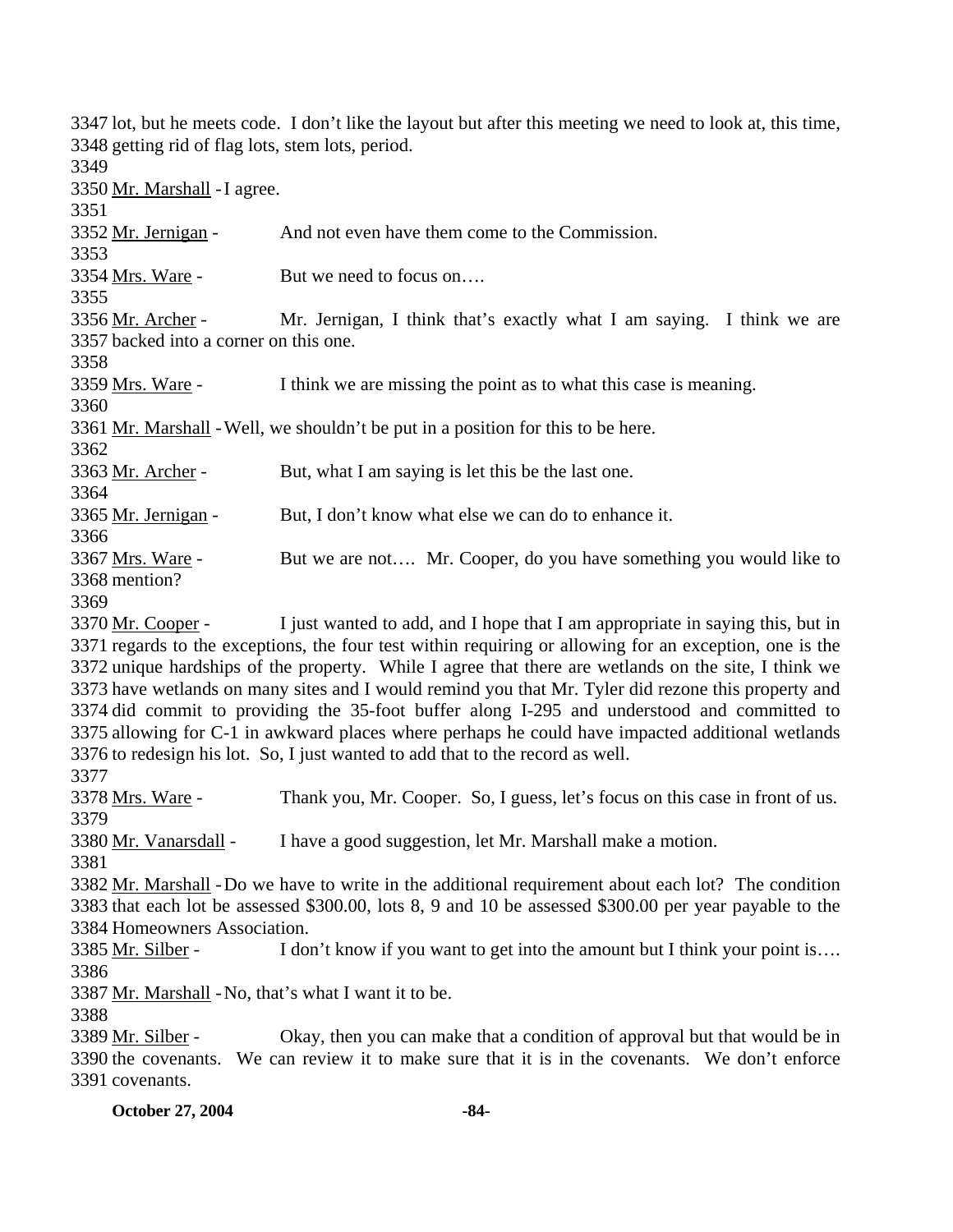3392 3393 Mr. Marshall - Right. I understand that. The Homeowners Association would enforce it. So, we 3394 would have to do No. 23? 3395 3396 Mr. Silber - Yes. 3397 Did we decide which layout that we are going to approve here, if we are 3399 approving it? Well, somebody had to ask that question. 3398 Mr. Archer -3400 3401 Mrs. Ware - Thanks, Mr. Archer. 3402 3403 Mr. Marshall - Restrictive covenants shall impose \$300.00 per year. 3404 See, Webb, if you want to give up a lot then you could be a pioneer in our 3406 new venture to get rid of stem lots all together. You could be the first man to.... 3405 Mr. Jernigan -3407 In the interest of your time, I thought we developed a reasonable 3409 compromise five years ago. 3408 Mr. Tyler -3410 3411 Mr. Vanarsdall - We are waiting on your motion, Mr. Marshall. 3412 3413 Mr. Marshall - I'm writing the restriction, I mean, the condition. 3414 3415 Mr. Jernigan - Please, let this be the last one. 3416 3417 Mr. Marshall - Yes, please. 3418 3419 Mr. Archer - Yes, put a condition in there to let this.... 3420 3421 Mr. Jernigan - Put a condition in there to please let this be the last one. 3422 3423 Mr. Marshall - All right. I'm going to make a motion that we approve Dalton Park at 3424 Greenbrooke (October 2004 Plan) with lots 14, 7, 8 9 and 10 being stem lots, subject to the 3425 standard conditions for subdivisions served by public utilities and additional conditions Nos. 12 3426 through 22 and added conditions No. 23 that the restrictive covenants for the subdivision shall 3427 impose a \$300.00 per year assessment on lots 8, 9 and 10 payable to the Homeowners 3428 Association for maintenance of the private drive. 3429 Mr. Vanarsdall - Second. 3430 The motion was made by Mr. Marshall and seconded by Mr. Vanarsdall. 3432 All in favor say aye.... 3431 Mrs. Ware -3433 3434 Mr. Silber - Ask for clarification. 3435 3436 Mrs. Ware - Wait, wait.

**October 27, 2004** -85-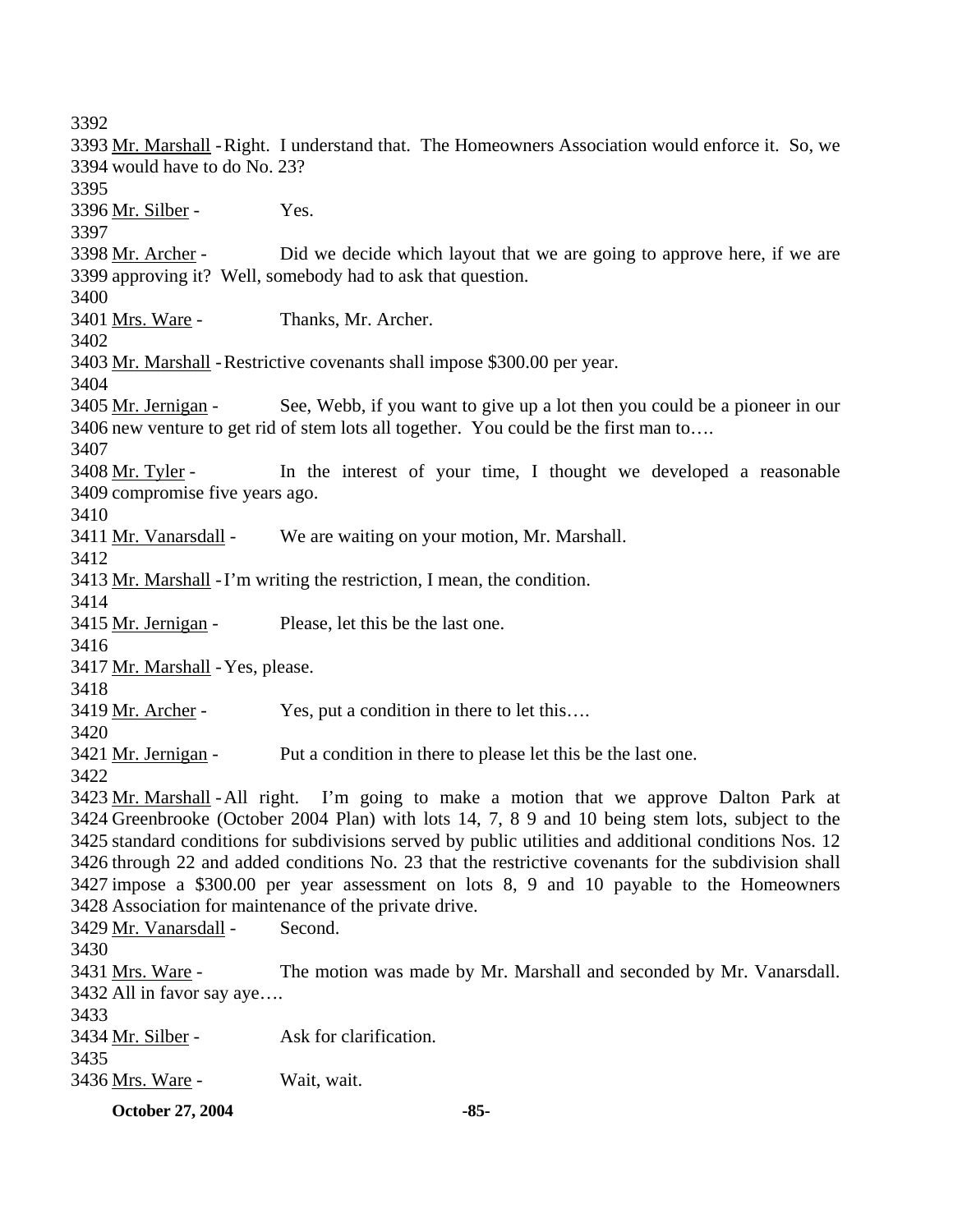3437

So, what you are recommending is approval of the layout as submitted by 3439 the applicant with the added condition No. 23? 3438 Mr. Silber -

3440

3441 Mr. Marshall - Correct.

3442

3443 Mr. Silber - Okay.

3444

All right. The motion was made by Mr. Marshall and seconded by Mr. 3446 Vanarsdall. All in favor say aye...all opposed say nay. Aye. The motion passes. 3445 Mrs. Ware -

3447

3448 Mr. Marshall - That's a nay.

3449

3450 Mrs. Ware - Nay. I oppose.

3451

 On a four to one vote, the Planning Commission granted conditional approval to Dalton Park @ Greenbrooke (October 2004 Plan) subject to the standard conditions attached to these minutes for subdivisions served by public utilities, the annotations on the plans and following additional conditions. Mr. Donati exits during this case.

3456

3457 12. Each lot shall contain at least 11,000 square feet.

- 3458.13 3459 3460 The limits and elevation of the 100-year frequency flood shall be conspicuously noted on the plat and construction plans and labeled "Limits of 100-year floodplain." Dedicate floodplain as a "Variable Width Drainage & Utilities Easement."
- 3461 14 3462 3463 The detailed plant list and specifications for the landscaping to be provided within the 20foot-wide planting strip easement along Belfast Road shall be submitted to the Department of Planning for review and approval prior to recordation of the plat.

3464 15. 15. A County standard sidewalk shall be constructed along both sides of all interior drives.

3465 16. 3466 16. Any necessary offsite drainage easements must be obtained prior to approval of the construction plan by the Department of Public Works.

- 3467 17. 3468 The proffers approved as part of zoning cases C-3C-03, C-11C-04 and C-9C-04 shall be incorporated in this approval.
- 3469 18. 3470 3471 3472 3473 18. Prior to requesting the final approval, a draft of the covenants and deed restrictions for the maintenance of the common area by a homeowners association shall be submitted to the Department of Planning for review. Such covenants and restrictions shall be in form and substance satisfactory to the County Attorney and shall be recorded prior to recordation of the subdivision plat.
- 3474 19. 3475 3476 3477 3478 3479 3480 3481 19. Any future building lot containing a BMP, sediment basin or trap and located within the buildable area for a principal structure or accessory structure, may be developed with engineered fill. All material shall be deposited and compacted in accordance with the Virginia Uniform Statewide Building Code and geotechnical guidelines established by a professional engineer. A detailed engineering report shall be submitted for the review and approval by the Building Official prior to the issuance of a building permit on the affected lot. A copy of the report and recommendations shall be furnished to the Directors of Planning and Public Works.

**October 27, 2004** -86-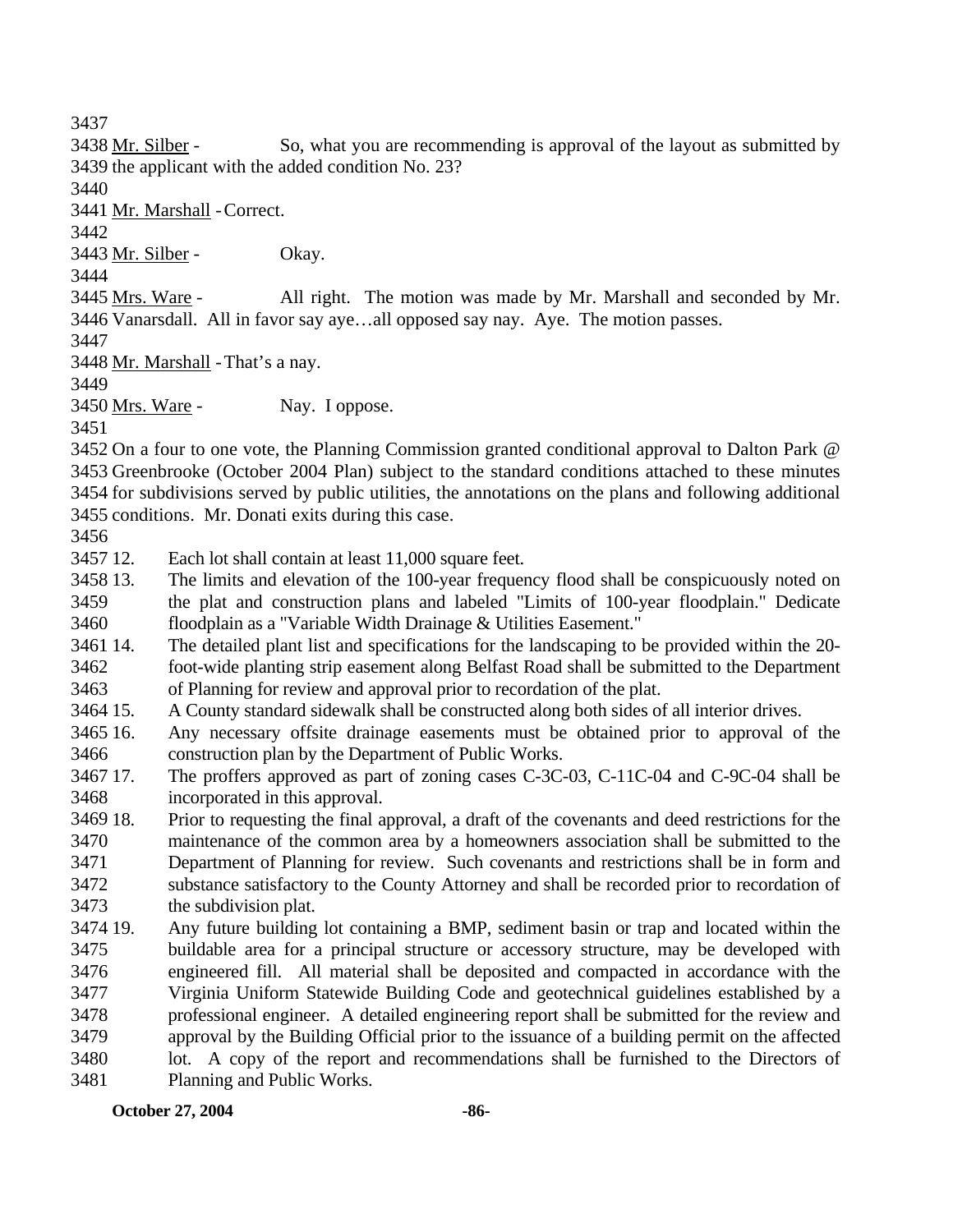3482 20. 3483 3484 3485 21. 3486 22. 3487 3488 3489 23. 3490 3491 3492 A cash proffer, in accordance with the requirement of proffer #20 of rezoning cases C-9C-04 and C-11C-04, shall be paid by the developer to Henrico County prior to the issuance of any building permits. 21. No building permits shall be issued for this property before **August 1, 2005**. 22. A landscape plan addressing the requirements of proffer #13 of rezoning cases C-9C-04 and C-11C-04 shall be submitted to the Department of Planning for review and approval prior to the recordation of the plat. The restrictive covenants for the subdivision shall impose a \$300.00 per year assessment on Lots 8, 9 and 10, payable to the Homeowners Association for maintenance of the private drive. Mr. Secretary, since we are done with this one. I would like to propose 3494 that we revisit this issue having to do with stem lots and flag lots. 3493 Mr. Archer -3495 3496 Mr. Marshall - I agree. 3497 3498 Mr. Jernigan - I do too. 3499 3500 Mr. Marshall - I do too, I do five. 3501 3502 Mrs. Ware - Okay. 3503 3504 Mr. Archer - I think the Board did a flip flop on this one. 3505 3506 Mr. Vanarsdall - Are we still going to take this ten o'clock item? 3507 Yes, we are going to do the ten o'clock. If we can do the minutes of the 3509 September 22 meeting. 3508 Mr. Silber -3510 3511 **APPROVAL OF MINUTES**: **September 22, 2004, Minutes** 3512 3513 Mrs. Ware - Do we have any changes to the minutes? 3514 3515 Mr. Vanarsdall - Chris, did you read the minutes?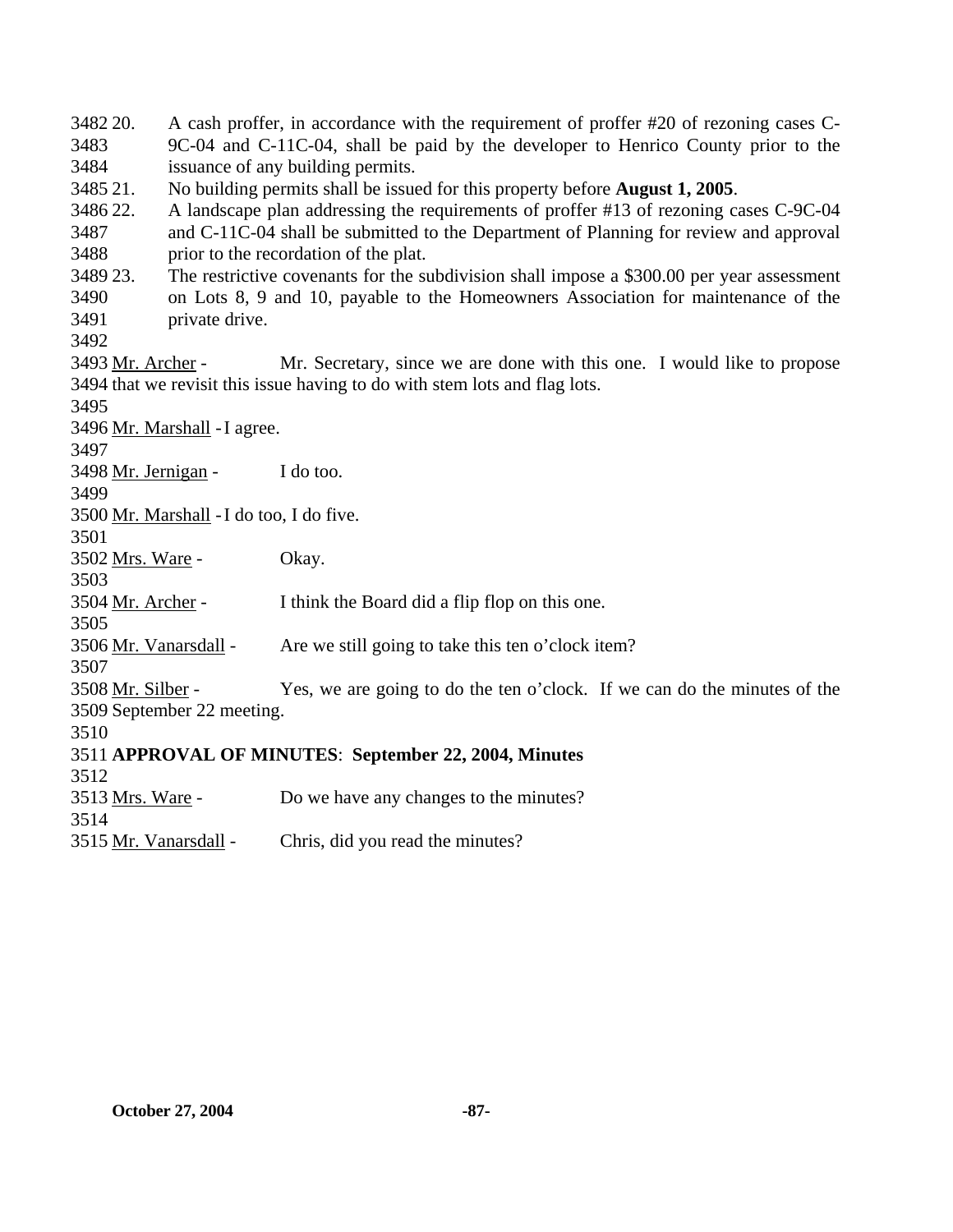**October 27, 2004** -88-Yes, I did. Let me see what I have here. There were a few errors in there 3517 that were either just typographical or grammatical so I didn't really make much of a note of it. I 3518 don't have any additions. 3516 Mr. Archer -3519 3520 <u>Mrs. Ware</u> - Do I have a motion to approve the minutes? 3521 3522 Mr. Vanarsdall - I make a motion to approve them. 3523 3524 Mr. Marshall - Second. 3525 The motion was made by Mr. Vanarsdall and second by Mr. Marshall. All 3527 in favor say aye...all opposed. The minutes pass. 3526 Mrs. Ware -3528 3529 The Planning Commission approved the September 22, 2004, minutes. Mr. Donati was absent. 3530 3531 Mr. Silber - Next, under the ten o'clock portion of the agenda... 3532 3533 Mr. Marshall - Do we have a motion to revisit the stem lots? 3534 My suggestion would be, members of the Commission, would be you 3536 might want to talk to your Board members and see if there is any consensus because this went 3537 through months and months of consideration and although you may find it difficult to deal with 3538 in its current form, this is what the Board of Supervisors adopted. So, instead of you instructing 3539 me to initiate this ordinance amendment, I really think it would be my preference that you talk to 3540 your individual Board members and see if there is any type of consensus to revisit this. 3535 Mr. Silber -3541 3542 Mr. Archer - I agree with that. 3543 3544 Mr. Vanarsdall - All right. 3545 3546 Mrs. Ware - Okay. 3547 Why don't we do this, let's let them handle stem lot cases and we will take 3549 care of the rest of them. 3548 Mr. Jernigan -3550 3551 Mr. Marshall - We propose an ordinance amendment to allow POD involving stem lots to be 3552 heard by the Board of Supervisors. We can do that can't we? 3553 Well, we probably should have deferred the case so that we could all make 3555 sure we read what was in there already. 3554 Mrs. Ware -3556 3557 Mr. Marshall - Can we do that? 3558 3559 Mr. Silber - No, sir. 3560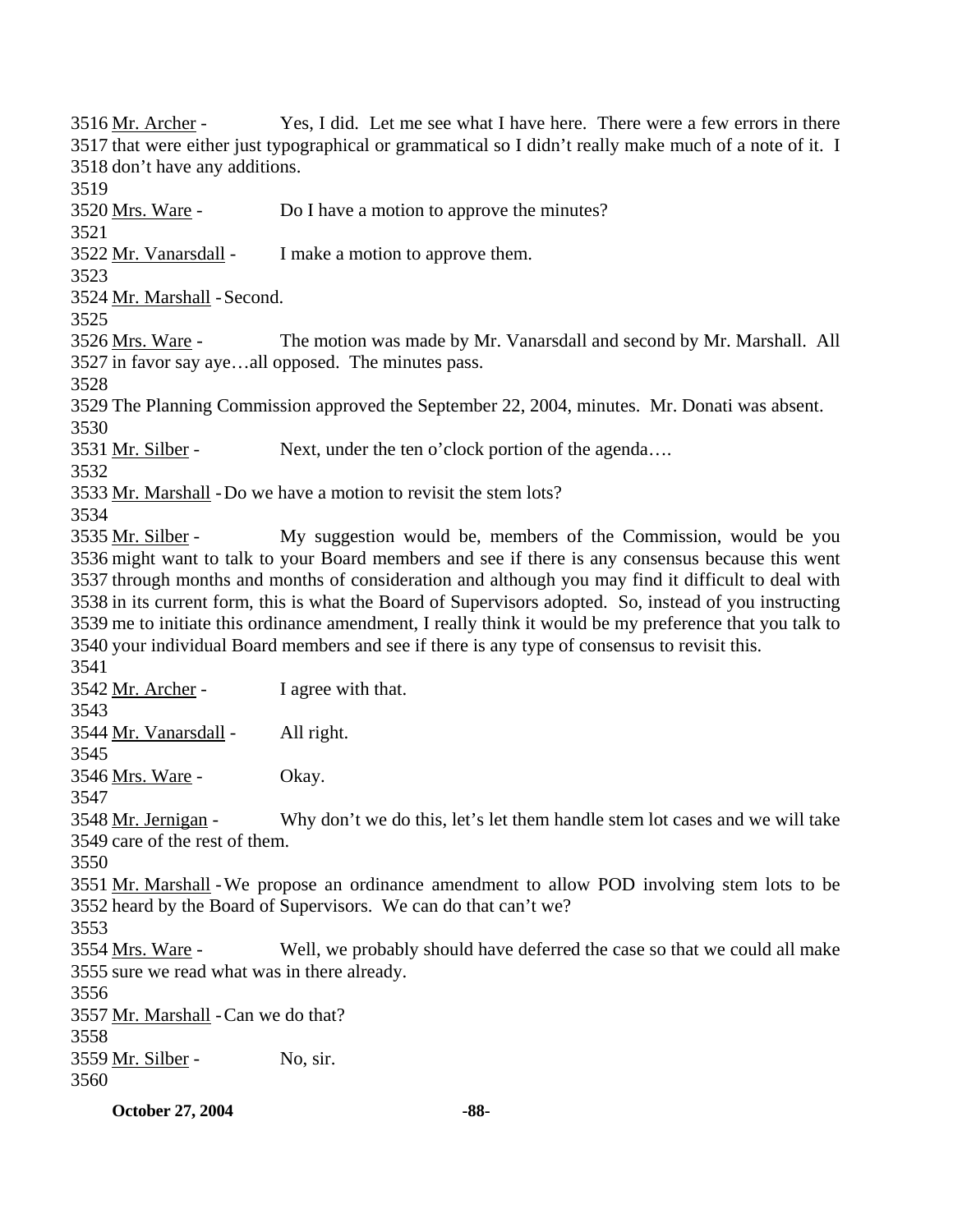3561 Mr. Marshall - We can't allow PODs.... I know some jurisdictions that the PODs are heard by 3562 the Board of Supervisors.

3563

Well, the ordinance would have to be changed, but, yes, the Board of 3565 Supervisors could hear PODs. 3564 Mr. Silber -

3566

Well, you know, in view of the way the ordinance is now, I think we 3568 really just got lucky on this one. This could have been a lot worse. I think Mr. Tyler did a 3569 decent job with it, but I don't know what the next one might entail. 3567 Mr. Archer -

3570

3571 Mr. Jernigan - Mike's drawing looked good. 3572 3573 Mr. Marshall - The problem was the wetlands, though. 3574 3575 Mr. Silber - Why don't we move on to the Public Hearing. 3576 3577 Mr. Vanarsdall - Yes, let's do that. 3578 3579 Mr. Silber - We have a public hearing now scheduled for ten o'clock.

3580

Oh, George, I was wondering why you were here today. I thought they 3582 owned that property with Webb Tyler. 3581 Mr. Vanarsdall -

3583

3584 **PUBLIC HEARING:** 

3585

 **ORDINANCE – To Amend and Reordain Section 24-5 of the Code of the County of Henrico titled "District boundaries and maps" to Classify as A-1, Agricultural All Parcels and Lots that Will Become Part of the County on January 1, 2005 under an Agreement to Relocate the Boundary Line Between the Counties of Goochland and Henrico**

3590

This public hearing relates to a boundary shift between Goochland and 3592 Henrico County whereby Henrico ended up with some additional properties. We need to amend 3593 the zoning ordinance to allow for these properties to be appropriately zoned. So, Mr. Elmore is 3594 here to tell you about the proposed ordinance amendment. This is a public hearing. This is a text 3595 change to the zoning ordinance and you all would be holding this public hearing, taking 3596 testimony and then making recommendations to the Board of Supervisors. So, with that, perhaps 3597 we can hear from Mr. Elmore. 3591 Mr. Silber -

3598

Good afternoon, Madam Chairperson, members of the Commission, Mr. 3600 Silber. I'm here from the County Attorney's Office concerning these boundary line changes. I 3601 have a cold so if you have any problem hearing me let me know. 3599 Mr. Elmore -

3602

3603 This arose out of a situation that we encountered in West Ridge Subdivision just by way of 3604 background. There was always in issue, we thought, concerning where that property line was, as 3605 far as the boundary with Goochland was concerned. The County undertook, and I think y'all are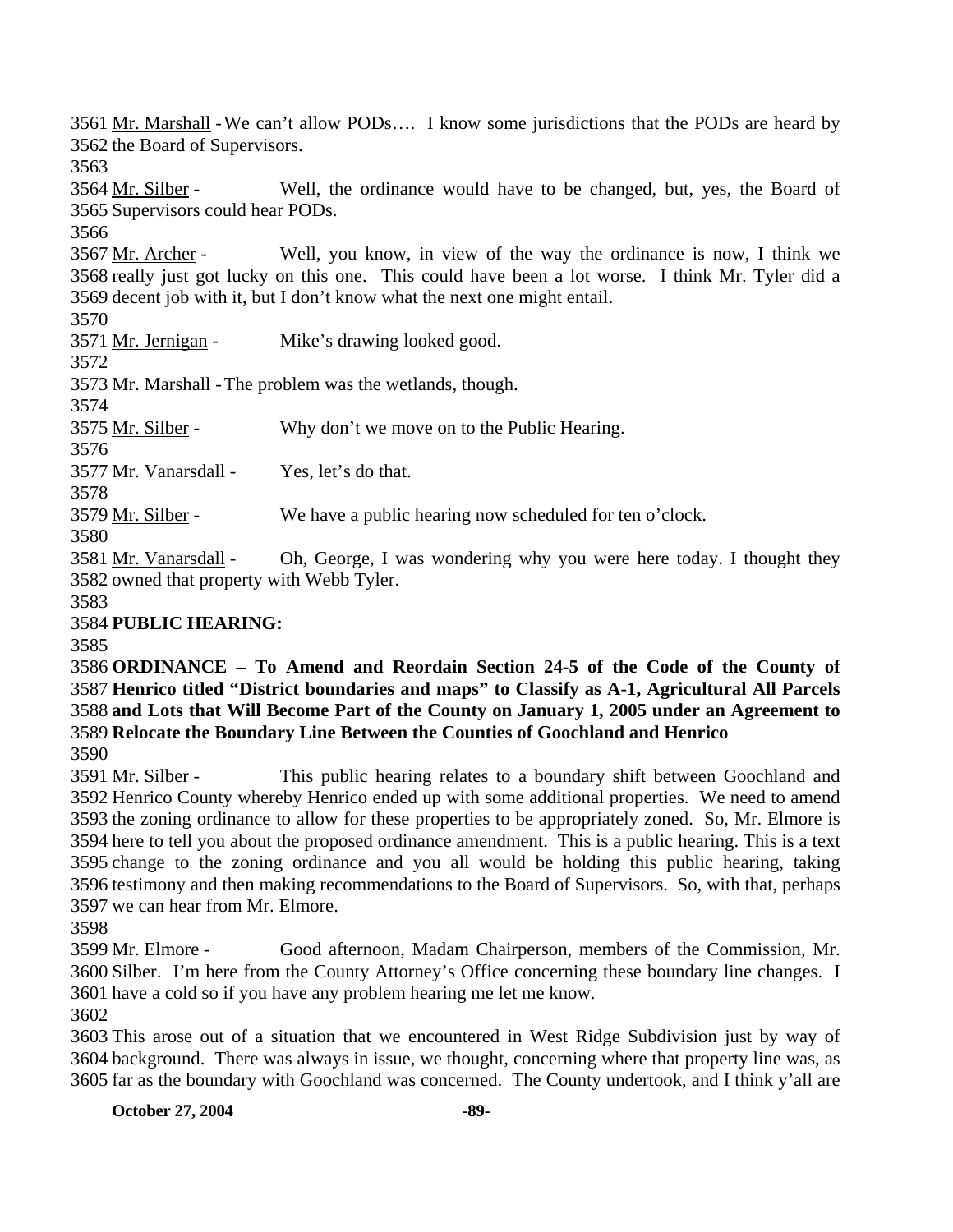aware, extensive boundary line work based on the GPIN system, and as of a result of that we determined that the line was actually farther east than we thought it was, and I got just a map here or an aerial photo that will show you what I am talking about.

West Ridge is in the upper….

3612 Mr. Silber - Would someone give Mr. Elmore the portable microphone.

There are houses located on this side of West Ridge subdivision (referring 3615 to map on the screen) that we have treated as though they were residents of Henrico County. So, 3616 that was the basis on which the volunteer boundary work began with Goochland County. 3617 Subsequent to that, we began to talk to them because there were a number of parcels, and when I 3618 say them I mean the members of the staff of Goochland County and their Board of Supervisors, 3619 because there were a number of parcels of land in that area that straddle the line. In other words, 3620 part of them were in Henrico and part of them were in Goochland, and it made more sense at that 3621 time to see if we could do some things to bring some of these parcels into the County, and some 3622 that were otherwise situated in Goochland. So, what we ended up with was 18 parcels or lots 3623 that came into the County of Henrico matching a part that was already in the County and eight 3624 parcels that ended up in Goochland. And, this concerns about a 4.35 mile stretch that begins on 3625 the north side of the HHHunt property and ends up down at Fox Hall subdivision, which is down 3626 here (referring to map). It's just a small area there that would be impacted but there are two lots 3627 where the property was partially in Goochland County. 3614 Mr. Elmore -

 As a result of this, in May, Goochland approved the voluntary boundary line. In June, the County approved the voluntary boundary line agreement, or our Board of Supervisors did. Because of the way of the Code of Virginia is written, we had to get ratification and approval from our Circuit Court, which we have done. We also had to get clearance from the Justice Department because you are moving boundary lines and that has been done and that has been approved.

 What we are asking you to review at this time, and the Board looked at it in September, is the fact that those parcels that are coming into the County, if we don't get a zoning change to Section 24-5 we will have C-1, Conservation District zoning. Most of the parcels on the County side, the adjacent property on the County, are zoned A-1 and that's why we have asked for the change as to these 18 parcels to go from C-1 to A-1, which I think is fair and I also think that it is consistent with the zoning that's out there. There are two exceptions, and I may have mentioned it, but there is some conservation zoning down here (referring to map) on the backside of the Fox Hall, Section 6 subdivision. There are to lots, lots 158 and 159. However, those lots are protected in other ways in that there is a floodplain ordinance, there is a utility ordinance and there is a drainage ordinance, excuse me, drainage easements that were dedicated to the County as part of the subdivision plat. So, they are protected but we wanted to do the job in a simple fashion as we could and make the ordinance a lot clearer.

 I think you had sent out to you copies of what we have proposed. It means an additional paragraph to Section 24-5 and that basically it states that these parcels that are coming into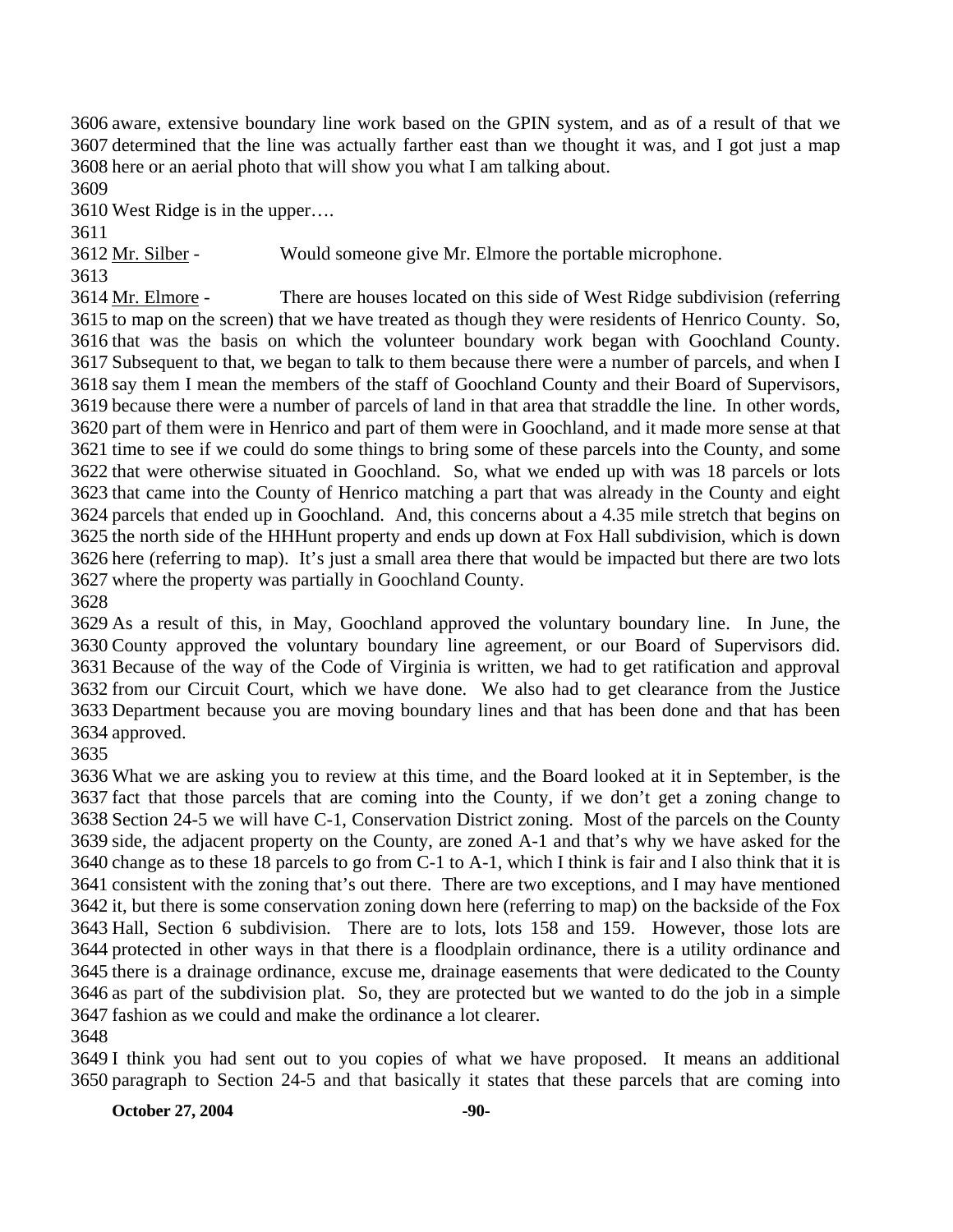Henrico shall be zoned A-1 rather than C-1, and there is also a slight change in paragraph "D" before that to reflect the additional paragraph. This will be effective on January 1, 2005, at 12:01 a.m. That was done for a lot of reasons, to get us time to get through the courts and get the Justice Department to approve them and to give us a little time to work on these zoning issues. So, that's where we are. The Board of Supervisors looked at it in September, and they directed that the Planning staff prepare the amendments to the ordinance and to present it to y'all for your review and that is part of what I'm doing working with them today and as we have worked over the past month to get this straight. Are there any questions that I might answer for you? 3659

3660 Mr. Marshall - What on there is the actual line now?

3661

Okay. The actual line is the green line, here (referring to map). In other 3663 words, the HHHunt property will come in, and this is effective January 1, 2005. All of West 3664 Ridge subdivision will come in. There's a parcel owned by a couple by the name of Koontz, 3665 that's coming in and then it goes back to the original line then on the south side of I-64 there's 3666 some property owned by Pruitt and some property owned by Cox. Then it jets back out to take 3667 in the remainder of a parcel owned by the Rhodes-Nuckols family. And, it is my understanding 3668 that they possibly want to build a home on that particular parcel, but a good part of it is in 3669 Henrico County. Then you come down here and these are parcels that are held in various 3670 ownerships but they are really part of West Creek the commercial park that's there. It's 3671 primarily, mostly wetlands and swampy areas and things of that nature. And then you come 3672 back in and we catch those last two lots and bring them totally into Henrico County. So, that's 3673 what's been done. I think it's the fairest and equitable thing that I can see today. I've been 3674 fairly concerned about West Ridge because of the fact that children are going to our schools, 3675 receiving services from Henrico, if you have got an emergency vehicle situation or a fire 3676 situation, Henrico has been responding. So, that's what we wanted to do. There is one other.... 3662 Mr. Elmore -3677

Mr. Elmore, before you put that away, Mr. Marshall may be interested in 3679 the southernmost piece that's affected. 3678 Mr. Silber -

3680

3681 Mr. Marshall - It's Mr. Koontz. At the end of King Road, oh you mean down the bottom? Yes, 3682 that's the new section of Fox Hall, Section 6.

3683

Do you have any common area in your subdivision that could be impacted 3685 that? 3684 Mr. Silber -

3686

3687 Mr. Marshall - No. I think that runs up against the swamp down there.

3688

3689 Mr. Silber - Yes, it does. Okay.

3690 Mr. Marshall - I was thinking about that piece at the end of King Road.

3691

3692 Mr. Archer - If there are any stem lots, put them in Goochland.

3693

3694 Mr. Marshall - That's an efficient use of County value a two-sided….

3695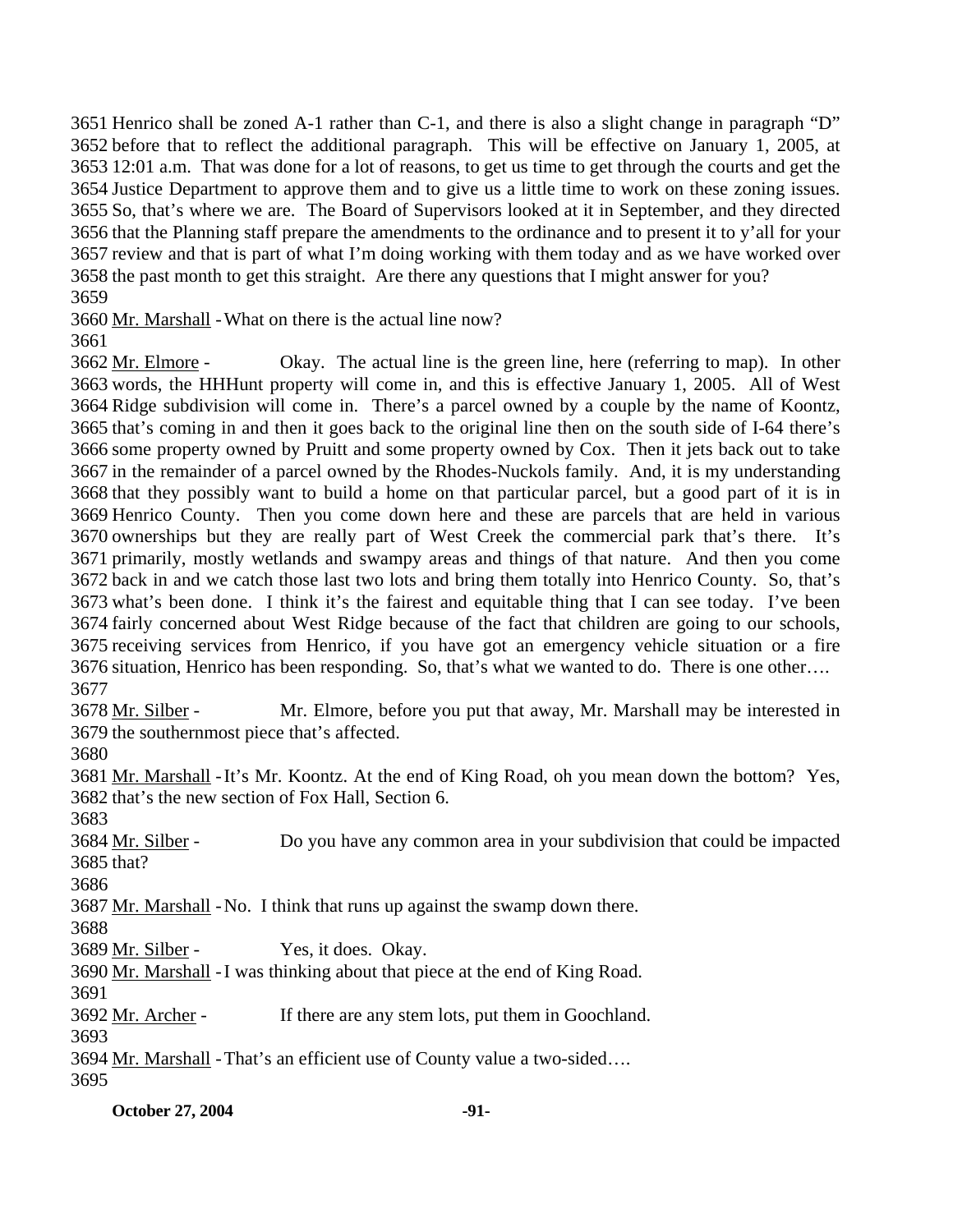3696 Mr. Silber - Just looking out for taxpayer's money. 3697 This gives you some idea…. This is the Hunt property (referring to map), 3699 this is West Ridge, again, this is the Koontz property and then you can see where it slides down 3700 here and then we get the Rhodes-Nuckols property, and this is Pruitt and Cox and then you come 3701 on down and then it swings over here and those are those parcels that are in various partnerships 3702 that are owned by West Ridge. You go down a little bit farther and then you get, and I don't 3703 know if this depicts it quite accurately, but you get the backside of those two lots, I think they 3704 are lots 158 and 159, if I remember correctly. 3698 Mr. Elmore-3705 Mr. Elmore, one more question. This ordinance amendment would only 3707 impact those properties that were previously thought to be in Goochland County that will now be 3708 in Henrico. 3706 Mr. Silber -3709 3710 Mr. Elmore - That's correct. 3711 So, the areas that are shaded in white here (referring to map) that has a 3713 boundary of green around it would be impacted by this ordinance amendment, not the ones that 3714 were already in what we thought was Henrico County because they already had zoning on them. 3712 Mr. Silber -3715 The only thing involved are the 18 lots or parcels, and those are the ones 3717 coming in Henrico. 3716 Mr. Elmore -3718 3719 Mr. Jernigan - All right. 3720 3721 Mr. Vanarsdall - Very good, George. 3722 This is a public hearing, and it looks like there are crowds of people here 3724 (joking). 3723 Mr. Silber -3725 3726 Mrs. Ware - Are there any comments. 3727 3728 Mr. Jernigan - Unless the staff wants to comment. 3729 3730 Mr. Archer - Do any of y'all live in Henrico? 3731 3732 Mrs. Ware - Okay. Is there any one who wishes to comment? 3733 Are there any disgruntled taxpayers out there that are going to get the 3735 Henrico rate instead of the Goochland rate. 3734 Mr. Jernigan -3736 3737 Mrs. Ware - All right, so where do we go from here? 3738 Do you have a recommendation from the Planning Commission to the 3740 Board of Supervisors on this ordinance? 3739 Mr. Silber -

**October 27, 2004** -92-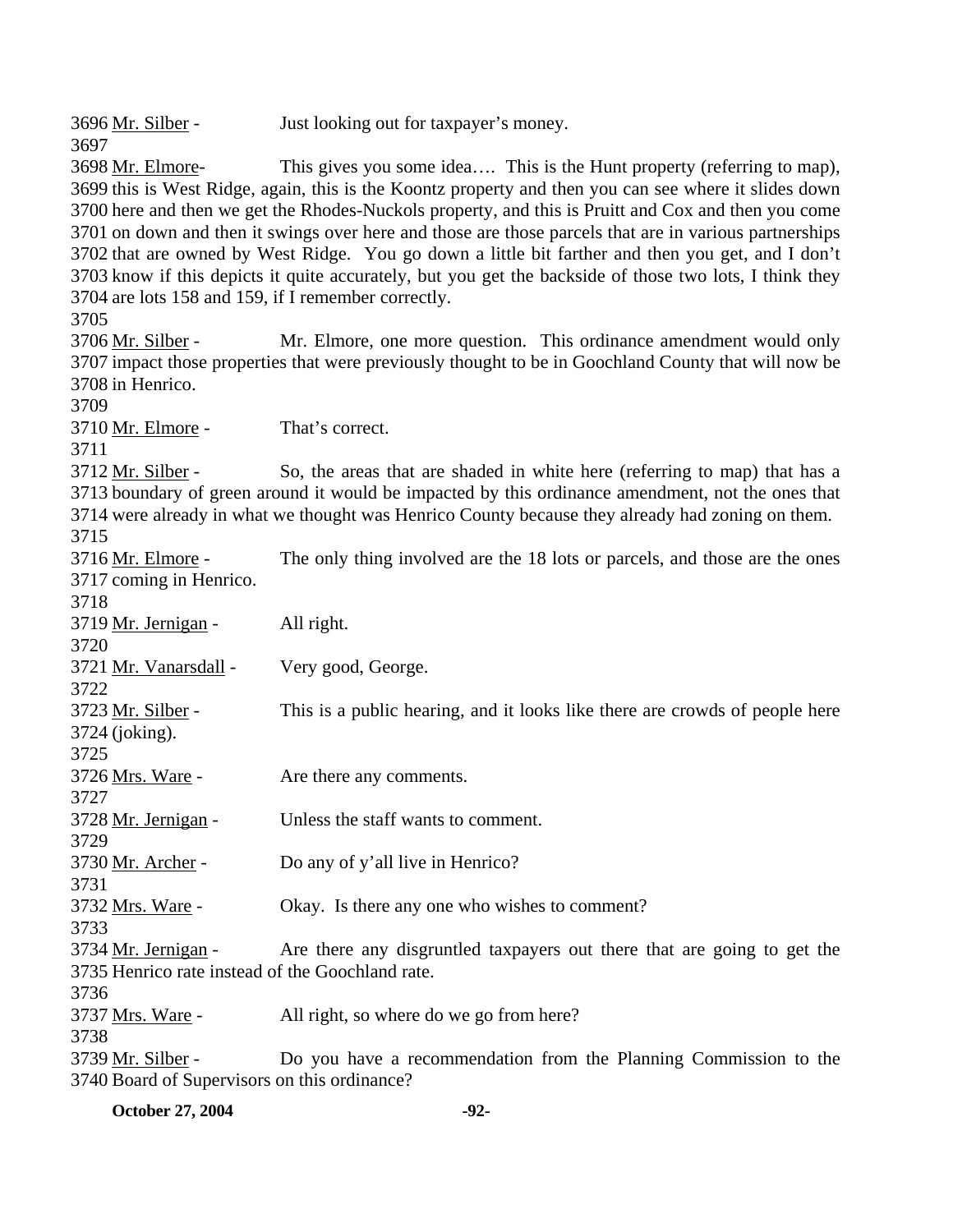3741 All right, may I have a recommendation? Do you want to do that for me, 3743 Mr. Jernigan? 3742 Mrs. Ware -3744 3745 Mr. Marshall - We don't have to read this thing, do we? 3746 3747 Mr. Vanarsdall - Well, you can, if you want to. 3748 3749 Mr. Marshall - It's recommended that the ordinance amendment be referred to the Board of 3750 Supervisors for approval? 3751 3752 Mr. Silber - Yes. 3753 3754 Mrs. Ware - That's correct. 3755 3756 Mr. Vanarsdall - Second. 3757 3758 The Planning Commission recommended the Ordinance title "District boundaries and maps" to 3759 Classify as A-1, Agricultural all Parcels and Lots that Will Become Part of the County on 3760 January 1, 2005 under an Agreement to Relocate the Boundary Line Between the Counties of 3761 Goochland and Henrico, to the Board of Supervisors. Mr. Donati was absent. 3762 We have a motion by Mr. Marshall and seconded by Mr. Vanarsdall. All 3764 in favor say aye...all opposed say nay. The motion passes. 3763 Mrs. Ware -3765 3766 Mr. Elmore - Thank you. 3767 3768 Mr. Marshall - Thank you. 3769 3770 Mrs. Ware - Oh, do we have a motion to adjourn. 3771 So moved. You don't really need a motion to adjourn, you can just 3773 adjourn a meeting. 3772 Mr. Jernigan -3774 3775 Mr. Marshall - Second. 3776 3777 Mrs. Ware - Okay, we are adjourned. Thank you. 3778 3779 On a motion by Mr. Jernigan and seconded by Mr. Marshall, the Planning Commission 3780 adjourned its October 27, 2004, meeting at 12:56 p.m. 3781 3782 3783 3784 3785  $\overline{\phantom{a}}$  , which is a set of the contract of the contract of the contract of the contract of the contract of the contract of the contract of the contract of the contract of the contract of the contract of the contract Lisa D. Ware, CPC, Chairperson

**October 27, 2004** -93